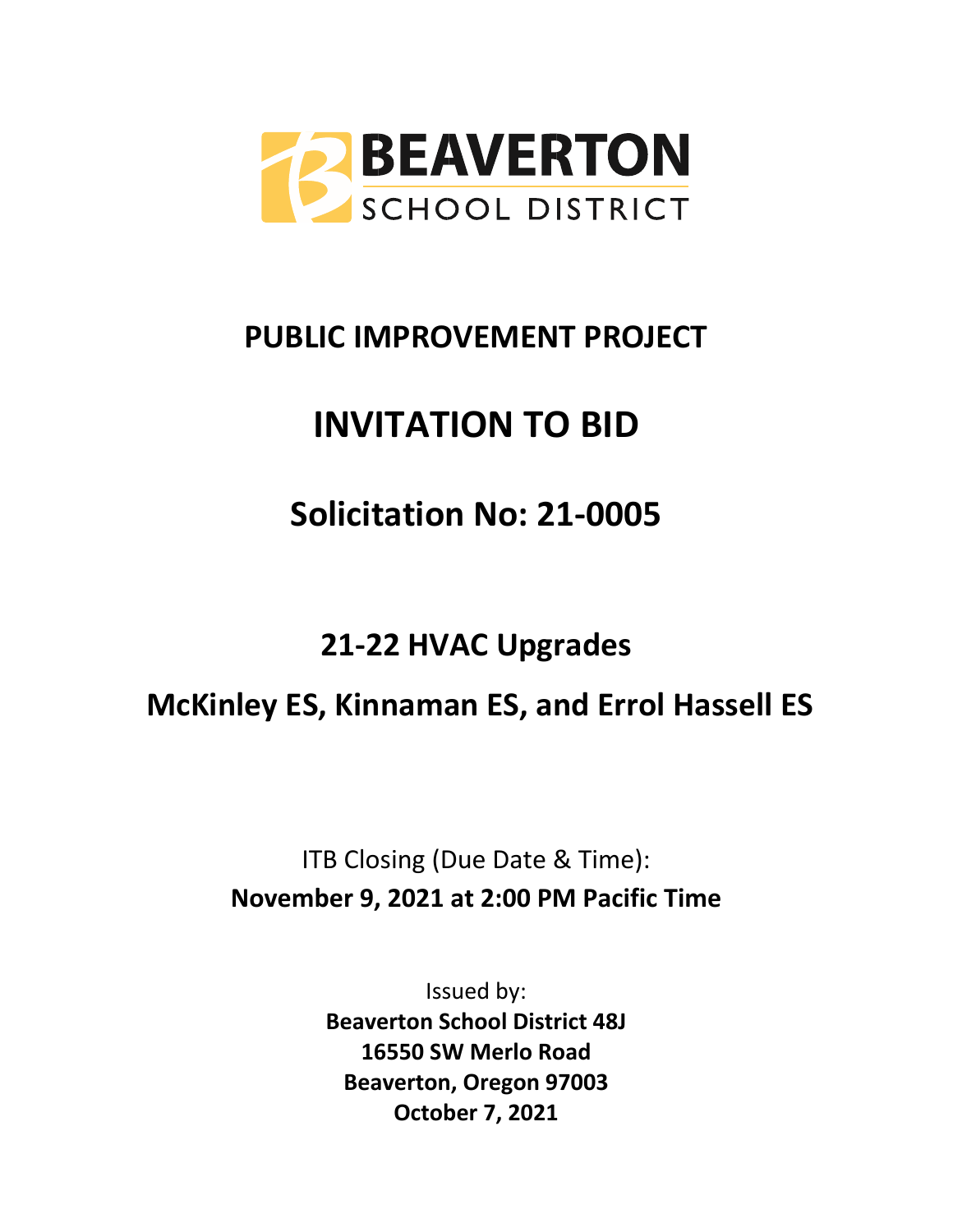# **PUBLIC IMPROVEMENT INVITATION TO BID**

Solicitation No: ITB 21-0005

The purpose of this Invitation to Bid is to obtain competitive bids for the 21-22 HVAC Upgrades for Errol Hassell Elementary, Kinnaman Elementary, and McKinley Elementary. This is a public works project subject to ORS 279C.800 to 279C.870.

**A NON-MANDATORY pre-Bid conference will be held on October 13, 2021 2:35 PM at Errol Hassell Elementary, 18100 SW Bany Road, Beaverton, OR 97007 3:15 PM at Kinnaman Elementary, 4205 SW 193rd Avenue, Aloha, OR 97078 3:55 PM at McKinley Elementary, 1500 NW 185th Avenue, Beaverton, OR 97006**

Bidders must submit their Bid pursuant to the provisions of this Solicitation to [contracts@beaverton.k12.or.us,](mailto:contracts@beaverton.k12.or.us) **PRIOR** to the Closing:

# **SOLICITATION CLOSING: November 9, 2021 at 2:00 PM PDT LATE BIDS WILL NOT BE ACCEPTED**

Timely submitted Bids will be opened and read aloud immediately after Closing at the below conference line: **+1(503)356.4400**

#### **Participant code: 41605148**

Bidders must submit a **First-Tier Subcontractor Disclosure Form** \*EITHER\* with the emailed Bid submission \*OR\* by email to [contracts@beaverton.k12.or.us](mailto:contracts@beaverton.k12.or.us) no later than the Disclosure Deadline:

# **DISCLOSURE DEADLINE: November 9, 2021 at 4:00 PM Pacific Time**

Prospective Bidders must register with Oregon Buys<https://oregonbuys.gov/>to obtain the Solicitation documents and related documents. Drawings and Specifications are posted on the District's Website under the ITB 21-0005 21-22 HVAC Upgrades tab at the following address: <https://www.beaverton.k12.or.us/departments/purchasing/solicitations>

Bidders must familiarize themselves with the entire Solicitation.

**All questions and comments about this solicitation must be directed ONLY IN WRITING to: [contracts@beaverton.k12.or.us](mailto:contracts@beaverton.k12.or.us)**

#### **THE DISTRICT MAY REJECT ANY BID NOT IN COMPLIANCE WITH ALL PRESCRIBED REQUIREMENTS**.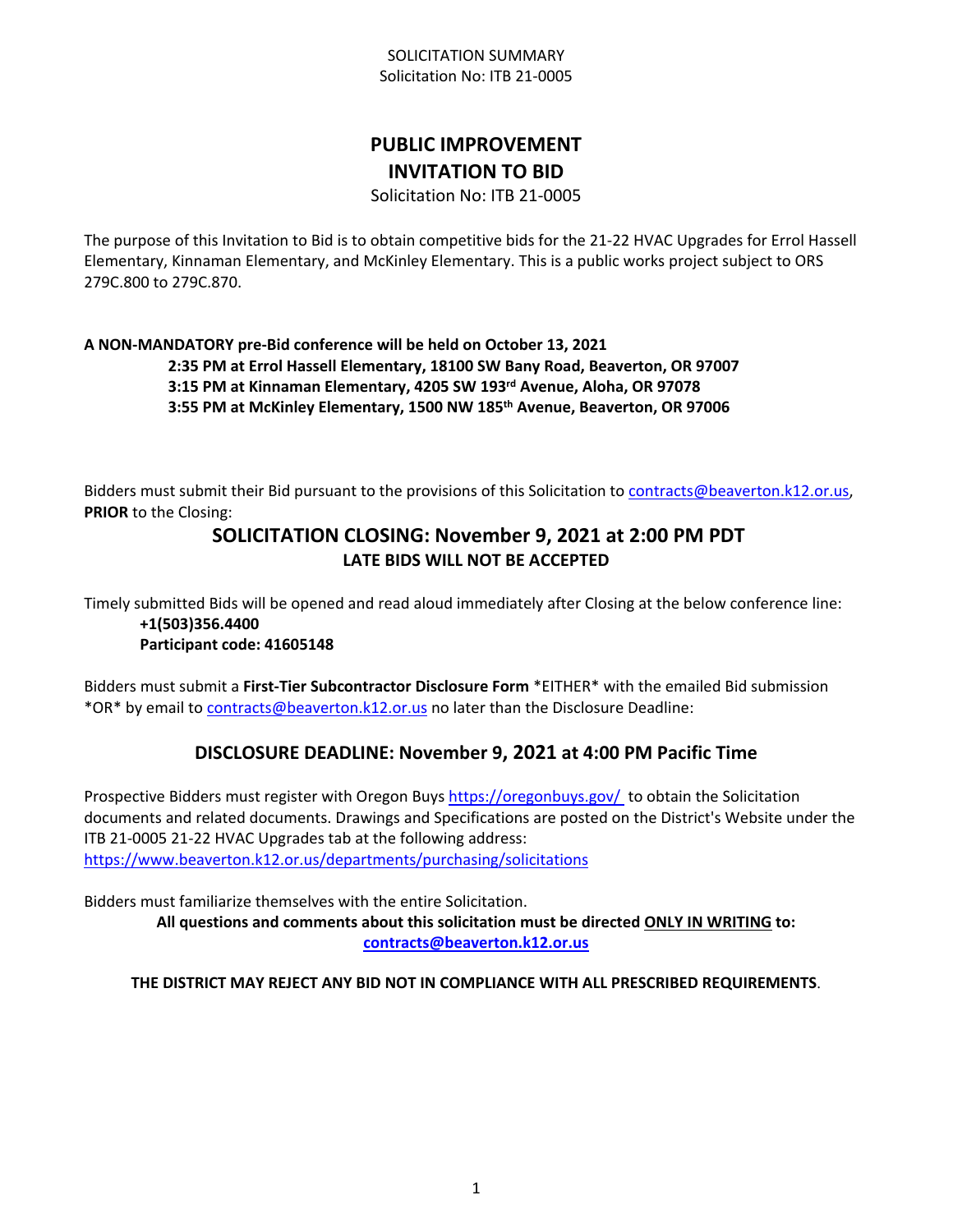#### SECTION I - INTRODUCTION Solicitation No: ITB 21-0005

**1. INTRODUCTION:** This Project follows the Design-Bid-Build contracting and project delivery method. Accordingly, the design team has completed the construction documents (see attachments). The Solicitation describes the project requirements in three places: 1) the below General Scope of Work, 2) SECTION II – Statement of Work, and 3) on the attached construction documents (usually Drawings and Specifications). The Solicitation also contains rules, required forms, a sample Contract, and other requirements.

#### **2. GENERAL SCOPE OF WORK:**

The General Scope of this Project includes completing HVAC Upgrades at McKinley Elementary, Kinnaman Elementary, and Errol Hassell Elementary. The work is to improve ventilation and is described in more detail in the Statement of Work and in the Exhibits to this ITB (e.g., Drawings, Specifications, etc.).

#### **3. SOLICITATION DOCUMENTS:**

The Solicitation Documents are organized in the following manner: SOLICITATION SUMMARY SECTION I – INTRODUCTION SECTION II – STATEMENT OF WORK SECTION III – SOLICITATION RULES SECTION IV—PUBLIC WORKS REQUIREMENTS SECTION V – ATTACHMENTS

#### **4. IMPORTANT RESPONSIBILITIES:**

Bidders are responsible for knowing and understanding all of this Solicitation's requirements, terms, conditions, and rules. Bidders may submit questions or clarification requests to [contracts@beaverton.k12.or.us](mailto:contracts@beaverton.k12.or.us) at any time up to the deadline for Questions/Comments. The District will respond to all such questions/clarification requests submitted prior to the applicable deadline, if the District deems a response is necessary.

Bidders shall promptly notify the District should they discover any defects, ambiguities, omissions, or errors and bring them to the District's attention by protest pursuant to REQUESTS FOR CLARIFICATION, CHANGE, SUBSTITUTION REQUEST, OR SOLICITATION PROTEST (Section III, Paragraph 5). Protests or appeals based on such defects, ambiguities, omissions or errors received after issuance of the Notice of Intent to Award may not be favorably considered.

#### **5. DISTRICT REPRESENTATIVE:**

The District Representative for the project is Doaa Elhaggen, Construction Project Manager.

#### **6. SOLICITATION SCHEDULE:**

The milestones for the selection process are set forth below. The purpose of this schedule is for Bidder information only. Required dates for Contract period milestones, submittals and any other activities are provided elsewhere in this Solicitation. The District reserves the right to deviate from this schedule.

| <b>Solicitation Milestone</b>                                                         | Date                          |
|---------------------------------------------------------------------------------------|-------------------------------|
| Non-Mandatory Pre-Bid conference                                                      | October 13, 2021, 9:00 AM PST |
| 2:35 PM at Errol Hassell Elementary, 18100 SW Bany Road, Beaverton, OR 97007          |                               |
| 3:15 PM at Kinnaman Elementary, 4205 SW 193rd Avenue, Aloha, OR 97078                 |                               |
| 3:55 PM at McKinley Elementary, 1500 NW 185 <sup>th</sup> Avenue, Beaverton, OR 97006 |                               |
| Deadline for submitting requests for clarification,                                   |                               |
| change, substitution, or solicitation protest                                         | November 2, 2021 2:00 PM PST  |
| <b>Bids Due: Closing</b>                                                              | November 9, 2021 2:00PM PST   |
| Anticipated Notice of Intent to Award (NOI)                                           | on or about November 10, 2021 |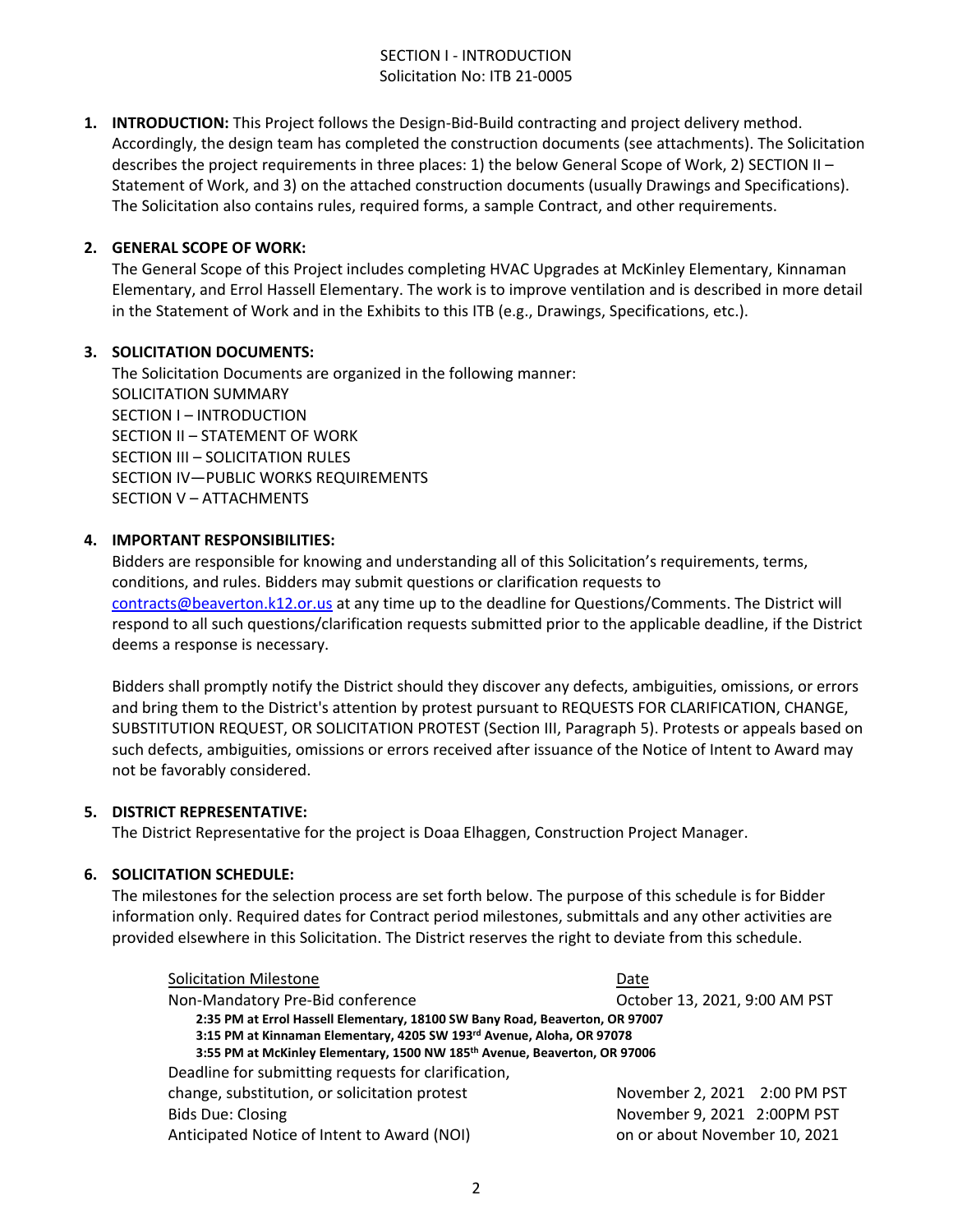#### SECTION I - INTRODUCTION Solicitation No: ITB 21-0005

Anticipated Executed Contract on or about November 19, 2021

#### **7. CONTACT DURING SOLICITATION:**

**Questions must be submitted in writing via email to [contracts@beaverton.k12.or.us](mailto:contracts@beaverton.k12.or.us) as indicated in the Solicitation Summary. Bidders may also contact Purchasing Staff with questions. No other contact regarding this Solicitation, including with the design team or District Representative during the solicitation process (prior to executed contract) is permitted. Contact with District Staff / design team Members during the Pre-Bid Conference is also authorized.** Unauthorized contact regarding this Solicitation may subject the offender's Bid to rejection.

#### **12. COMMERCIAL ACTIVITIES TAX:**

The Beaverton School District is a governmental entity and thus specifically excluded from being a subject taxpayer per the rules, which are under review and awaiting a final ruling by the Oregon Department of Revenue (DOR). The successful Bidder(s) must show any anticipated CAT on each invoice by line item. The CAT will be accumulated but not paid unless/until the DOR issues guidance requiring government entities to pay any such CAT.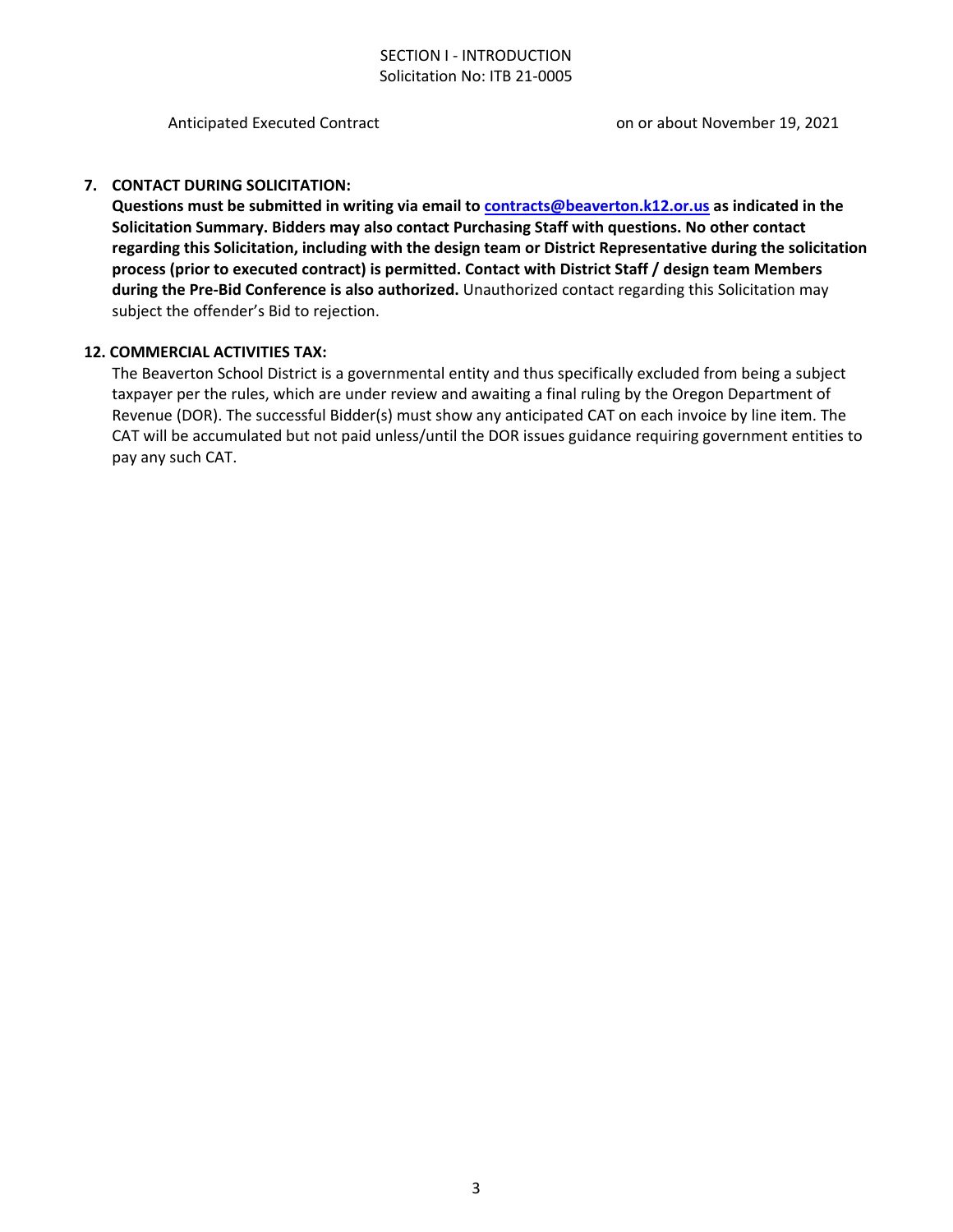#### SECTION II – STATEMENT OF WORK Solicitation No: ITB 21-0005

#### 1. **PURPOSE AND INTRODUCTION:**

This Solicitation is for retaining a general contractor (GC or Contractor) or mechanical contractor(s) to furnish, install, manage, and coordinate all work as shown in ATTACHMENT J and ATTACHMENT K, and described in the Solicitation Documents on behalf of the Beaverton School District. It is intended that the Contractor will provide a complete project and coordinate all work with the District, Contractors and Consultants hired by the District, and all applicable agencies having authority. The goal is to upgrade the HVAC system and improve ventilation at Errol Hassel, Kinnaman and McKinley Elementary Schools. Bidders shall carefully review all the documents and select projects to which they would like to submit bids. Contracts will be awarded on the district's assessment of best value. Each school is a separate project with a separate contract.

- a. Work includes supplying, storing, staging, and handling of all required materials.
- b. Work includes protection of neighboring finishes and replacement/repair of any damaged surfaces
- c. Contractor shall provide all labor, materials, equipment, transportation, and other facilities and services as necessary and/or required to execute all of the Work.
- d. All work areas shall be cleaned of any construction debris on a daily basis. Contractor is responsible for material removal and disposal. Upon completion of the project, the Contractor is to provide final cleaning of all work installed, replaced or repaired and adjacent areas impacted by construction activities.

#### **2. BACKGROUND INFORMATION:**

This project is going to take place at 3 buildings around the school district;

| <b>Errol Hassell Elementary</b>   | 18100 SW Bany Rd, Beaverton, OR 97007  |
|-----------------------------------|----------------------------------------|
| Kinnaman Elementary School        | 4205 SW 193rd Ave, Aloha, OR 97078     |
| <b>McKinley Elementary School</b> | 1500 NW 185th Ave, Beaverton, OR 97006 |

#### **3. OPERATIONAL ATTRIBUTES:**

**4.** The District requires that all work be completed over the duration of the summer vacation beginning 6/23/2022 and concluding by 8/31/2021. See project milestones below for further information. Coordination with summer maintenance activities will be required.

#### **5. PROJECT REQUIREMENTS:**

ATTACHMENT J Drawings and ATTACHMENT K Specifications provide specific Project Requirements. ATTACHMENT I Sample Contract includes contractual requirements that will pertain to the Contractor. Carefully review all documents for each site. Below is only a summary of the work for each site.

- a. Kinnaman:
	- i. Replacing all the pneumatic actuators and controls in older parts of the building with current electronic actuators and Metasys controls.
	- ii. Replacing the modular B wing controllers with current Metasys BACnet controllers.
	- iii. Providing complete control upgrade with User Interfaced (UI) graphics and space relationships for the complete school including C wing.
	- iv. Installing VFDs on supply fans for the gym, office, cafeteria and kitchen units and return fan in the office.
	- v. Installing new RTU controllers and Central Plant controllers.
	- vi. Fan System Restoration: SF-1, 2, 3, 4, 5, 6, 7, 8, RF-1, 2, and 3. This includes the replacement of bearings and sheaves, belts, flex connections and cleaning coils and fans. Filters are replaced with MERV 13 units.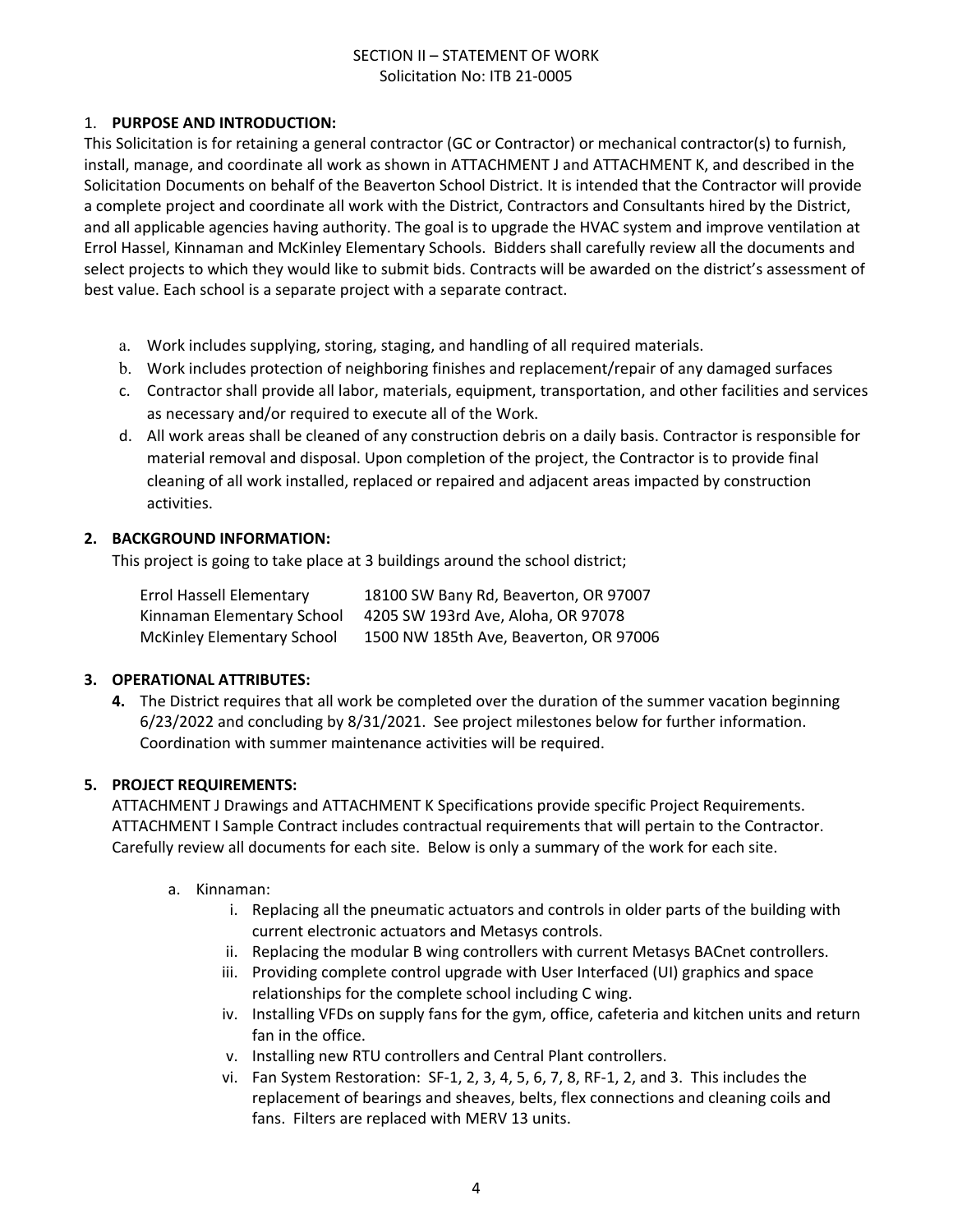#### SECTION II – STATEMENT OF WORK Solicitation No: ITB 21-0005

- vii. Improving kitchen ventilation: replacing exhaust fans in the cafeteria, adding controls, and modifying the HVAC system.
- viii. Patch and repair walls, floors, ceiling and roof where old ductwork, pipes, sensors have been removed or modified to match existing finishes.
- b. Errol Hassell:
	- i. Replacing pneumatic controls in the original building with current generation JCI Metasys DDC system and replacing the old JCI system with current generation JCI Metasys system in the modular building.
	- ii. Providing complete control upgrade with User Interface (UI) graphics and space relationships for the complete school.
	- iii. Converting ACU-1A, ACU-1B, ACU-3A & MZU-1 into VAV systems.
	- iv. Replacing the multizone unit (MZU-1)'s supply fan, heating and cooling deck by three constant speed fan-coil units. The common return fan's motor is being replaced with at a VFD controlled motor.
	- v. Fan system restoration, control damper replacement and filter replacement: ACU-1A, ACU-1B, ACU-2, ACU-3A, HVU-1, HVU-2, HVU-3 and HVU-4.
	- vi. Replacing the four other DX cooling systems not serving the administration area
	- vii. New heating water coils for the classroom air handlers.
	- viii. Replacing the exhaust fan and damper for Boiler, kitchen hood, dishwasher hood, general kitchen, and general maintenance areas.
	- ix. Replacing existing terminal units VAV controllers
	- x. Replacing existing booster coil and terminal units control valves, isolation, balance valves and strainers.
	- xi. Patch and repair walls, floors, ceiling and roof where old ductwork, pipes, sensors have been removed or modified to match existing finishes.
- c. c. McKinley:
	- i. Replacing remaining carrier parker controls system (4 units) with current JCI Metasys control system.
	- ii. Replacing the existing 4 unit ventilators in the library and work room with 3 unit ventilators and 3 outdoor condensing units.
	- iii. Adding an exhaust fan to the AV room for temperature control.
	- iv. Replacing the existing VVT boxes with VAV terminal units and modifying the duct work for AC-2, AC-3, AC-4 and AC-6.
	- v. Patch and repair walls, floors, ceiling and roof where old ductwork, pipes, sensors have been removed or modified to match existing finishes.

Additionally, the following Project Requirements apply to this Project:

- The Contractor shall adhere to the District's facility goals and work processes, which require a focus on the following for this Project:
	- o Reasonable partnering/feedback/advice on industry practices which may apply to this Project.
	- $\circ$  A collaborative work effort between the A/E, the District, the Constructor, and regulatory oversight agencies leading to an effective project completion/implementation.
	- o A Good-Faith effort to partner with State of Oregon COBID certified firms as sub-contractors when feasible but without negatively impacting the over-all project cost.
	- $\circ$  Use of Value Engineering to ensure that optimized form and function are implemented for the budget available. VE efforts will conform to ASTM E1699-14, and not merely be a tool for cutting scope or quality.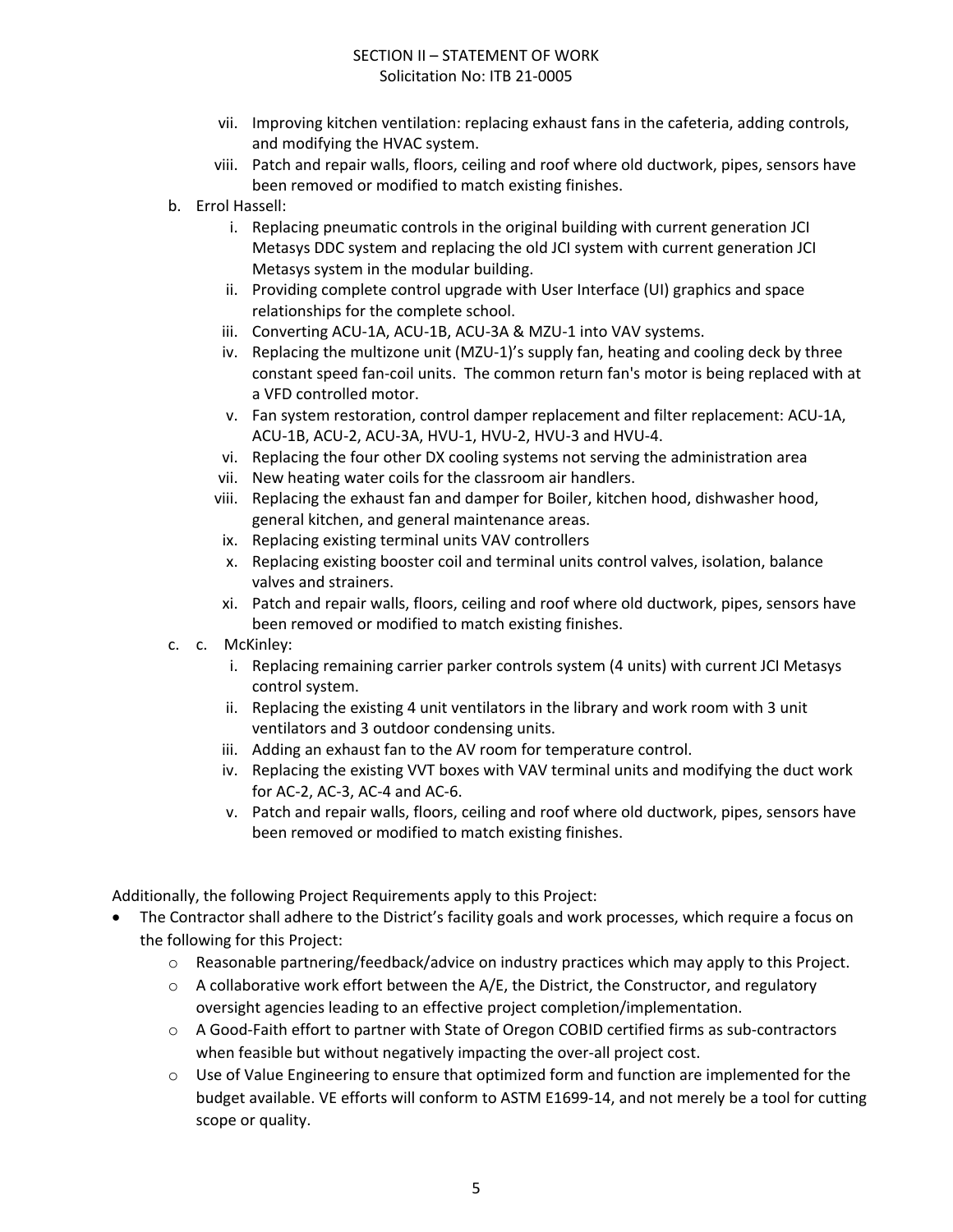- $\circ$  Reasonable use of sustainable materials and construction processes are to be considered where reasonable without undue risk stemming from un-vetted products.
- o Use of the District's internet-based e-Builder Project Management System for coordination of efforts, approvals and expedited communication is required (see more under Additional Requirements).
- $\circ$  Conformance with the District's Technical Standards; deviations may be proposed by the A/E with appropriate rationale for District consideration. The Work may not deviate from the Technical Standards unless approved in by District Representative. <https://www.beaverton.k12.or.us/departments/facilities-development/technical-standards>

#### **6. PROJECT SCHEDULE**

The project milestones are set forth below. The dates are approximate but will be followed to the extent reasonably possible. The purpose of this schedule is for information only.

| <b>Project Milestones</b>         | <b>Dates</b>       |  |
|-----------------------------------|--------------------|--|
| <b>Construction Period Begins</b> | June 23, 2022      |  |
| <b>Substantial Completion</b>     | August 31, 2022    |  |
| <b>Final Completion</b>           | September 30, 2022 |  |

\* Construction start date is subject to change due to school delay because of snow days Starting construction earlier than June 23 is open for discussion without additional cost to the District.

#### **7. RETAINIAGE:**

Retainage for this Project shall be 0%. See the attached Sample Contract for specific terms and conditions regarding retainage. The Awarded Contractor may be given the options for retainage:

- Held in a District-owned interest-bearing account
- Held in a Contractor-owned account, if Contract executes the District's Control Agreement
- Provide the District with a Retention Bond
- Other method as deemed acceptable by the District

#### **8. BONDS AND INSURANCE:**

The Contractor awarded this solicitation must, within Five (5) calendar days after receipt of the Contract for signature:

- a. Provide the required Performance Bond and Payment Bond;
- b. Provide proof that the Statutory Public Works Bond has been filed with the CCB;
- c. Provide Insurance Certificate(s) (summary-level insurance requirements are listed below; Exhibit E of the Sample Contract includes all requirements) and any guarantees and/or other required item(s).
- d. Sign the Contract issued by the District Purchasing Department.
- e. If these items are not received as specified then the Contract may not be executed, a Bid bond claim may be filed, and the Contract may be awarded to the next lowest Bidder.

#### **Summary-Level Insurance Requirements\*** (See Exhibit E to the Attached Sample Contract for all Requirements)

| Occurrence/Loss<br>Insurance Coverage Type | Aggregate | District as<br>Additional<br>Insured | Subrogation<br>Waived | Required<br>for Sub-<br>Contractors 1<br>*** |
|--------------------------------------------|-----------|--------------------------------------|-----------------------|----------------------------------------------|
|--------------------------------------------|-----------|--------------------------------------|-----------------------|----------------------------------------------|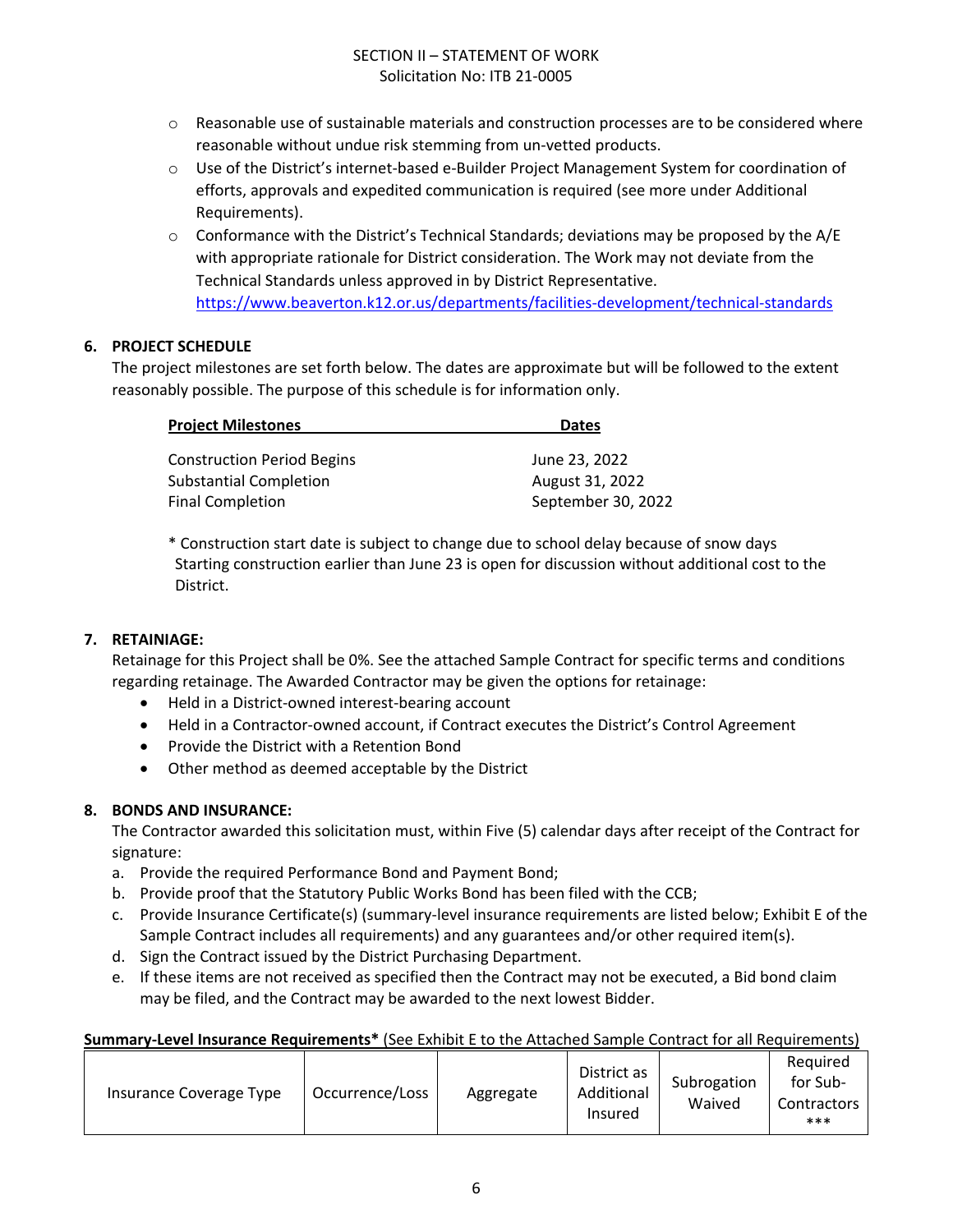#### SECTION II – STATEMENT OF WORK Solicitation No: ITB 21-0005

| <b>Employer's Liability</b>          |                         | \$500,000               |   | х |   |
|--------------------------------------|-------------------------|-------------------------|---|---|---|
| Worker's Comp                        | <b>Statutory Limits</b> | <b>Statutory Limits</b> |   | χ | Χ |
| <b>Commercial General Liability</b>  | \$1,000,000             | \$2,000,000             | χ |   | X |
| <b>Business Automobile Liability</b> |                         | \$1,000,000             | x |   | X |
| Professional Liability**             | \$1,000,000             | \$2,000,000             |   |   | X |
| Pollution Liability Insurance        | \$1,000,000             | \$1,000,000             |   |   |   |
| Asbestos/hazardous                   |                         |                         |   |   |   |
| materials Abatement**                |                         |                         |   |   | х |
| True Umbrella Policy                 |                         | \$5,000,000             |   |   |   |
| <b>Builder's Risk</b>                | Contract Amt.           | Contract Amt.           |   |   |   |

**\***The Summary-Level Insurance Requirements are only intended to draw Bidders' attention to the Insurance Requirements for this Solicitation. Bidders must carefully review Exhibit E Insurance Requirements to the Sample Contract for exact and full Insurance Requirements. I If there are any discrepancies between the Summary-Level Insurance Requirements and those listed under Exhibit E Insurance Requirements to the Sample Contract, Exhibit E Insurance Requirements to the Sample Contract shall govern.

**\*\***Only required if such services are included in the Contract/Sub-Contracts resulting from this Solicitation.

**\*\*\***The District may require Contractor to provide certificates of Sub-Contractor's insurance at any time.

#### **Insurance Waiver Requests: Any Insurance Waiver Requests must be submitted in writing to [contracts@beaverton.k12.or.us,](mailto:contracts@beaverton.k12.or.us) prior to the Deadline for Questions/Change Requests/Solicitation Protests.**

#### **9. NOTICE TO PROCEED:**

- a. The Contractor must not begin work until a Notice to Proceed is issued by the District Representative.
- b. The District reserves the right to cancel the Contract at no penalty if it is in the best interest of the public to do so, if:
	- i. A protest was received that overturns the award of this Contract, or
	- ii. Funding for the project is not available.

#### **10. ADDITIONAL REQUIREMENTS:**

- a. The District has implemented the e-Builder Project Management software platform for coordination of efforts, approvals, and expedited communication. All prime project team members will be required to utilize the program. Each Contractor will be provided a seat (license) and a minimum of four (4) hours training.
- b. All persons involved in the project who will have a physical presence on site at any time during the course of the project will need to clear a background check. The basic criteria of clearance and refusal offenses will be provided by the District Project Representative. Contractors and sub-contractors must provide a report of who has cleared the background check by an approved agency.
- c. **LIQUIDATED DAMAGES:** If the Work is not Substantially Complete by the applicable required Substantial Completion date, the Contractor shall pay to the Owner liquidated damages in the amount of **\$500.00** for each and every day of delay in achieving Substantial Completion.

#### **10. BUSINESS EQUITY:**

The Bidder understands that the District maintains a goal of engaging minority, women, emerging, servicedisabled veteran and socially or economically disadvantaged businesses (DMWESBSDVBE) as service providers in delivering services necessary to implement our bond program. The District aspires to a goal of ten (10) percent DMWESBSDVBE content, by contract value, in completing our capital bond work, and the Contractor shall expend reasonable efforts to reach this content in the total value of their contracts with the District.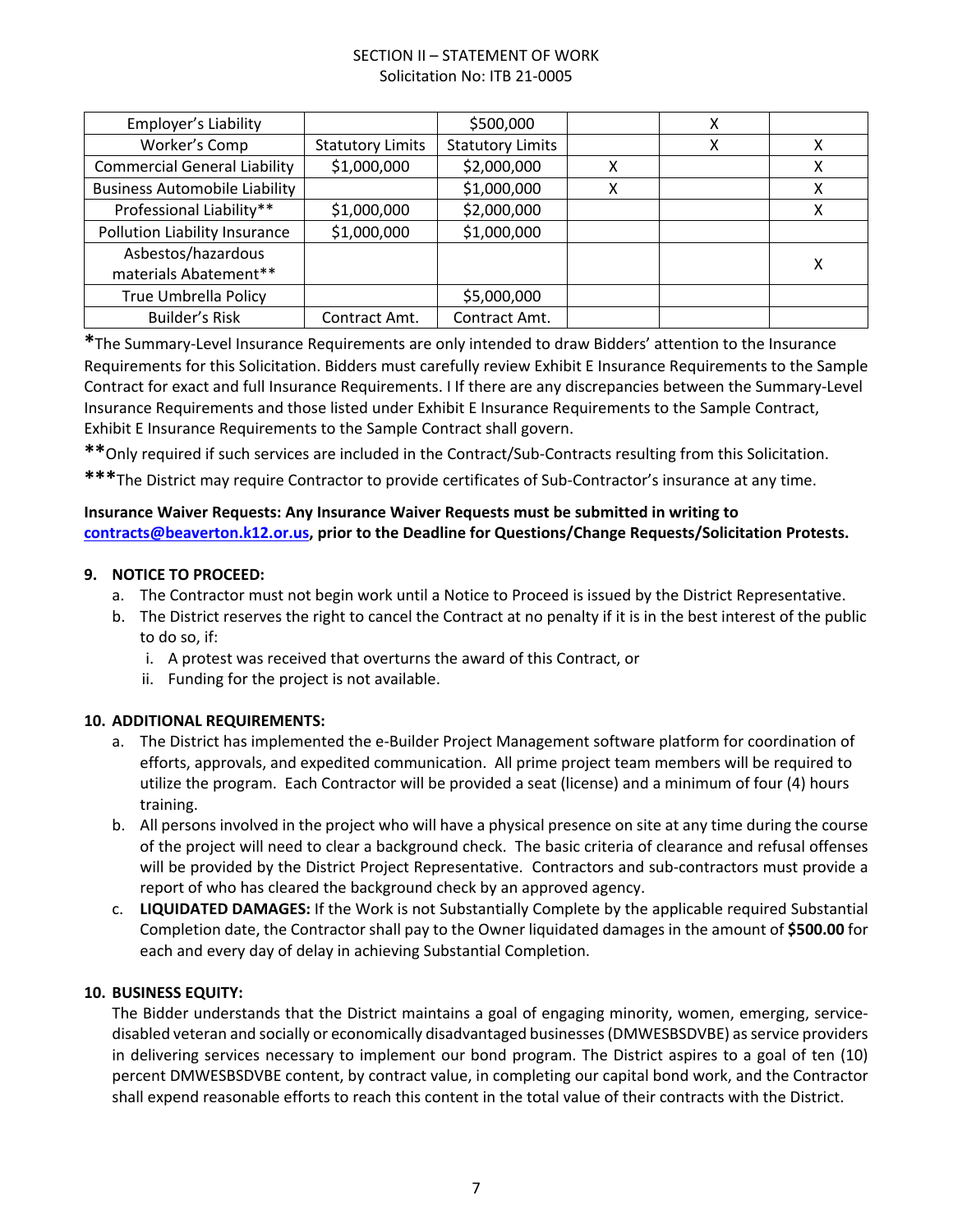#### SECTION II – STATEMENT OF WORK Solicitation No: ITB 21-0005

#### **11. NO WAIVER OF CONDITIONS**:

Failure of the Owner to insist on strict performance will not constitute a waiver of any of the provisions of this Contract or waiver of any other default of the Contractor.

#### **12. SAFE, INCLUSIVE, AND RESPECTFUL WORKSITE.**

a. Each of the Awarded Contractor's employees, subcontractors' employees and principals / owners involved in the Work shall be required to act in a safe, respectful, inclusive, and professional manner while performing the Work. This includes but is not limited to the Contractor taking whatever means and manner of action Contractor deems necessary to prevent, control, and enforce, any acts in violation of the forgoing standards ("Incidents"). Incidents include, but are not limited to: 1)excessive, offensive, or disruptive noise, including music; 2) the use of offensive language; 3) smoking or drinking of alcoholic beverages, or use of illegal substances on the Site; 4) physical violence; 5) riding in the passenger elevators; 6) thievery; 7) the transportation of articles or materials deemed hazardous; and 8) symbols, language, and other acts of hate, racism, sexism, discrimination, harassment, and bullying.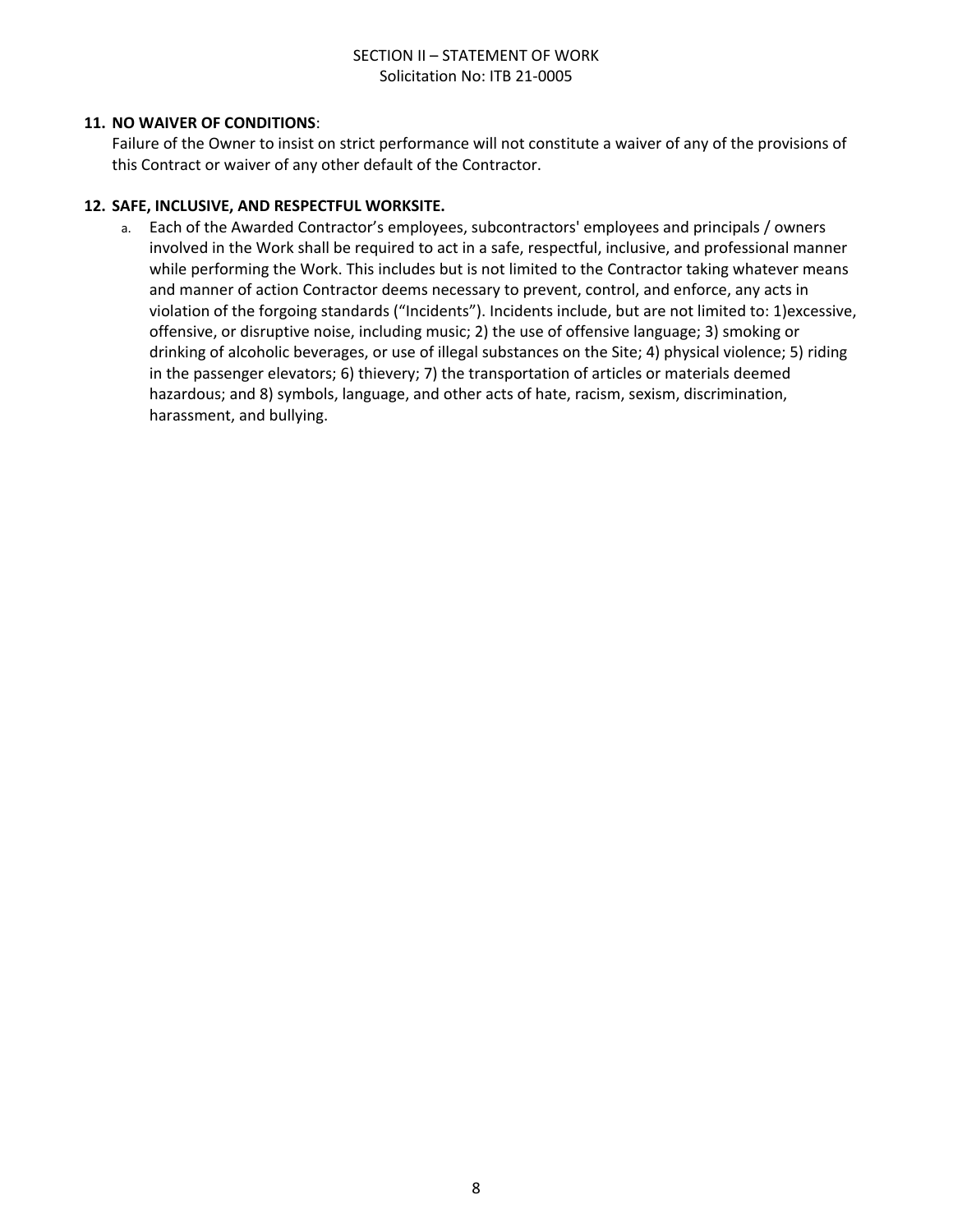#### **1. DEFINITIONS**

The terms "District" or "Owner" throughout this document means the Beaverton School District. The term "Bidder" means the person or firm that submits a Bid in response to this Solicitation. The terms "Bid" or "Offer" means a written response to provide services in response to this Solicitation. The terms "Contractor" or "Supplier" means the Bidder awarded a contract as a result of this Solicitation. Terms not otherwise defined in the Solicitation Documents may assume definitions found in the laws, regulations, and/or policies governing this Solicitation.

#### **2. SELECTION PROCEDURE**

This Solicitation is a Formal Invitation to Bid for a Public Improvement Project, issued Pursuant to ORS 279A, ORS 279C and the Oregon Attorney General Model Rules Divisions 46 and 49 and District Policies.

#### **3. ELIGIBILITY TO BID**

- a. **Construction Contracts.** The District will not consider a Person's Offer to do Work as a Contractor, as defined in ORS 701.005(2), unless the Person has a current, valid certificate of registration issued by the Construction Contractor's Board at the time the Offer is made.
- b. **Landscape Contracts.** The District will not consider a Person's Offer to do Work as a landscape Contractor as defined in ORS 671.520(2), unless the Person has a current, valid landscape Contractor's license issued pursuant to ORS 671.560 by the State Landscape Contractors Board at the time the Offer is made.
- c. **Non-complying Entities.** The District will deem a Bid received from a Person that fails to comply with this rule nonresponsive and will reject the Bid as stated in ORS 279C.365(1)(k), unless contrary to federal law or subject to different timing requirements set by federal funding agencies.
- d. **Asbestos Abatement Work.** The Contractor or a subcontractor under the Contract must be licensed under ORS 468A.720 for work regarding asbestos abatement projects.

#### **4. PRE-BID CONFERENCE**

- a. **Purpose.** The District may hold pre-Bid conferences with prospective Bidders prior to Closing, to explain the procurement requirements, obtain information, and/or to conduct site inspections.
- b. **Required Attendance.** The District may require attendance at the pre-Bid conference as a condition for submission of a Bid. A mandatory attendance requirement is considered to have been met if, at any time during the mandatory meeting, a representative of an offering firm is present.
- c. **Notice.** The Summary page of this solicitation indicates the pre-Bid conference scheduled date and time, and whether the pre-Bid conference is mandatory or non-mandatory.
- d. **Statements Not Binding.** Statements made by the District's representatives at the pre-Bid conference do not change the Solicitation unless the District confirms such statements by Written Addendum.

#### **4. ADDENDA**

- a. **Issuance; Receipt.** The District may change this Solicitation only by Written Addenda. A Bidder must provide written acknowledgement of receipt of all issued Addenda with their Bid on the Bidder Certification.
- b. **Notice and Distribution.** The District will publish notice of all Addenda on the Oregon Buys Website. Addenda may be downloaded from the Oregon Buys website. It is the Bidders' responsibility to inquire about Addenda. Bidders should frequently check the Oregon Buys website until Closing about any Addenda issued, i.e., at least once weekly until the week of Closing and at least once daily the week of the Closing.
- c. **Timelines; Extensions.** The District will issue Addenda within a reasonable time to allow prospective Bidders to consider the Addenda in preparing their Bid. The District may extend the Closing if the District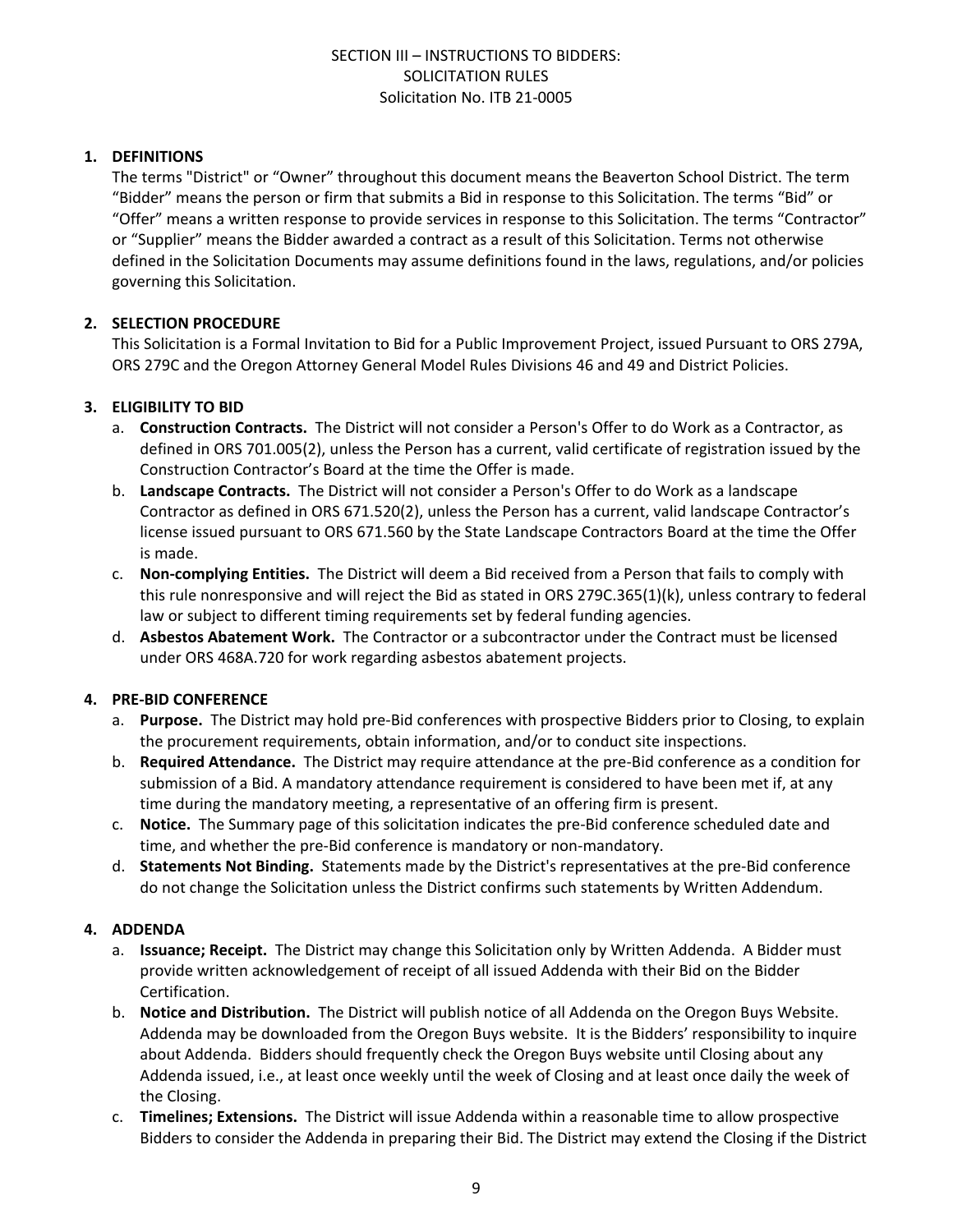determines prospective Bidders need additional time to review and respond to Addenda. Except to the extent required by public interest, the District will not issue Addenda less than 72 hours before the Closing unless the Addendum also extends the Closing.

d. **Request for Change or Protest.** Unless a different deadline is set forth in the Addendum, a Bidder may submit a Written request for change or protest to the Addendum, as provided in OAR 137-049-0260, by the close of the District's next business day after issuance of the Addendum, or up to the last day allowed to submit a request for change or protest under OAR 137-049-0260, whichever date is later. The District will consider only a Bidder's request for change or protest to the Addendum; the District will not consider a request for change or protest to matters not added or modified by the Addendum, unless the Bidder submits the request for change or protest before the deadline for the District's receipt of request for change or protests as set forth in OAR 137-049-0260(2) and (3).

#### **5. REQUESTS FOR CLARIFICATION, CHANGE, SUBSTITUTION REQUEST, OR SOLICITATION PROTEST**

a. **Clarification.** No later than the deadline for submitting a written request for clarification, change, substitution, or solicitation protest a Bidder may request that the District clarify any provision of the Solicitation. Such requests must be received prior to the stated deadline in email at [contracts@beaverton.k12.or.us.](mailto:contracts@beaverton.k12.or.us) The District's clarification to a Bidder, whether orally or in Writing, does not change the Solicitation and is not binding on the District unless the District amends the Solicitation by denoting "CHANGES" on a written Addendum.

#### b. **Request for Change.**

i. **Delivery.** No later than the deadline for submitting a written request for clarification, change, substitution, or solicitation protest, a Bidder may request in writing a change to the Solicitation Documents. A Bidder must deliver the Written request for change to the District prior to the stated deadline to [contracts@beaverton.k12.or.us.](mailto:contracts@beaverton.k12.or.us) (Bidder is responsible for ensuring receipt by the District.)

#### ii. **Content of Request for Written Change:**

- A. A Bidder's Written request for change must include a statement of the requested change(s) to the Contract terms and conditions, including any Specifications, together with the reason for the requested change.
- B. A Bidder must include the following identifying information it its request for change as follows:
	- I. "Request for Change"; and
	- II. Solicitation number.

#### c. **Substitution Requests.**

- i. **During Solicitation.** No later than the deadline for submitting a written request for clarification, change, substitution, or solicitation protest, a Bidder may request in writing a substitution to any specified products (e.g., requests for approved equal decisions, etc.). Such requests must be submitted prior to the stated deadline to [contracts@beaverton.k12.or.us](mailto:contracts@beaverton.k12.or.us). (Bidder is responsible for ensuring receipt by the District.) Requests must be submitted using the Substitution Request Form if one is attached to this Solicitation.
- ii. **During Contract.** Any Substitution Requests submitted after a Contract has been executed shall be governed by the terms and conditions of said Contract.

#### d. **Protest.**

i. **Delivery.** No later than the deadline for submitting a written request for clarification, change, substitution, or solicitation protest, a Bidder may protest Specifications or Contract terms and conditions. A Bidder must deliver a written protest on those matters to [contracts@beaverton.k12.or.us](mailto:contracts@beaverton.k12.or.us) by the stated deadline.

#### ii. **Content of Protest.**

A. A Bidder's Written protest must include: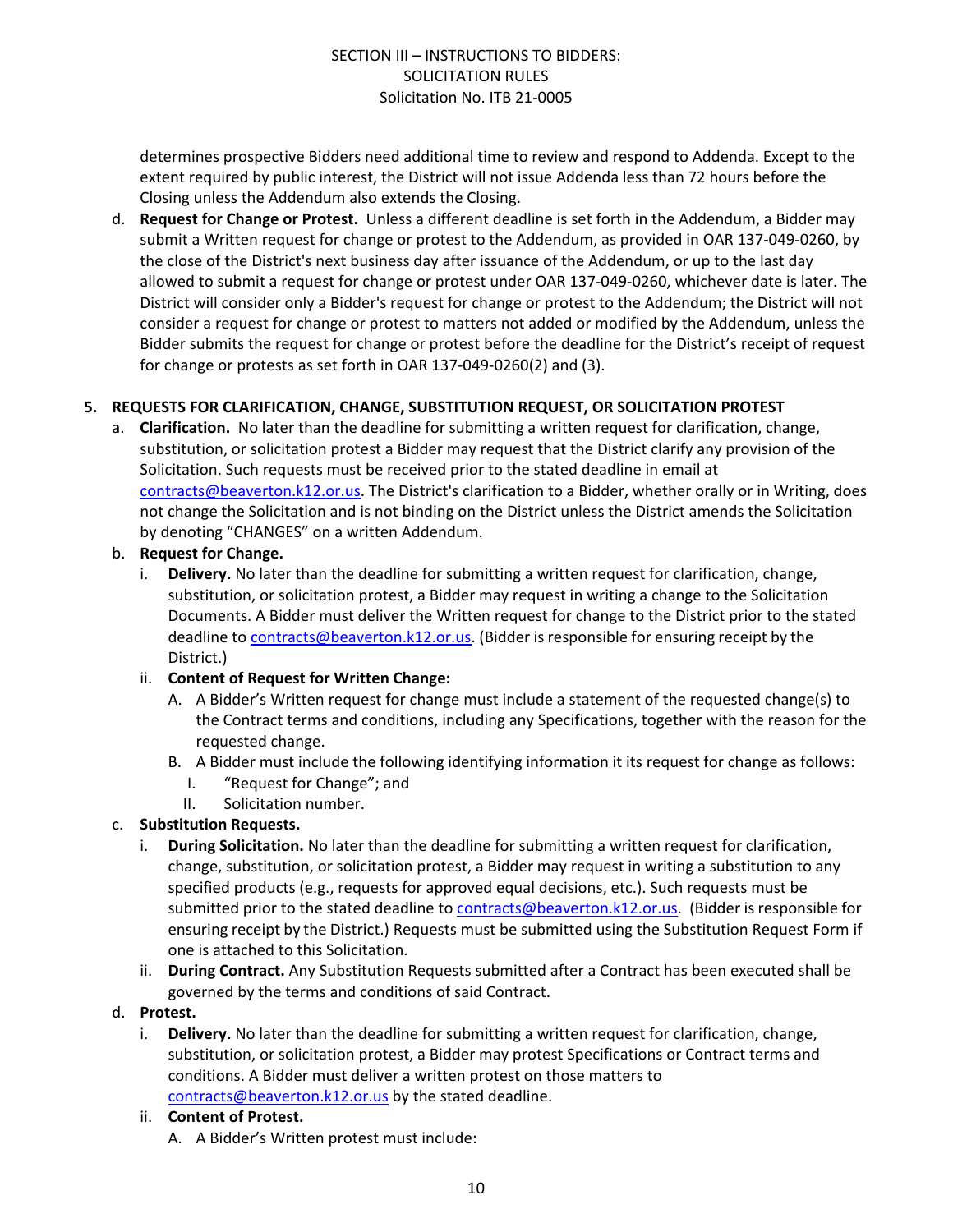- (i) A detailed statement of the legal and factual grounds for the protest;
- (ii) A description of the resulting prejudice to the Bidder; and
- (iii) A statement of the desired changes to the Contract terms and conditions, including any Specifications.
- B. A Bidder must mark its protest as follows:
	- (i) "Contract Provision Protest"; and
	- (ii) Solicitation number.
- c. **District Response.** The District is not required to consider a Bidder's request for change or protest after the deadline established for submitting such request or protest. The District will provide notice to the applicable Person if it entirely rejects a protest. If the District agrees with the Person's request or protest, in whole or in part, the District will either issue an Addendum reflecting its determination under OAR 137-49-0260 or cancel the Solicitation under OAR 137-49-0270.
- e. **Extension of Closing.** If the District receives a written request for change or protest from a Bidder in accordance with this Rule, the District may extend Closing if the District determines an extension is necessary to consider the request or protest and issue an Addendum, if any, to the Solicitation.

#### **6. CANCELLATION OF SOLICITATION**

**Cancellation in the Public Interest.** The District may cancel a Solicitation for good cause if the District finds that cancellation is in the public interest. The District's reasons for cancellation will be made part of the Solicitation file.

#### **7. BID SUBMISSIONS**

- a. **Offer and Acceptance.** The submitted Bid is the Bidder's offer to enter into a Contract. The Offer is always a "Firm Offer," i.e., the Bid must be held open by the Bidder for the District's acceptance for sixty (60) days. The District may elect to accept the Bid at any time during the specified period, and the District's Award of the Contract to a Bidder constitutes acceptance of the Offer and binds the Bidder to the Contract.
- b. **Responsive Bid.** The District may award a Contract only to a Responsible Bidder with a Responsive Bid.
- c. **Contingent Bids.** A Bidder must not make a Bid contingent upon the District's acceptance of any terms or conditions (including Specifications) other than those contained in this Solicitation.
- d. **Bidders Acknowledgement.** By signing and submitting a Bid, the Bidder acknowledges they have read and understand the terms and conditions contained in the Solicitation and that they accept and agree to be bound by the terms and conditions of the Solicitation.
- e. **Instructions.** A Bidder must submit and sign their Bid. A Bidder must initial any corrections or erasures to their Bid.
- f. **Forms.** Bidders must submit their Bid on the form(s) provided.
- g. **Documents.** Bidders must provide the District with all documents and descriptive literature requested.
- h. **Facsimile Submissions.** The District will not accept facsimile Bids.
- i. **Product Samples and Descriptive Literature.** The District may require product samples or descriptive literature if it is necessary or desirable to evaluate the quality, features or characteristics of the offered items. The District will dispose of product samples or return or make available for return product samples to the Bidder.
- j. **Identification of Bids.**
	- i. To ensure proper identification and handling, the Bids must be submitted to [contracts@beaverton.k12.or.us](mailto:contracts@beaverton.k12.or.us) and the email subject line/body text/file names should include the Bidder's name and the Solicitation number, and/or other clearly identifying information.
	- ii. The District is not responsible for Bids submitted in any manner, format or to any delivery point other than as required in the Solicitation.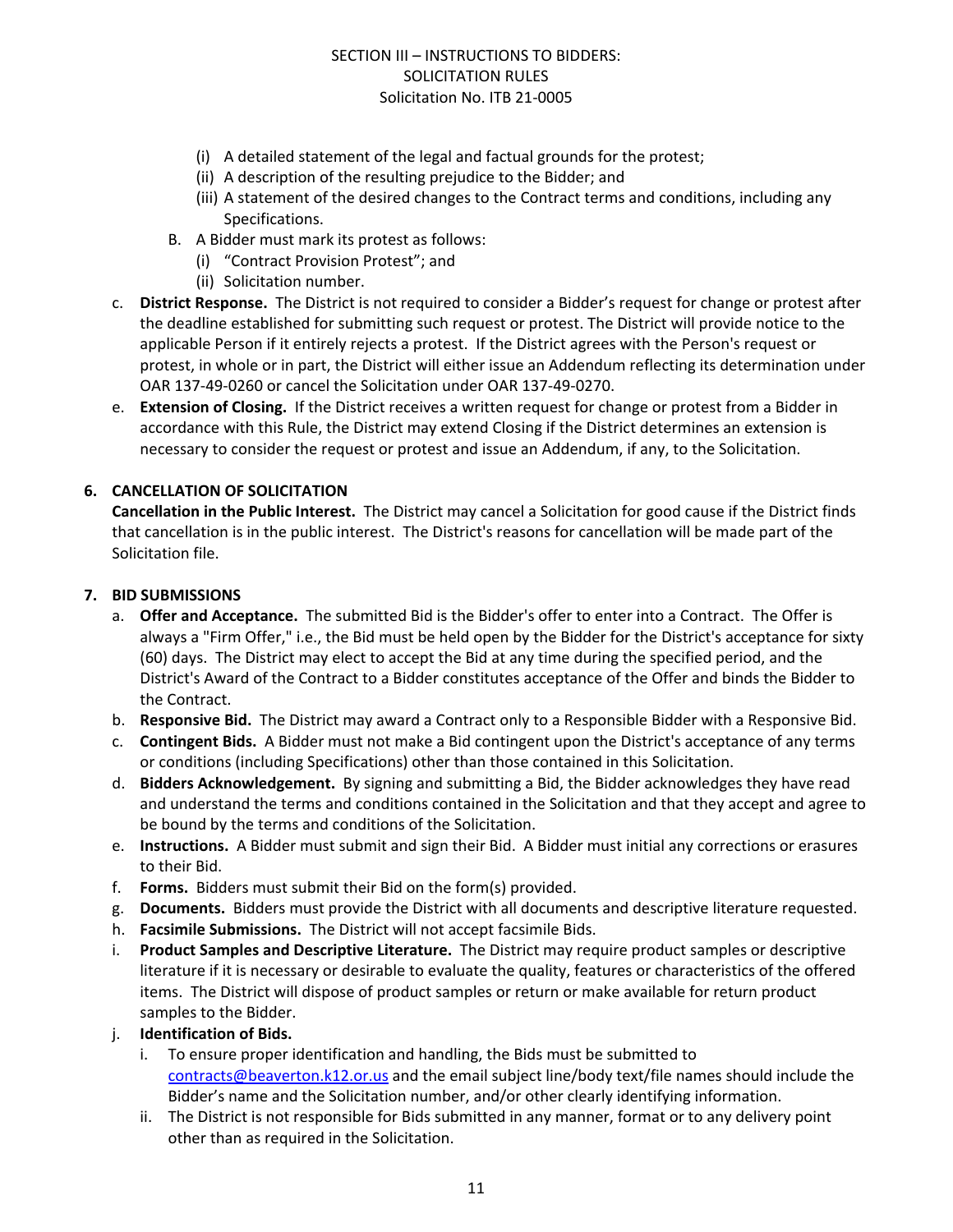- k. **Receipt of Bids.** Bidders are responsible for ensuring that the District receives their Bid at the required delivery point prior to the closing due date and time. Bids must only be emailed to [contracts@beaverton.k12.or.us](mailto:contracts@beaverton.k12.or.us) and received prior to the closing due date and time.
- l. Failure to submit Bids in accordance with the provisions of this Section will be grounds to declare the Bid as nonresponsive.
- m. **Certification.** Bidders must (on the Bidder Certification enclosed):
	- i. Identify whether the Bidder is or is not a "resident Bidder," as defined in ORS 279A.120(1);
	- ii. Indicate that the Bidder will comply with Prevailing Wage Laws ORS 279C.800 through ORS 279C.870 or 40 U.S.C. 3141 et seq;
	- iii. Provide certification of nondiscrimination in obtaining any required subcontractors in accordance with ORS 279A.110(4); and
	- iv. Provide written acknowledgment of receipt of all Addenda.

#### **8. BID SECURITY**

- a. **Security Amount.** The District requires Bid security of 5% of the Bidder's Bid, consisting of the base Bid together with all additive alternates. The Bidder must forfeit Bid security after Award if the Bidder fails to execute the Contract and promptly return it with any required Performance Bond and Payment Bond and with any required proof of insurance (see enclosed sample contract for amount requirements).
- b. **Form of Bid Security.** The District may accept only the following forms of Bid security:
	- i. A surety bond from a surety company authorized to do business in the State of Oregon;
	- ii. An irrevocable letter of credit issued by an insured institution as defined in ORS 706.008; or
	- iii. A cashier's check or Bidders certified check.
- c. **Return of Security.** The District will return or release the Bid security of all unsuccessful Bidders after a Contract has been fully executed and all required bonds and insurance have been provided, or after all Bids have been rejected.

#### **9. PRE-CLOSING MODIFICATION OR WITHDRAWAL**

- a. **Modifications.** A Bidder may modify their Bid in writing prior to the Closing. A Bidder must prepare and submit any modification to their Bid to the District in accordance with OAR 137-49-0280. Any modification must include the Bidder's statement that the modification amends and supersedes the prior Bid. The Bidder must email its modification to [contracts@beaverton.k12.or.us](mailto:contracts@beaverton.k12.or.us) and mark the email subject line as follows:
	- i. "Bid Modification"; and
	- ii. Solicitation Number.
- b. **Withdrawals.**
	- i. A Bidder may withdraw its Bid by Written notice submitted by email to [contracts@beaverton.k12.or.us](mailto:contracts@beaverton.k12.or.us) on the Bidder's letterhead, signed by an authorized representative of the Bidder. The notice must be received by the District prior to the Closing. The Bidder or authorized representative of the Bidder may also withdraw its Bid in Person prior to the Closing, upon presentation of appropriate identification and satisfactory evidence of authority;
	- ii. The District may release an unopened, withdrawn Bid to the Bidder or its authorized representative, after voiding any date and time stamp mark, if applicable;
	- iii. The Bidder must mark the Written request to withdraw a Bid as follows:
		- A. Bid Withdrawal; and
		- B. Solicitation Number.
- c. **Documentation.** The District will include all documents relating to the modification or withdrawal of Bids in the Solicitation file.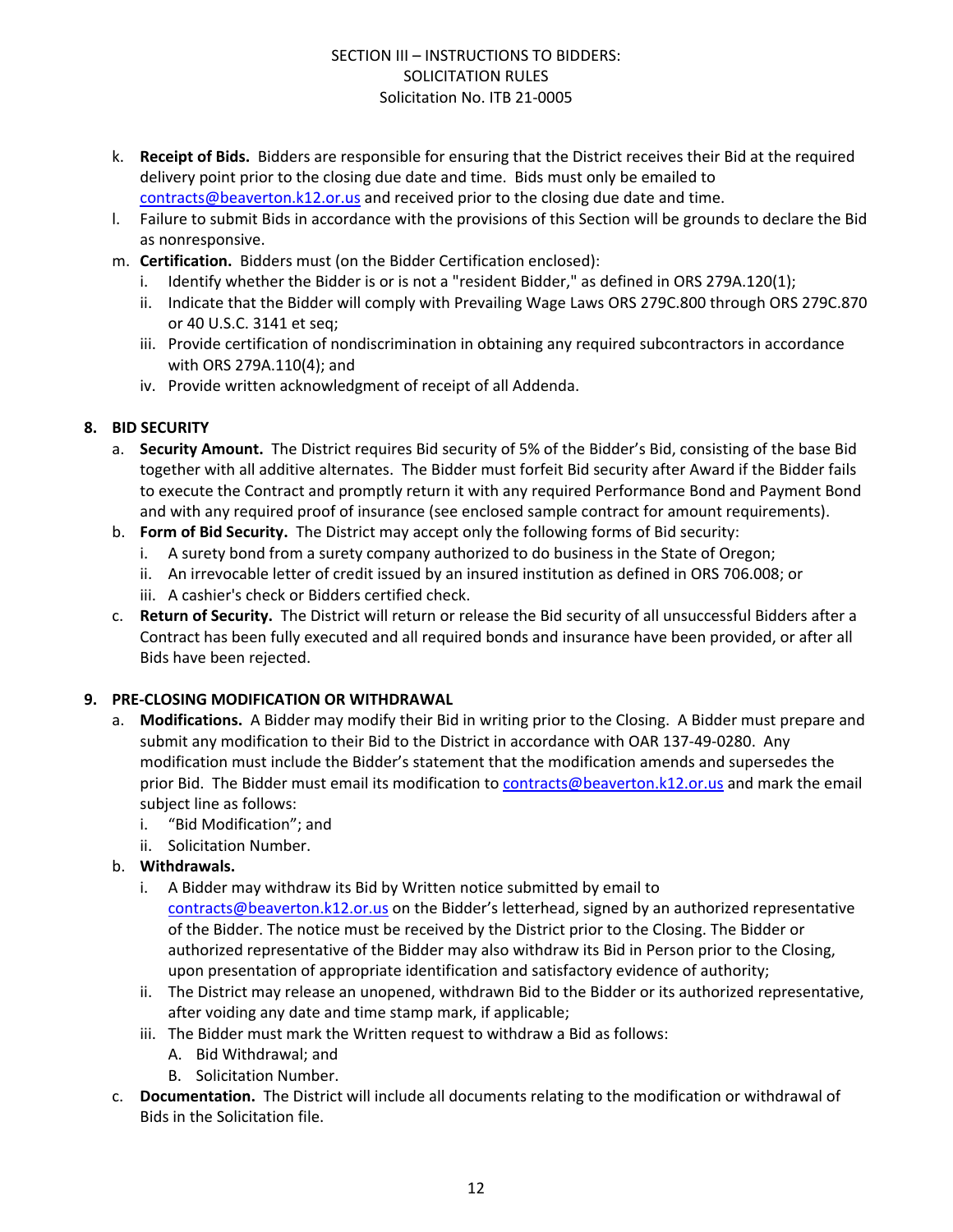#### **10. RECEIPT, OPENING, AND RECORDING OF BIDS; CONFIDENTIALITY OF BIDS**

- a. **Receipt.** The Bidder is responsible for ensuring that the District receives its Bid at the required delivery point prior to the Closing, regardless of the method used to submit or transmit the Bid.
- b. **Opening and Recording.** The District will publicly open Bids including any modifications made to the Bid pursuant to OAR 137-49-0320. In the case of Invitations to Bid, to the extent practicable, the District will read aloud the name of each Bidder, the Bid price(s), and such other information, as the District considers appropriate. The District will open and publicly read bids over the following conference line: **+1(503)356.4400**

#### **Participant code: 41605148**

c. **Availability.** After Opening, the District will make Bids available for public inspection. The District may withhold from disclosure those portions of a Bid that the Bidder designates as trade secrets or as confidential proprietary data in accordance with applicable law. See ORS 192.501(2); ORS 646.461 to 646.475. To the extent the District determines such designation is not in accordance with applicable law, the District will make those portions available for public inspection. The Bidder must separate information designated as confidential from other non-confidential information at the time of submitting its Bid. Prices, makes, model or catalog numbers of items offered, scheduled delivery dates, and terms of payment are not confidential, and will be publicly available regardless of a Bidder's designation to the contrary.

#### **11. LATE BIDS, WITHDRAWALS AND MODIFICATIONS**

Any Bid received after the Closing date and time is late. A Bidder's request for withdrawal or modification of a Bid received after Closing is late. The District will not consider late Bids, withdrawals or modifications except as permitted in OAR 137-049-0350 or OAR 137-049-0390.

#### **12. MISTAKES**

- a. **Generally.** To protect the integrity of the competitive Procurement process and to assure fair treatment of Bidders, the District will carefully consider whether to permit waiver, correction or withdrawal of Bids for certain mistakes.
- b. **District Treatment of Mistakes.** The District will not allow a Bidder to correct or withdraw an Offer for an error in judgment. If the District discovers certain mistakes in a Bid after Opening, but before Award of the Contract, the District may take the following action:
	- i. The District may waive, or permit a Bidder to correct, a minor informality. A minor informality is a matter of form rather than substance that is evident on the face of the Bid, or an insignificant mistake that can be waived or corrected without prejudice to other Bidders. Examples of minor informalities include a Bidder's failure to:
		- A. Return the correct number of signed Bids or the correct number of other documents required by the Solicitation;
		- B. Sign the Bid in the designated block, provided a Signature appears elsewhere in the Bid, evidencing an intent to be bound; and
		- C. Acknowledge receipt of an Addendum to the Solicitation, provided that it is clear on the face of the Bid that the Bidder received the Addendum and intended to be bound by its terms; or the Addendum involved did not affect price, quality or delivery.
	- ii. The District may correct a clerical error if the error is evident on the face of the Bid or other documents submitted with the Bid, and the Bidder confirms the District's correction in Writing. A clerical error is a Bidder's error in transcribing its Bid. Examples include typographical mistakes, errors in extending unit prices, transposition errors, arithmetical errors, instances in which the intended correct unit or amount is evident by simple arithmetic calculations (for example a missing unit price may be established by dividing the total price for the units by the quantity of units for that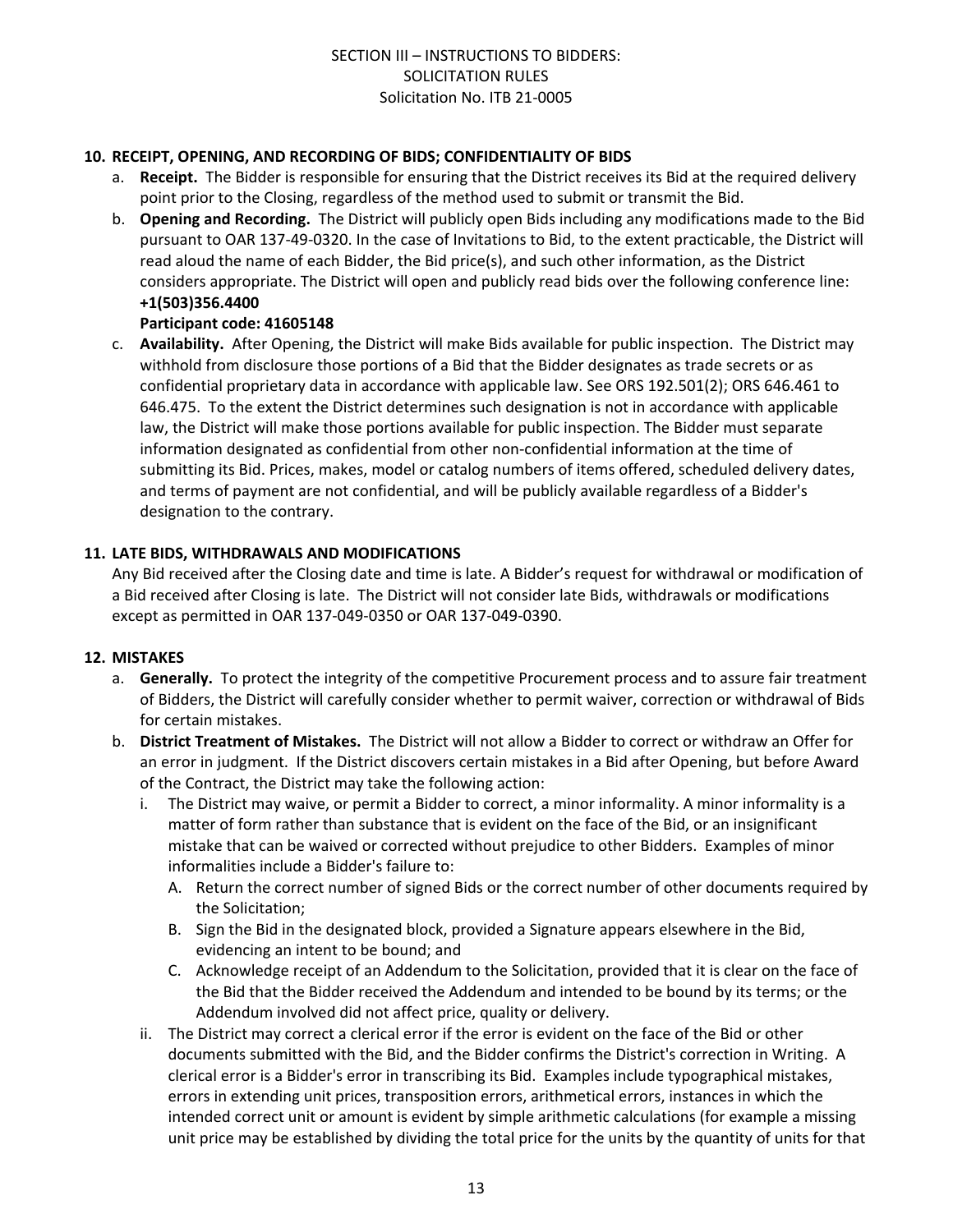item or a missing, or incorrect total price for an item may be established by multiplying the unit price by the quantity when those figures are available in the Bid). In the event of a discrepancy, unit prices will prevail over extended prices.

- iii. The District may permit a Bidder to withdraw an Offer based on one or more clerical errors in the Bid only if the Bidder shows with objective proof and by clear and convincing evidence:
	- A. The nature of the error;
	- B. That the error is not a minor informality under this subsection or an error in judgment;
	- C. That the error cannot be corrected or waived under subsection 12.b.ii above;
	- D. That the Bidder acted in good faith in submitting a Bid that contained the claimed error and in claiming that the alleged error in the Bid exists;
	- E. That the Bidder acted without gross negligence in submitting a Bid that contained a claimed error;
	- F. That the Bidder will suffer substantial detriment if the District does not grant the Bidder permission to withdraw the Offer;
	- G. That the District's or the public's status has not changed so significantly that relief from the forfeiture will work a substantial hardship on the District or the public it represents; and
	- H. That the Bidder promptly gave notice of the claimed error to the District.
- iv. The criteria in subsection 12.b.iii above will determine whether the District will permit a Bidder to withdraw its Bid after Closing. These criteria also will apply to the question of whether the District will permit a Bidder to withdraw its Bid without forfeiture of its Bid bond (or other Bid security), or without liability to the District based on the difference between the amount of the Bidder's Bid and the amount of the Contract actually awarded by the District, whether by Award to the next lowest Responsive and Responsible Bidder, or by resort to a new solicitation.
- c. **Rejection for Mistakes.** The District will reject any Bid in which a mistake is evident on the face of the Bid and the intended correct Bid is not evident or cannot be substantiated from documents submitted with the Bid.
- d. **Identification of Mistakes after Award.** The procedures and criteria set forth above are Bidder's only opportunity to correct mistakes or withdraw Bids because of a mistake. Following Award, a Bidder is bound by its Bid, and may withdraw its Bid or rescind a Contract entered into pursuant to OAR 137 Division 49 only to the extent permitted by applicable law.

#### **13. FIRST-TIER SUBCONTRACTORS; DISCLOSURE AND SUBSTITUTION**

- a. **Required Disclosure.** Within two working hours after the Bid Closing, Bidders must submit the First-Tier Subcontractor Disclosure Form identifying any first-tier subcontractors (those Entities that would be contracting directly with the prime contractor) that will be furnishing labor or labor and materials on the Contract, if Awarded, whose subcontract value would be equal to or greater than:
	- i. Five percent of the total Contract Price, but at least \$15,000; or
	- ii. \$350,000, regardless of the percentage of the total Contract Price.
- b. **Bid Closing, Disclosure Deadline and Bid Opening.** For each ITB to which this rule applies, the District will:
	- i. Set the Bid Closing on a Tuesday, Wednesday or Thursday, and at a time between 2 p.m. and 5 p.m.;
	- ii. Open Bids publicly immediately after the Bid Closing; and
	- iii. Consider for Contract Award only those Bids for which the required disclosure has been submitted by the announced deadline on the form prescribed by the District.
- c. **Submission.** A Bidder must submit the disclosure form required by this rule either in its Bid submission, or within two working hours after Bid Closing in the manner specified by this Solicitation.
- d. **Responsiveness.** Compliance with the disclosure and submittal requirements of ORS 279C.370 and OAR 137-049-0360 is a matter of Responsiveness. Bids that are submitted by Bid Closing, but for which the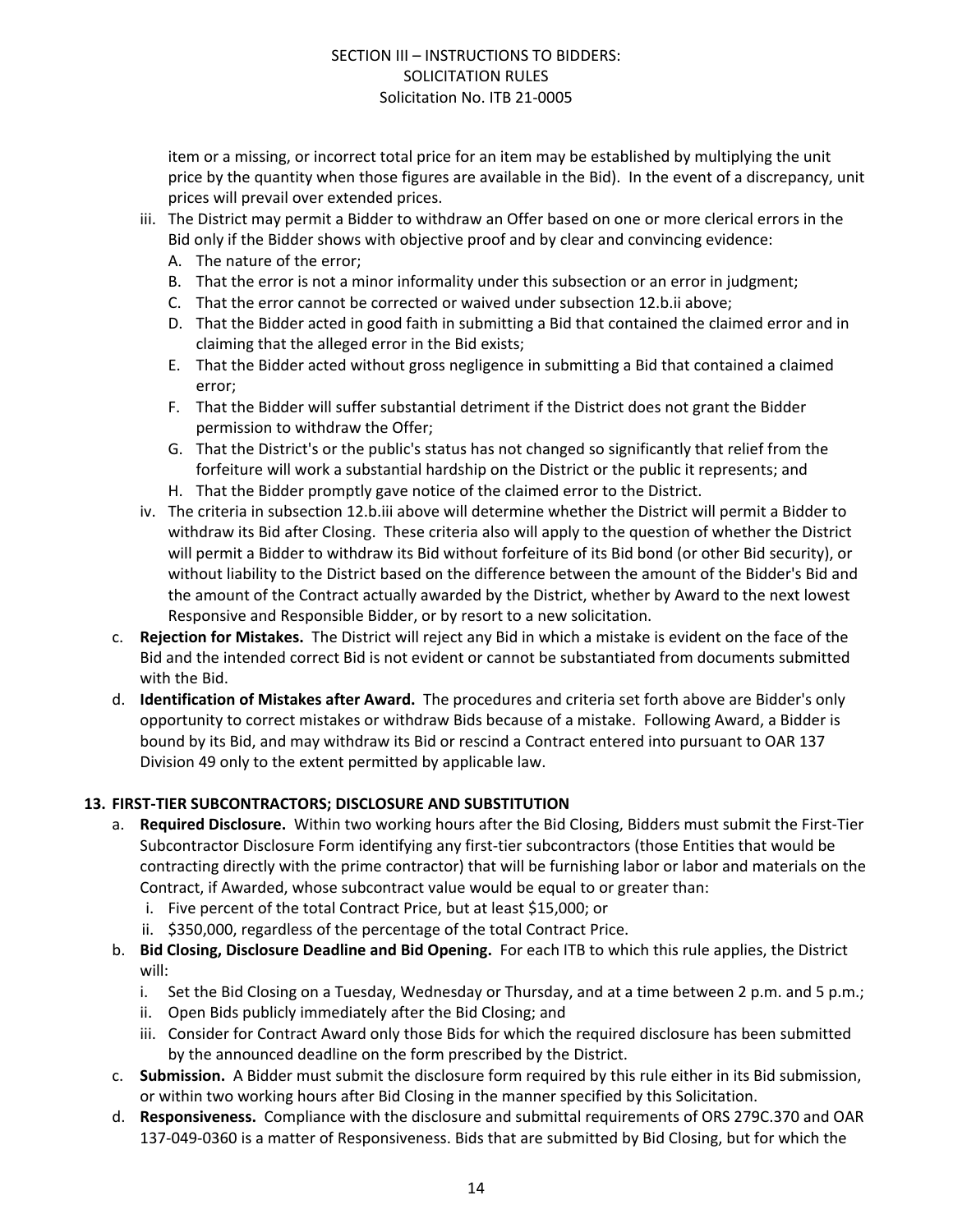disclosure submittal has not been made by the specified deadline, are not Responsive and will not be considered for Contract Award.

- e. **District Role.** The District will obtain, and make available for public inspection, the disclosure forms required by ORS 279C.370 and OAR 137-049-0360. The District will also provide copies of disclosure forms to the Bureau of Labor and Industries as required by ORS 279C.835. The District is not required to determine the accuracy or completeness of the information provided on disclosure forms.
- f. **Substitution.** Substitution of affected first-tier subcontractors must be made only in accordance with ORS 279C.585. The District will accept Written submissions filed under that statute as public records. Aside from issues involving inadvertent clerical error under ORS 279C.585, the District does not have a statutory role or duty to review, approve or resolve disputes concerning such substitutions. See ORS 279C.590 regarding complaints to the Construction Contractors Board on improper substitution.

#### **14. BID EVALUATION CRITERIA**

- a. **General.** A Public Improvement Contract, if awarded, will be awarded to the Responsible Bidder submitting the lowest Responsive Bid.
- b. **Bid Evaluation Criteria.** Invitations to Bid may solicit lump-sum Bids, unit-price Bids, or a combination of the two.
	- i. **Lump Sum.** If the ITB requires a lump-sum Bid, without additive or deductive alternates, or if the District elects not to award additive or deductive alternates, Bids will be compared on the basis of lump-sum prices, or lump-sum base Bid prices, as applicable. If the ITB calls for a lump-sum base Bid, plus additive or deductive alternates, the total Bid price will be calculated by adding to or deducting from the base Bid those alternates selected by the District, for the purpose of comparing Bids.
	- ii. **Unit Price.** If the Bid includes unit pricing for estimated quantities, the total Bid price will be calculated by multiplying the estimated quantities by the unit prices submitted by the Bidder, and adjusting for any additive or deductive alternates selected by the District, for the purpose of comparing Bids. The District will specify within the Solicitation the estimated quantity of the Procurement to be used for determination of the low Bidder. In the event of mathematical discrepancies between unit price and any extended price calculations submitted by the Bidder, the unit price will govern. See OAR 137-049-0350(2)(b).
- c. The District may reject any Bid not in compliance with all prescribed Public Contracting procedures and requirements, and may reject for good cause all Bids upon the District's finding that it is in the public interest to do so.

#### **15. BID EVALUATION AND AWARD; DETERMINATION OF RESPONSIBILITY**

- a. **General.** If Awarded, the District will Award the Contract to the Responsible Bidder submitting the lowest, Responsive Bid provided that such Person is not listed by the Construction Contractors Board as disqualified to hold a Public Improvement Contract. See ORS 279C.375 (3)(a). The District may award by item, groups of items or the entire Bid provided such Award is consistent with the Solicitation and in the public interest.
- b. **Determination of Responsibility.** Bidders are required to demonstrate their ability to perform satisfactorily under a Contract. Before Awarding a Contract, the District must have information that indicates that the Bidder meets the standards of responsibility set forth in ORS 279.375(3)(b). To be a Responsible Bidder, the District will determine that the Bidder:
	- i. Has available the appropriate financial, material, equipment, facility and Personnel resources and expertise, or ability to obtain the resources and expertise, necessary to meet all contractual responsibilities;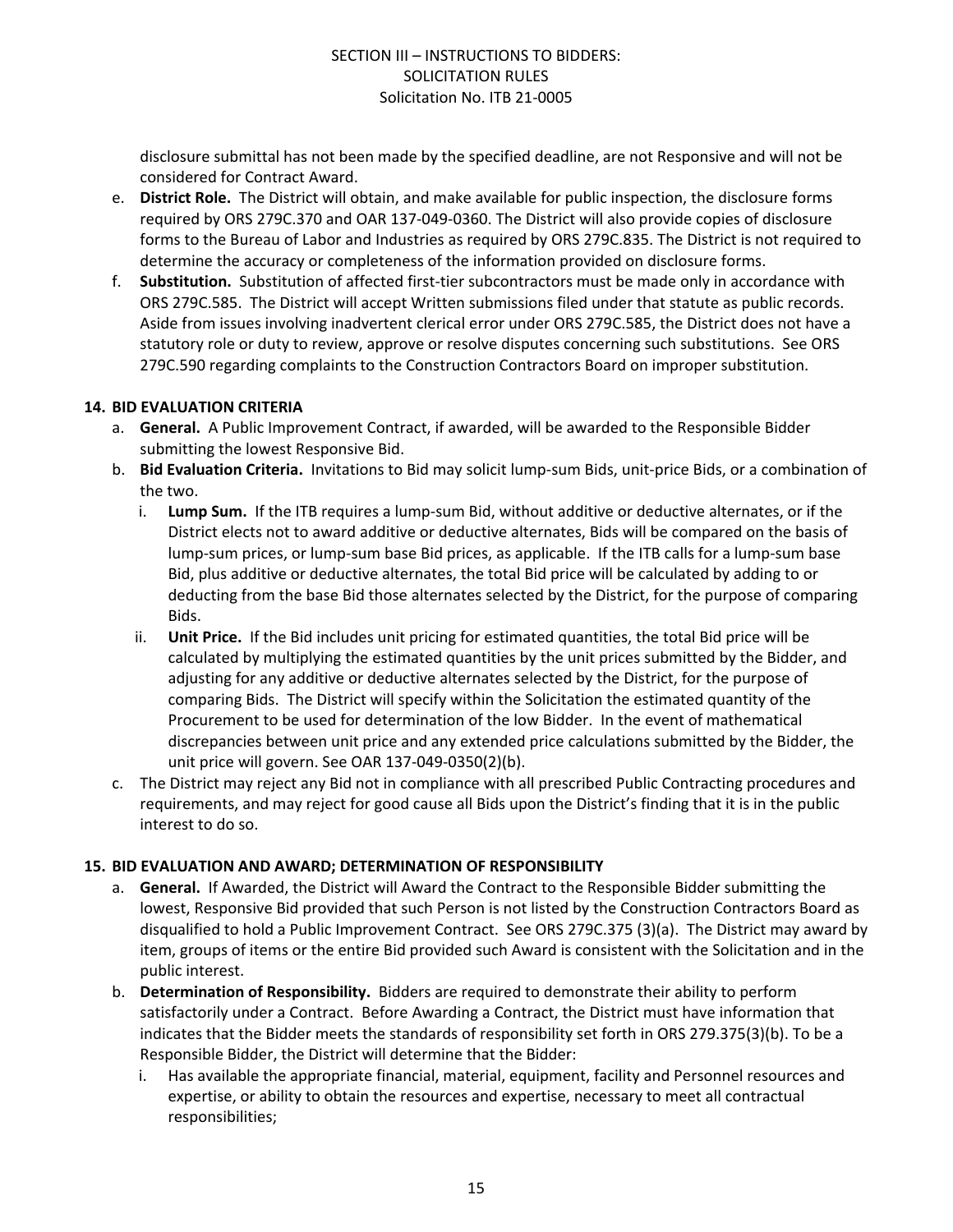- ii. Has completed previous contracts of a similar nature with a satisfactory record of performance. A satisfactory record of performance means that, to the extent the costs associated with and time available to perform a previous contract were within the Bidder's control, the Bidder stayed within the time and budget allotted for the procurement and otherwise performed the contract in a satisfactory manner. The District should carefully scrutinize a Bidder's record of contract performance if the Bidder is or recently has been materially deficient in contract performance. In reviewing the Bidders performance, the District should determine whether the Bidders deficient performance was expressly excused under the terms of Contract, or whether the Bidder took appropriate corrective action. The District may review the Bidders performance on both private and Public Contracts in determining the Bidders record of contract performance.
- iii. Has a satisfactory record of integrity. A Bidder may lack integrity if the District determines the Bidder demonstrates a lack of business ethics such as violation of state environmental laws or false certifications made to the District. The District may find a Bidder not Responsible based on the lack of integrity of any Person having influence or control over the Bidder (such as a key employee of the Bidder that has the authority to significantly influence the Bidders performance of the Contract or a parent company, predecessor or successor Person). The standards for Conduct Disqualification under OAR 137-49-0370 may be used to determine Bidder's integrity. The District may find a Bidder non-responsible based on previous convictions of offenses related to obtaining or attempting to obtain a contract or subcontract or in connection with the Bidder's performance of a contract or subcontract;
- iv. Is qualified legally to contract with the District; and
- v. Has supplied all necessary information in connection with the inquiry concerning responsibility. If the Bidder fails to promptly supply information requested by the District concerning responsibility, the District will base the determination of responsibility on any available information, or may find the Bidder not Responsible.
- c. **District Evaluation.** The District will evaluate a Bid only as set forth in the Solicitation and in accordance with applicable law. The District will not evaluate a Bid using any other requirement or criterion.

#### d. **Bidder Submissions.**

- i. The District may require a Bidder to submit Product Samples, Descriptive Literature, technical data, or other material and may also require any of the following prior to award:
	- A. Demonstration, inspection or testing of a product prior to award for characteristics such as compatibility, quality or workmanship;
	- B. Examination of such elements as appearance or finish; or
	- C. Other examinations to determine whether the product conforms to Specifications.
- ii. The District will evaluate product acceptability only in accordance with the criteria disclosed in the Solicitation to determine that a product is acceptable. The District will reject a Bid providing any product that does not meet the Solicitation requirements. The District's rejection of a Bid because it offers non-conforming Work or materials is not Disqualification and is not appealable under ORS 279C.445.
- e. **Evaluation of Bids.** The District will use only objective criteria to evaluate Bids as set forth in the Solicitation. The District will evaluate Bids to determine which Responsible Bidder submitted the lowest Responsive Bid.
	- i. **Nonresident Bidders.** In determining the lowest Responsive Bid, the District will, in accordance with OAR 137-046-0310, add a percentage increase to the Bid of a nonresident Bidder equal to the percentage, if any, of the preference given to that Bidder in the state in which the Bidder resides.
	- ii. **Clarifications.** In evaluating Bids, the District may seek information from a Bidder only to clarify the Bidder's Bid. Such clarification must not vary, contradict or supplement the Bid. A Bidder must submit Written and Signed clarifications and such clarifications will become part of the Bidder's Bid.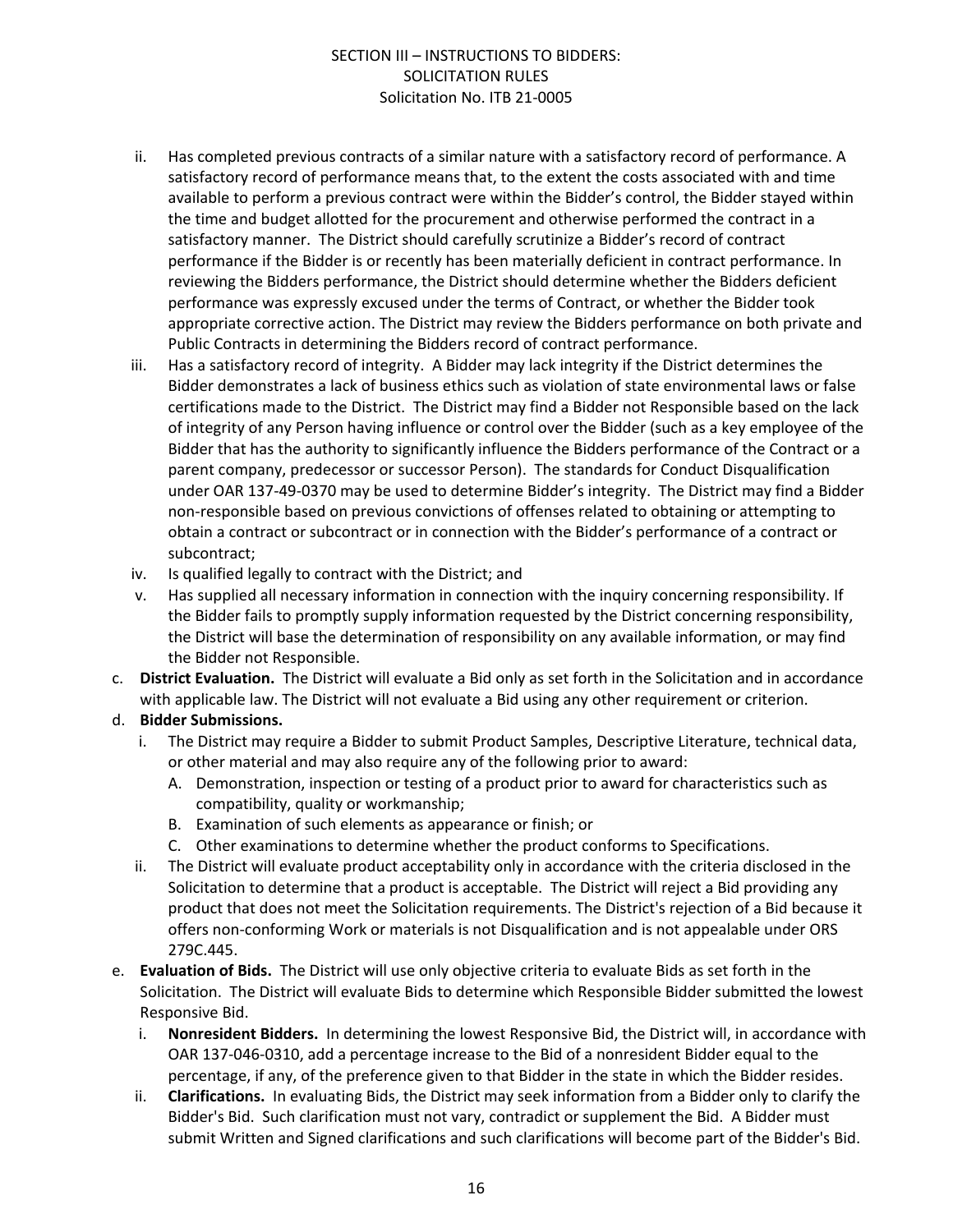iii. **Negotiation Prohibited.** The District will not negotiate scope of Work or other terms or conditions under an Invitation to Bid process prior to award.

#### **16. NOTICE OF INTENT TO AWARD**

- a. **Notice.** At least seven (7) days before the Award of a Public Improvement Contract, the District will issue a Notice of the District's intent to Award the Contract.
- b. **Form and Manner of Posting.** The form and manner of posting notice will conform to customary practices within the District's procurement system and may be made electronically.
- c. **Finalizing Award.** The District's Award will not be final until the later of the following:
	- Seven (7) Days after the date of the notice, unless the Solicitation provided a different period for protest; or
	- ii. The District provides a written response to all timely-filed protests that denies the protest and affirms the Award.
- d. **Prior Notice Impractical.** Posting of notice of intent to award will not be required when the District determines that it is impractical due to unusual time constraints in making prompt Award for its immediate procurement needs, documents the Contract file as to the reasons for that determination, and posts notice of that action as soon as reasonably practical.

#### **17. DOCUMENTATION OF AWARD; AVAILABILITY OF AWARD DECISIONS**

- a. **Basis of Award.** After Award, the District will make a record showing the basis for determining the successful Bidder part of the District's Solicitation file.
- b. **Contract Document.** The District will deliver a fully executed copy of the final Contract to the successful Bidder.
- c. **Bid Tabulations and Award Summaries.** Upon request of any Person the District will provide tabulations of Awarded Bids.
- d. **Availability of Solicitation Files.** The District will make completed Solicitation files available for public review at the District.

#### **18. NEGOTIATION WITH BIDDERS PROHIBITED**

Except as permitted by ORS 279C.340 and OAR 137-49-0430 when all Bids exceed the cost estimate, the District will not negotiate with any Bidder prior to Contract Award. After Award of the Contract, the District and Contractor may modify the resulting Contract only by change order or Amendment to the Contract in accordance with OAR 137-49-0910.

#### **19. NEGOTIATION WHEN BIDS EXCEED COST ESTIMATE**

- **a. Generally.** In accordance with ORS 279C.340, if all Responsive Bids from Responsible Bidders on a competitively Bid Project exceed the District's Cost Estimate, prior to Contract Award the District may negotiate Value Engineering and Other Options with the Responsible Bidder submitting the lowest, Responsive Bid in an attempt to bring the Project within the District's Cost Estimate.
- **b. Rejection of Bids.** In determining whether all Responsive Bids from Responsible Bidders exceed the Cost Estimate, only those Bids that have been formally rejected, or Bids from Bidders who have been formally disqualified by the District, will be excluded from consideration.
- **c. Scope of Negotiations.** The District will not proceed with Contract Award if the scope of the Project is significantly changed from the original Bid. The scope is considered to have been significantly changed if the pool of competition would likely have been affected by the change.
- **d. Discontinuing Negotiations.** The District may discontinue negotiations at any time and will do so if it appears to the District that the apparent low Bidder is not negotiating in good faith or fails to share cost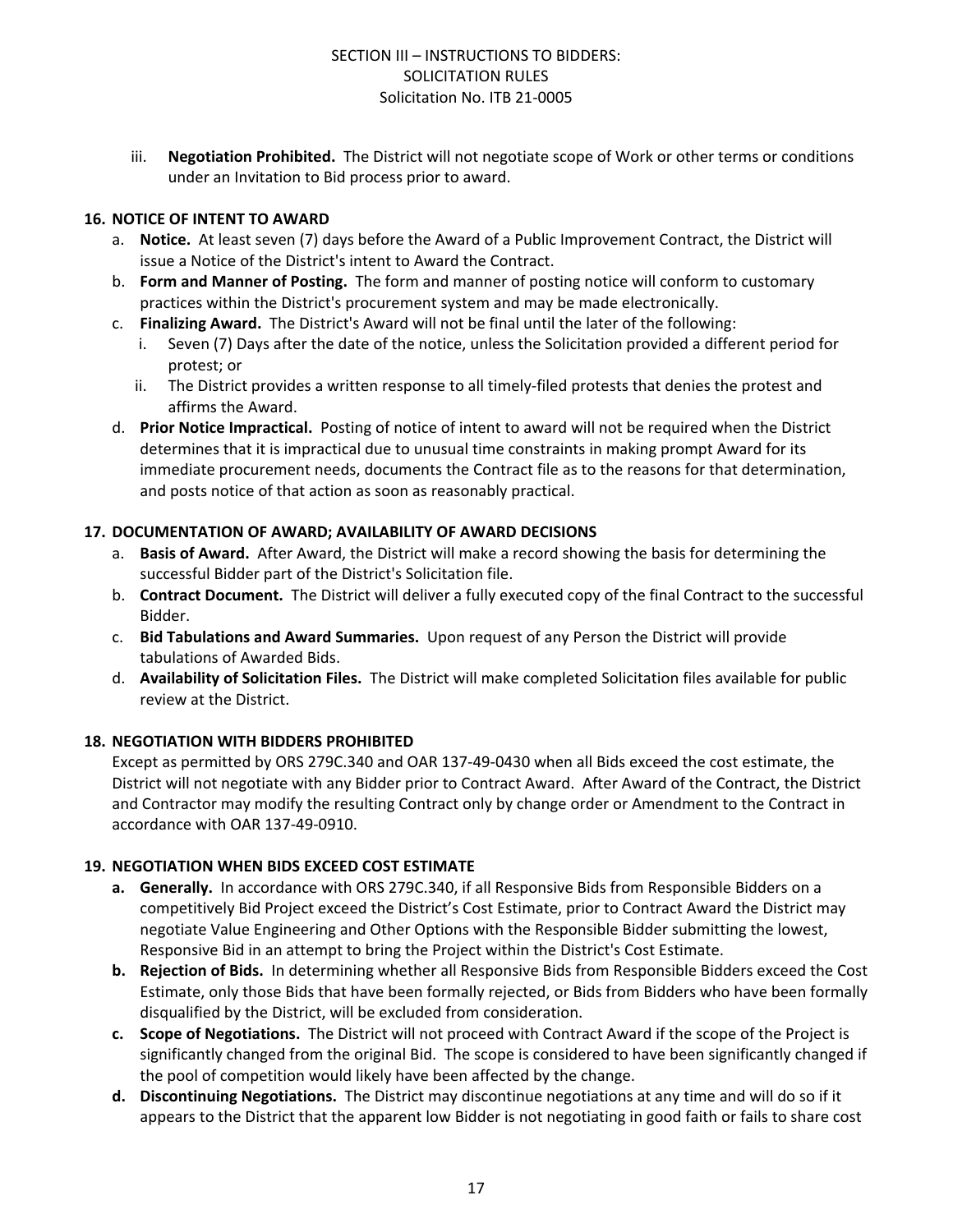and pricing information upon request. Failure to rebid any portion of the project, or to obtain subcontractor pricing information upon request, will be considered a lack of good faith.

**e. Limitation.** Negotiations may be undertaken only with the lowest Responsive, Responsible Bidder pursuant to ORS 279C.340. That statute does not provide any additional authority to further negotiate with Bidders next in line for Contract Award.

#### **20. REJECTION OF BIDS**

- **a. Rejection of a Bid.**
	- i. The District may reject any Bid upon finding that to accept the Bid may impair the integrity of the Procurement process or that rejecting the Bid is in the public interest.
	- ii. The District will reject a Bid upon the District's finding that the Bid:
		- A. Is contingent on the District's acceptance of terms and conditions (including Specifications) that differ from the Solicitation;
		- B. Takes exception to terms and conditions (including Specifications);
		- C. Attempts to prevent public disclosure of matters in contravention of the terms and conditions of the Solicitation or in contravention of applicable law;
		- D. Offers Work that fails to meet the Specifications of the Solicitation;
		- E. Is late;
		- F. Is not in substantial compliance with the Solicitation;
		- G. Is not in substantial compliance with all prescribed public Solicitation procedures.
	- iii. The District will reject a Bid upon the District's finding that the Bidder:
		- A. Has not been prequalified under ORS 279C.430 and the District required mandatory prequalification;
		- B. Has been Disqualified;
		- C. Has been declared ineligible under ORS 279C.860 by the Commissioner of Bureau of Labor and Industries and the Contract is for a Public Work;
		- D. Is listed as not qualified by the Construction Contractors Board, if the Contract is for a Public Improvement;
		- E. Has not met the requirements of ORS 279A.105 if required by the Solicitation;
		- F. Has not submitted properly executed Bid or Proposal security as required by the Solicitation;
		- G. Has failed to provide the Certification of Non-Discrimination required under OAR 137-049- 0440(3);
		- H. Is not Responsible. See OAR 137-049-0390(2) regarding District determination that the Bidder has met statutory standards of responsibility.
- b. **Form of Business.** The District may investigate any Person submitting a Bid. The investigation may include that Person's officers, Directors, Owners, affiliates, or any other Person acquiring ownership of the Person to determine application of this rule or to apply the Disqualification provisions of ORS 279C.440 to 279C.450 and OAR 137-049-0370.
- c. **Certification of Non-Discrimination.** The Bidder must certify and deliver to the District as part of their Bid, written certification (see attached Bidder Certification) that the Bidder has not discriminated and will not discriminate against any disadvantaged business enterprise, minority-owned business, womenowned business, emerging small business, or business that a service-disabled veteran owns, in obtaining any required subcontracts. Failure to do so will be grounds for disqualification.
- d. **Rejection of all Bids.** The District may reject all Bids for good cause upon the District's Written finding it is in the public interest to do so. The District will notify all Bidders of the rejection of all Bids, along with the good cause justification and finding.
- e. **Criteria for Rejection of All Bids.** The District may reject all Bids upon a Written finding that: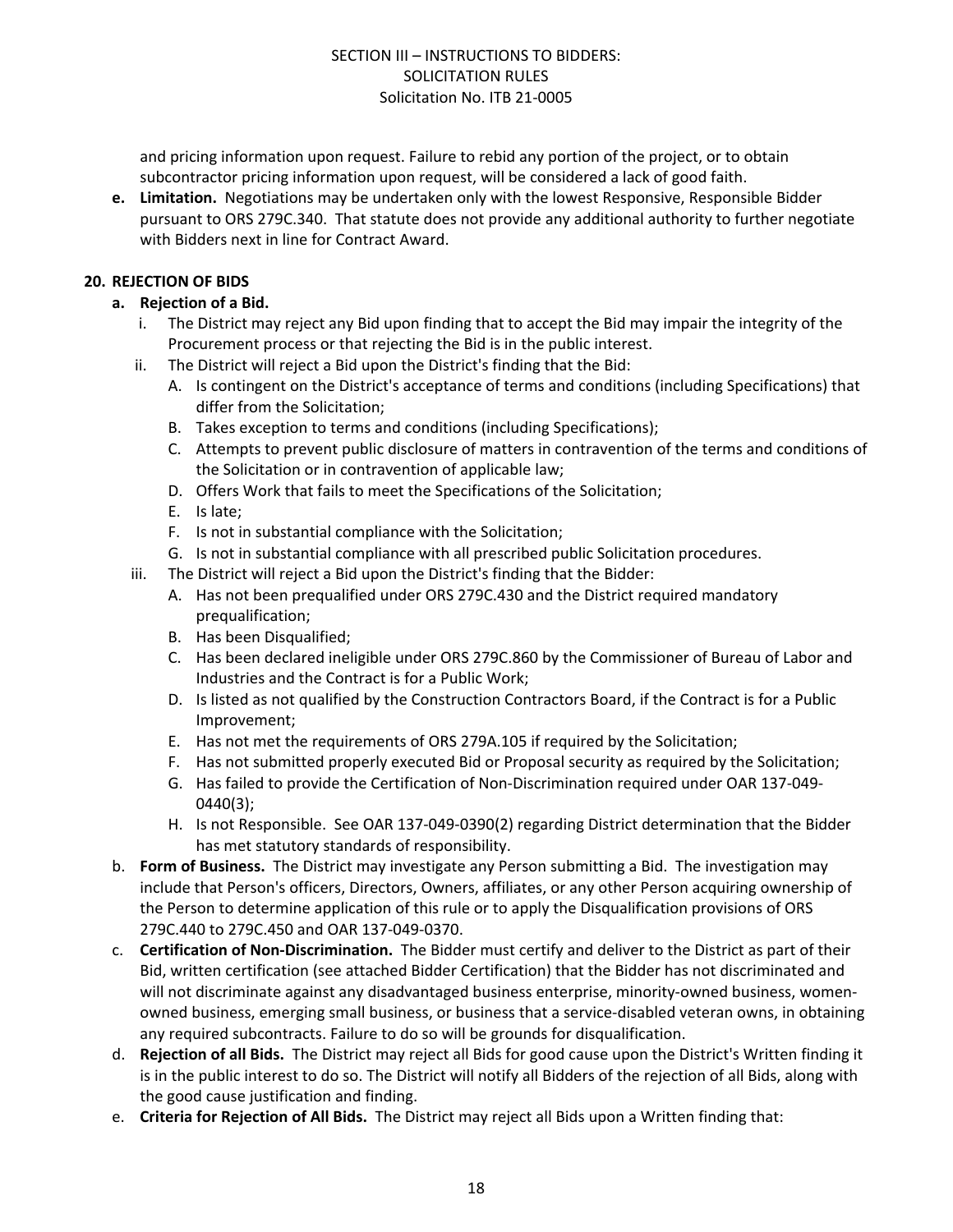- i. The content of or an error in the Solicitation, or the Solicitation process unnecessarily restricted competition for the Contract;
- ii. The price, quality or performance presented by the Bidders is too costly or of insufficient quality to justify acceptance of the Bids;
- iii. Misconduct, error, or ambiguous or misleading provisions in the Solicitation threaten the fairness and integrity of the competitive process;
- iv. Causes other than legitimate market forces threaten the integrity of the competitive Procurement process. These causes include, but are not limited to, those that tend to limit competition such as restrictions on competition, collusion, corruption, unlawful anti-competitive conduct and inadvertent or intentional errors in the Solicitation;
- v. The District cancels the Solicitation in accordance with OAR 137-049-0270; or
- vi. Any other circumstance indicating that awarding the Contract would not be in the public interest.

#### **21. PROTEST OF CONTRACTOR SELECTION, CONTRACT AWARD**

- a. **Purpose.** An adversely affected or aggrieved Bidder must exhaust all avenues of administrative review and relief before seeking judicial review of the District's Contractor selection or Contract Award decision.
- b. **Notice of Intent to Award.** Unless otherwise provided in the Solicitation, the District will provide written notice to all Bidders of the District's intent to award the Contract. The District's Award will not be final until the later of the following:
	- i. Seven (7) days after the date of the notice, unless the Solicitation provided a different period for protest; or
	- ii. The District provides a written response to all timely-filed protests that denies the protest and affirms the Award.

#### **c. Right to Protest Award.**

- i. An adversely affected or aggrieved Bidder may submit to the District a Written protest of the District's intent to award within seven (7) days after issuance of the notice of intent to award the Contract, unless a different protest period is provided under the Solicitation.
- ii. The Bidders protest must be in Writing and must specify the grounds upon which the protest is based.
- iii. A Bidder is adversely affected or aggrieved only if the Bidder is eligible for Award of the Contract as the Responsible Bidder submitting the lowest Responsive Bid and is next in line for Award, i.e., the protesting Bidder must claim and state specific reasons why all lower Bidders are ineligible for Award:
	- A. Because their Bids were non-responsive; or
	- B. The District committed a substantial violation of a provision in the Solicitation or of an applicable Procurement statute or administrative rule, and the protesting Bidder was unfairly evaluated and would have, but for such substantial violation, been the Responsible Bidder offering the lowest Responsive Bid.
- iv. The District will not consider a protest submitted after the time period established in this Rule or such different period as may be provided in the Solicitation.
- d. **Authority to Resolve Protests.** The District's Purchasing Manager will settle or resolve a written protest submitted in accordance with the requirements of this Rule.
- e. **Decision.** If a protest is not settled, the Superintendent, or designee, will promptly issue a written decision on the protest. Judicial review of this decision will be available if provided by statute.
- f. **Award.** The successful Bidder must promptly execute the Contract after the Award is final. The District will execute the Contract only after it has obtained all applicable required documents and approvals.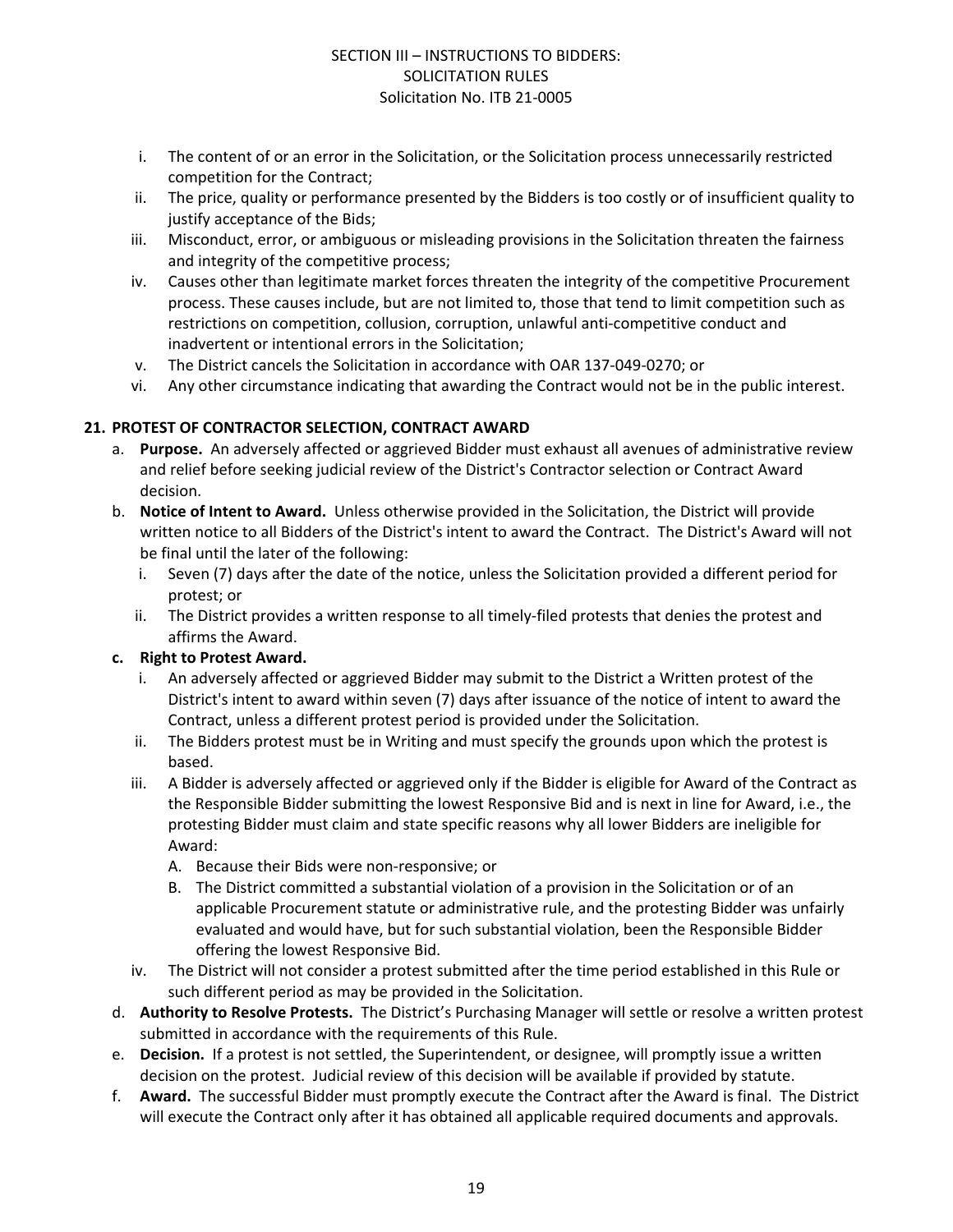**22. BID COSTS**: The District is not liable for any costs incurred by the Bidder in its Bid preparation.

#### **23. CONTRACT:**

The successful Bidder, selected by the District, will receive a modified AIA A101 Owner Contractor Agreement with modified AIA A201 General Conditions. A Sample Contract is enclosed herein (see Attachments). The provisions of the sample AIA A101 Owner Contractor Agreement and AIA A201 General Conditions are in addition to the requirements set forth in this Solicitation.

- a. Bidders are advised to thoroughly review and familiarize themselves with the standard contract. Certain contract terms reflect state statute and may not be altered.
- b. The Contractor will be expected to promptly sign a contract including all standard terms and conditions contained in the sample contract.
- c. Personnel substitution if the contractor must substitute personnel included in the original bid they must obtain written District approval of substituted personnel, prior to substitution.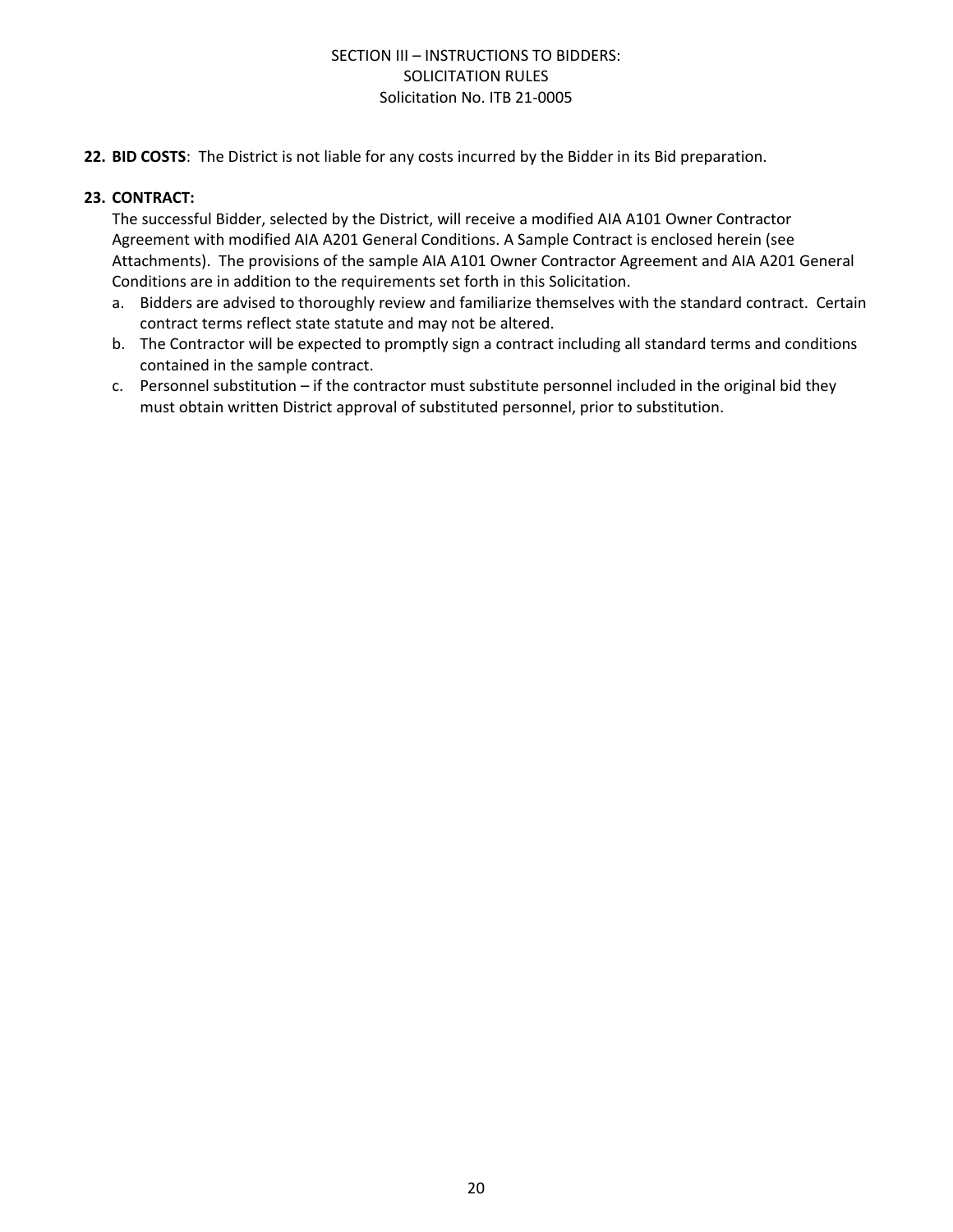#### **1. PUBLIC WORKS REQUIREMENTS**

This solicitation will result in a Contract for a Public Work subject to ORS 279C.800 to 279C.870 or the Davis-Bacon Act (40 U.S.C. 3141 et seq., if applicable). No Bid will be received or considered by the District unless the Bid contains a statement by the Bidder that the provisions of ORS 279C.800 to 279C.870 (prevailing wage rates paid to employees) or the Davis Bacon Act (40 U.S.C. 3141 et seq, if applicable) are to be complied with (see Bidder Certification).

#### **2. REGISTRATION REQUIREMENTS**

Bidders must be currently registered with the Construction Contractors Board as required by ORS 701.021, licensed by the Sate Landscape Contractors Board, as required by ORS 671.530, or licensed by the Department of Environmental Quality, as required by ORS 468A.710 (Air Quality) , if required, holding the proper registration for the work contemplated herein, at the time of Bid submittal. All Subcontractors participating in the project must be similarly registered with the Construction Contractors Board, State Landscape Contractors Board or Department of Environmental Quality, as required, at the time they propose to engage in subcontract work. The CCB registration requirements apply to all public works contracts unless superseded by federal law.

#### **3. BOLI/PWR REQUIREMENTS**

All contractors and subcontractors will abide by the latest determination of the minimum wage rates as scheduled and published for this region by the U.S. Department of Labor and the Oregon Bureau of Labor and Industries and will abide by all amendments, decisions, and related regulations of these agencies. Specifically:

- a. The Contractor is required to pay workers not less than prevailing wage rates for the Region #2 through the contract period.
- b. If the Contractor fails to pay for labor and services the District can pay and will withhold these amounts from payments to the Contractor. OAR 839-025-0020(2)(a).
- c. The Contractor is required to pay weekly, holiday (including weekends) and daily overtime as required. OAR 839-025-0020(2)(b).
- d. The existing 'prevailing rate of wage' as published by the Oregon Bureau of Labor and Industries are the Prevailing Wage Rates for Public Works Contracts in Oregon effective July 1, 2021 and PWR Amendment October 1, 2021. They may be found at the following website: [http://www.oregon.gov/boli/WHD/PWR/Pages/pwr\\_state.aspx](http://www.oregon.gov/boli/WHD/PWR/Pages/pwr_state.aspx), and are incorporated herein by this reference.

#### **4. BONDS: PERFORMANCE, PAYMENT AND PUBLIC WORKS**

#### **a. Performance and Payment Bonds.**

- i. Pursuant to ORS 279C.380, the Contractor must furnish bonds covering the faithful performance of the Contact and payment of obligations arising there under. Bonds are to be obtained through a company that is authorized and licensed by the Oregon Insurance Commissioner. The bonding company must be listed on the most current US Government Treasury list, Department Circular 570 or approved PRIOR TO BID SUBMISSION by the District. The cost of the Bonds must be included in the Contract Sum. The amount of each Bond must be equal to 100 percent of the Contract Sum. Performance and Payment Bonds must be the AIA A312 or as approved by the District.
- ii. Bonds must be effective from the Contract date through the Final Completion of the Contract.
- iii. Failure to adhere to these requirements may be grounds for rejection of the Bid.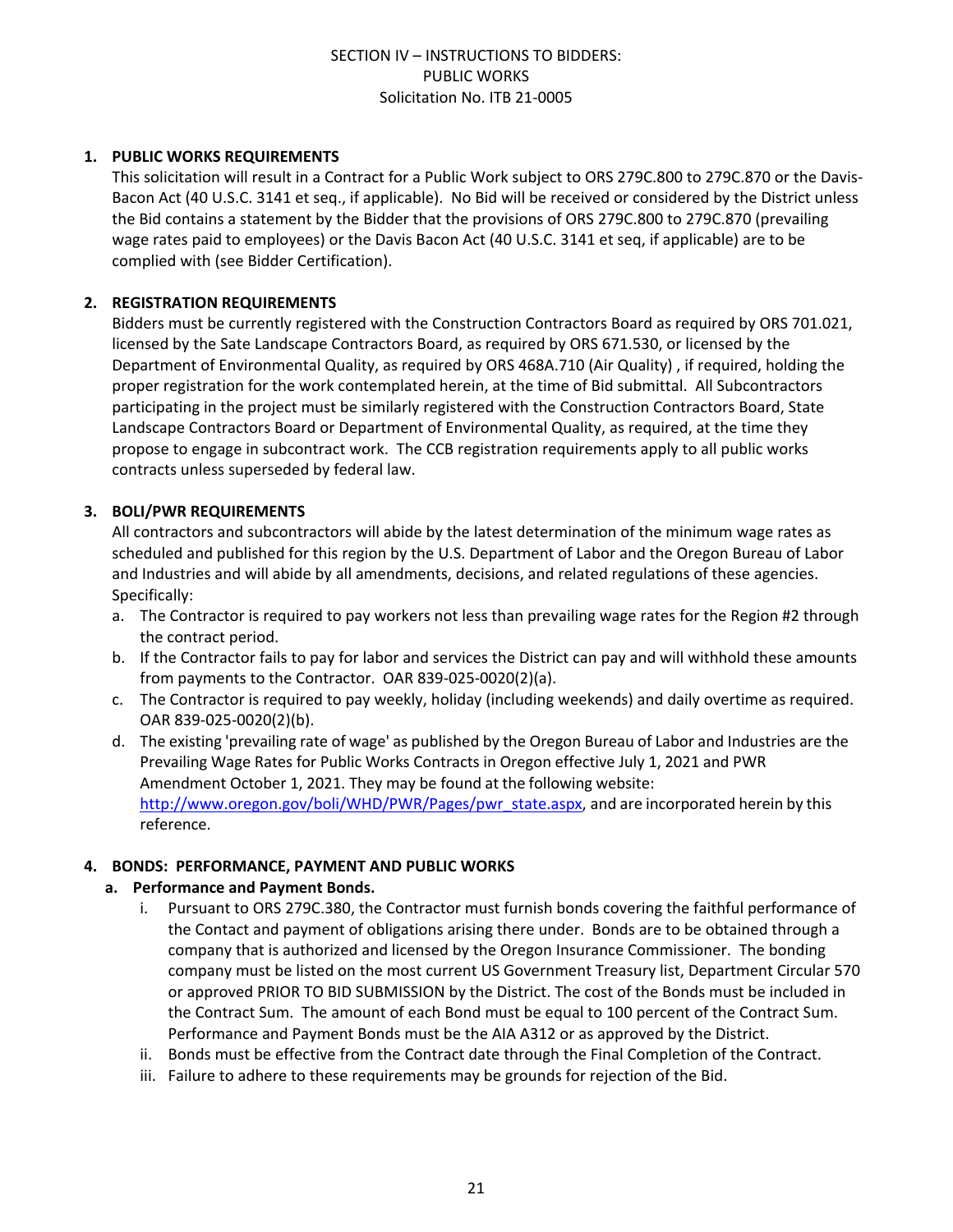#### **b. Public Works Bond.**

- i. Contractors who work on public works projects, subject to the PWR law, are required to file a \$30,000 Public Works Bond to be used exclusively for unpaid wages determined to be due by BOLI. Proof of this bond in effect must be provided to the District prior to Contract signing, after the award of this solicitation.
- ii. General Contractors are required to verify that subcontractors have filed a public works bond before permitting a subcontractor to start work on a project.
- iii. ORS 279C.836 provides exemptions from the bond requirements for certified disadvantaged, minority, women, service-disabled veteran owned or emerging small business enterprises. It is the Contractor's responsibility to notify the District if an exemption applies to the Contractor.
- iv. The Public Works Bond must be furnished by a surety company authorized to do business in Oregon
- c. **Time for Submission.** The apparent successful Bidder must promptly furnish the required performance security upon the District's request. If the Bidder fails to furnish the security as requested, the District may reject the Bid and award the Contract to the Responsible Bidder with the next lowest Responsive Bid, and, at the District's discretion, the Bidder must forfeit its Bid Bond.

#### **5. SUBSTITUTE CONTRACTOR**

If the Contractor provided a performance bond, the District may afford the Contractor's surety the opportunity to provide a substitute Contractor to complete performance of the Contract. A substitute Contractor must perform all remaining contract Work and comply with all terms and conditions of the Contract, including the provisions of the performance bond and the payment bond. Such substitute performance does not involve the Award of a new Contract and will not be subject to the competitive procurement provisions of ORS Chapter 279C.

#### **6. FOREIGN CONTRACTOR**

If the Contract Price exceeds \$10,000 and the Contractor is a Foreign Contractor, the Contractor must promptly report to the Oregon Department of Revenue on forms provided by the Department of Revenue, the Contract Price, terms of payment, Contract duration and such other information as the Department of Revenue may require before final payment can be made on the Contract. A copy of the report must be forwarded to the District. The District will satisfy itself that the above requirements have been complied with before it issues final payment on the Contract.

#### **7. CERTIFIED PAYROLL WITHHOLDING**

- a. If a prime contractor does not file certified payroll as required (at least once per month), the District will withhold 25% of amounts due to the prime contractor, in addition to any other required Retainage.
- b. If a first-tier subcontract does not file certified payroll reports as required, the prime contractor must withhold 25% of amounts due the first-tier subcontractor.
- c. Once certified payroll reports are submitted, the District or prime contractor are to pay amounts withheld within 14 days.
- d. Neither the District nor the prime contractor is required to verify the accuracy of the contents of the certified payroll reports.

#### **8. DRUG TESTING REQUIREMENT**

ORS 279C.505(2) requires that all public improvement contracts contain a provision requiring contractors to demonstrate that an employee drug-testing program is in place. Bidders are therefore required to certify that they have an employee drug-testing program in place that applies to all employees and will maintain a drug-testing program at all times during the performance of the awarded Contract. Failure to maintain a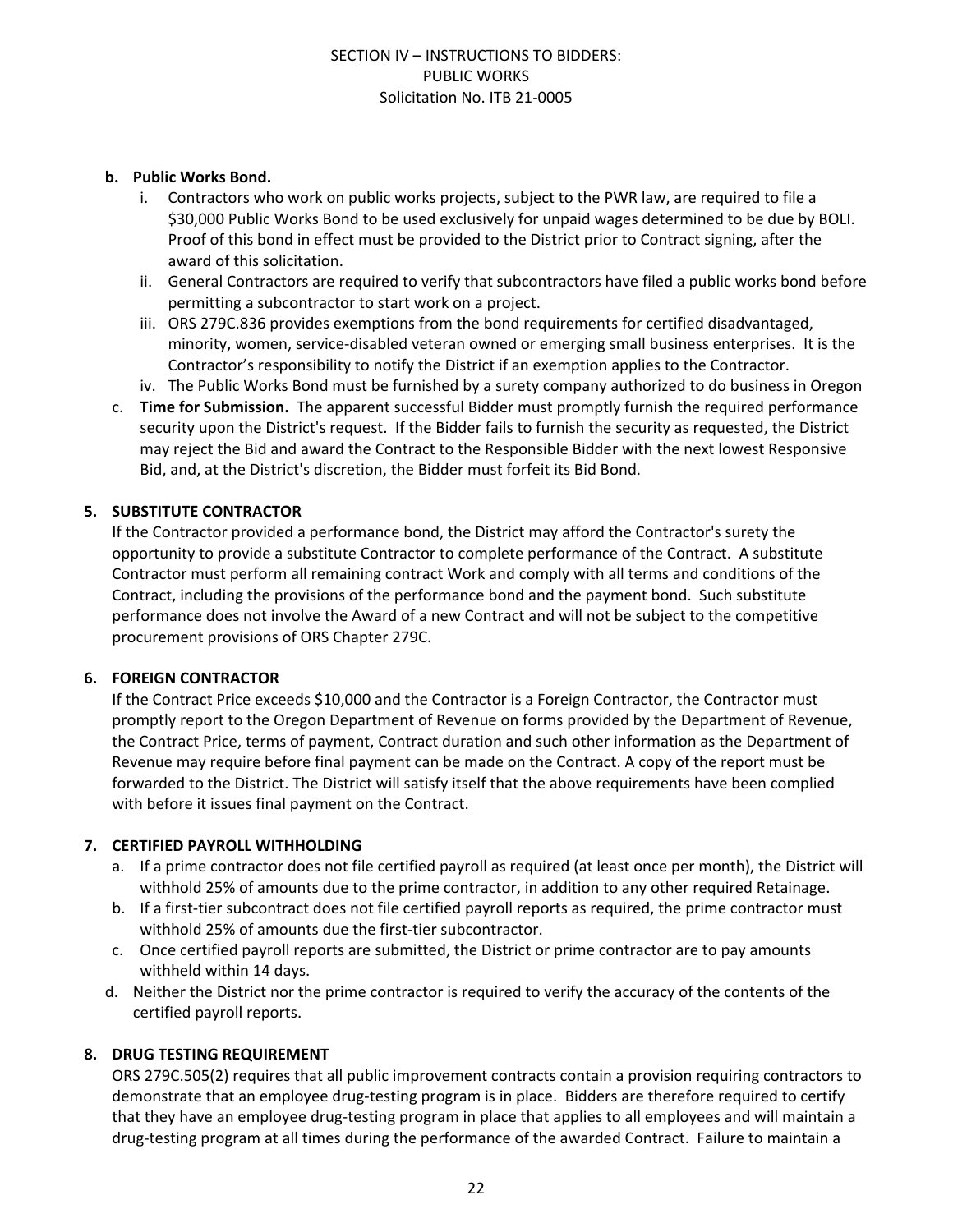program will constitute a material breach of contract. The use of drugs, alcohol, or any tobacco products is prohibited on all District property.

#### **9. OTHER TERMS AND CONDITIONS:**

The Contractor must understand and agree to comply with the following:

- a. Provide prompt payment to all Persons supplying labor or material for the performance of the work; Pay all contributions or amounts due the Industrial Accident Fund; Not permit any lien or claim to be filed or prosecuted against the District; and Pay to the Department of Revenue all sums withheld from employees. (ORS 279C.505(1));
- b. Demonstrate that an employee drug testing program is in place. (ORS 279C.505(2));
- c. If the Contract calls for demolition Work described in ORS 279C.510(1), the Contractor is required to salvage or recycle construction and demolition debris, if feasible and cost-effective;
- d. If the Contract calls for lawn or landscape maintenance, the Contractor is required to compost or mulch yard waste material at an approved site, if feasible and cost effective (ORS 279C.510(2);
- e. If the Contractor fails, neglects or refuses to pay promptly a person's claim for labor or services provided to the contractor or a subcontractor, the District may pay the amount of the claim to the person that provides the labor or services and charge the amount of the payment against funds due or to become due the contractor, as set forth in ORS 279C.515(1);
- f. If the Contractor or a first-tier subcontractor fails, neglects or refuses to pay a person that provides labor or materials in connection with the public improvement contract within 30 days after receiving payment from the contracting agency or a contractor, the contractor or first-tier subcontractor owes the person the amount due plus interest charges. (ORS 279C.515(2));
- g. If the Contractor or a subcontractor fails, neglects or refuses to pay a person that provides labor or materials in connection with the public improvement contract, the person may file a complaint with the Construction Contractors Board, unless payment is subject to a good faith dispute as defined in ORS 279C.580. (ORS 279C.515(3));
- h. Abide by maximum hours of labor and overtime, as set forth in ORS 279C.520(1);
- i. Provide employer notice to employees of hours and days that employees may be required to work, as set forth in ORS 279C.520(2);
- j. Abide by environmental and natural resources regulations (ORS 279C.525);
- k. Make required payments for medical care and certain services related to sickness and injury to employees, as set forth in ORS 279C.530(1);
- l. Understand all employers, including Contractor, that employ subject workers who work under this Contract in the State of Oregon must comply with ORS 656.017 and provide the required Workers' Compensation coverage, unless such employers are exempt under ORS 656.126. Contractor must ensure that each of its subcontractors complies with these requirements. (ORS 279C.530(2));
- m. Abide by maximum hours, holidays and overtime (ORS 279C.540);
- n. Abide by time limitation on claims for overtime (ORS 279C.545);
- o. Pay prevailing wage rates, including subcontractors (ORS 279C.800 to 279C.870);
- p. File required BOLI Public Works bond(s) including subcontractors, as set forth in ORS 279C.830(2);
- q. Follow Retainage rules (ORS 279C.550 to 279C.570);
- r. Abide by prompt payment policy, progress payments, rate of interest (ORS 279C.570);
- s. Maintain relations with subcontractors (ORS 279C.580);
- t. Make notice of claim (ORS 279C.605);
- u. Provide Affidavit of Compliance with the Oregon tax laws in accordance with ORS 305.385; and
- v. Certify that all subcontractors performing Work described in ORS 701.005(2) (i.e., construction Work) will be registered with the Construction Contractors Board, licensed by the State Landscape Contractors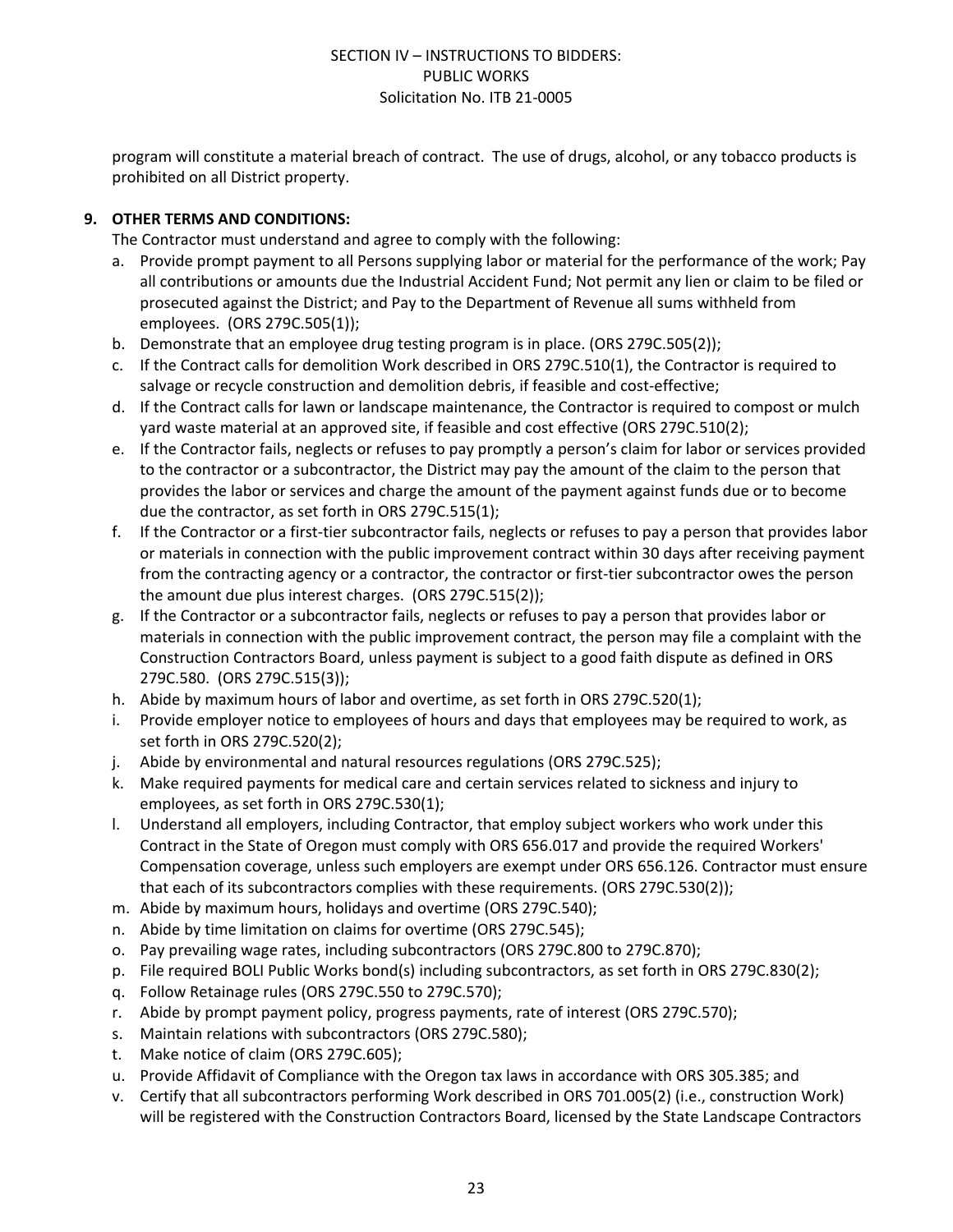Board in accordance with ORS 701.021 to 701.050, or licensed under ORS 468A.720 (Air Quality), if required, before the subcontractors commence Work under the Contract.

- w. Assignment or Transfer Restricted. Unless otherwise provided in the Contract, the Contractor must not assign, sell, dispose of, or transfer rights, or delegate duties under the Contract, either in whole or in part, without the District's prior Written consent. Unless otherwise agreed by the District in Writing, such consent will not relieve the Contractor of any obligations under the Contract. Any assignee or transferee will be considered the agent of the Contractor and be bound to abide by all provisions of the Contract. If the District consents in Writing to an assignment, sale, disposal or transfer of the Contractor's rights or delegation of Contractor's duties, the Contractor and its surety, if any, must remain liable to the District for complete performance of the Contract as if no such assignment, sale, disposal, transfer or delegation had occurred unless the District otherwise agrees in Writing.
- x. In accordance with OAR 333-01901030, all persons engaged to provide goods and/or services at a school or school-based program which takes place at or in school facilitates **and who has direct/indirect contact with students**, must be vaccinated against COVID-19 or have a documented medical or religious exception. Unvaccinated persons, regardless of exception status, may not perform work which takes place at or in school facilities if they may have direct/indirect contact with students.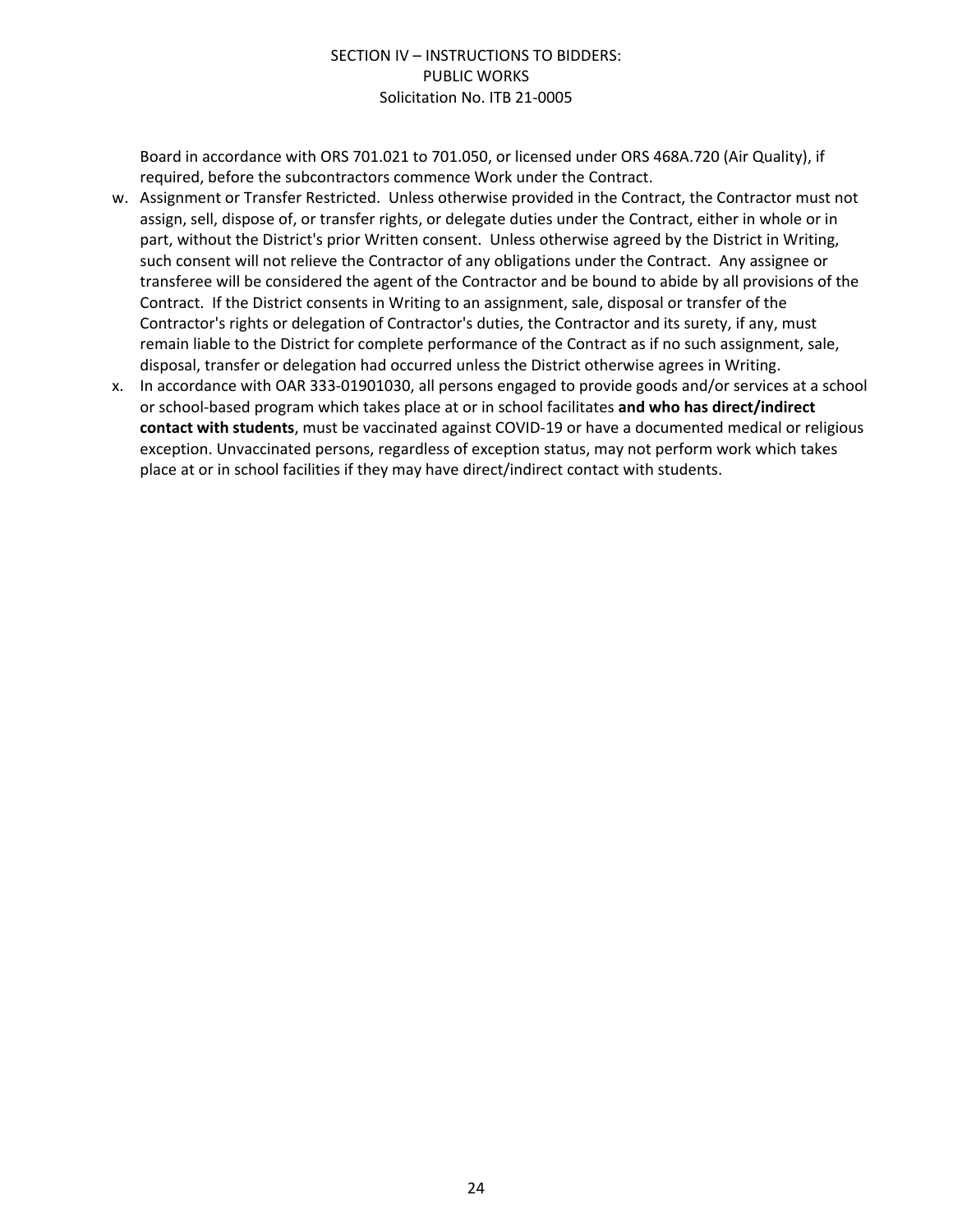#### SECTION V – ATTACHMENTS Solicitation No. ITB 21-0005

#### **1. BID PREPARATION:**

- a. Bidder must complete and return as its Bid, the required Affidavit, Certifications and Forms included as Attachments to this Solicitation. (See Attached Bid Submission Checklist)
- b. Failure to complete, **sign**, and submit these and any other document(s) as requested or required in accordance with this Solicitation may be grounds to declare the Bid nonresponsive.

#### **2. FORMS**

- a. The attached forms are to be included in Bid.
- b. Copies of the included forms (See Attached Bid Submission Checklist) are to be completed and submitted by the Bidder along with other required documents as required by the Instructions to Bidders.
- c. **References.** If the Bidder has performed any project or work with the District in the last ten (10) years, one of the references must be from the Bidder's most recent contract with the District.

#### **3. FORM OF AGREEMENT**

The form of construction agreement to be used between the District and the General Contractor for the Project is the AIA Document A101-2017 and AIA Document A201-2017 as issued by the Beaverton School District. Any references and/or requirements of the General Contractor to the District must apply to subcontractors' requirements to the District and General Contractor. A sample Copy of the AIA Document A101-2017 and AIA Document A201-2017 as issued by Beaverton School District are included herein.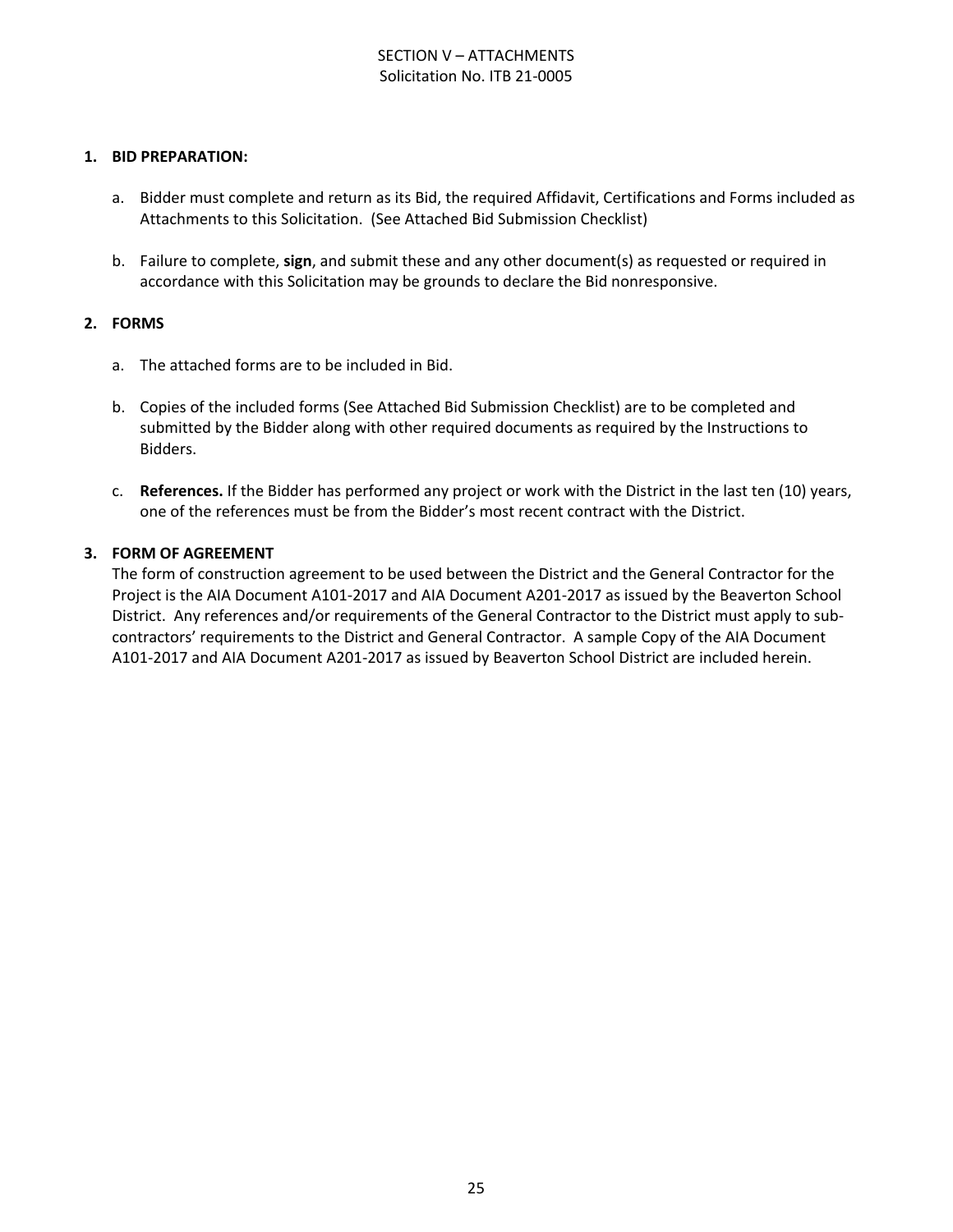#### SECTION V – ATTACHMENTS Solicitation No. ITB 21-0005

# **BID SUBMISSION CHECKLIST**

#### **ALL AFFIDAVITS, CERTIFICATIONS, FORMS AND BID CONTENT REQUIREMENTS AS SPECIFIED IN SECTION V MUST BE INCLUDED AS PART OF THE BID.**

#### **\_\_\_\_ REQUIRED AFFIDAVIT, CERTIFICATIONS AND FORMS**

The following affidavit, certifications and forms must be completed **and signed** by the person authorized to represent the Bidder regarding all matters related to the Bid and authorized to bind the Bidder to the agreement. Failure to submit any of the required, completed, **and signed** affidavits/certifications/forms may be grounds to declare the Bid nonresponsive.

- BIDDER CERTIFICATION This serves as the cover sheet for your Bid. (Attachment A)
- BID SCHEDULE. (Attachment B)
- BID SECURITY (Bid Bond). (Attachment C)
- AFFADAVIT OF NON-COLLUSION / COMPLIANCE WITH TAX LAWS. (Attachment D)
- NON-CONFLICT OF INTEREST CERTIFICATION. (Attachment E)
- BIDDER RESPONSIBILITY FORM All Pages. (Attachment F)
- BIDDER REFERENCE FORMS Include the # specified on the form. See SECTION V Paragraph 2. (Attachment G)
- FIRST-TIER SUBCONTRACTOR DISCLOSURE FORM (Attachment H)

The Bidder is **encourage**d to use the following attachment to identify their Bid. It is provided for the Bidder's convenience and is **NOT** required.

**\_\_\_\_\_\_\_\_\_\_\_\_\_\_\_\_\_\_\_\_\_\_\_\_\_\_\_\_\_\_\_\_\_\_\_\_\_\_\_\_\_\_\_\_\_\_\_\_\_\_\_\_\_\_\_\_\_\_\_\_\_\_\_\_\_\_\_\_\_\_\_\_\_\_\_\_\_\_\_\_\_\_\_\_\_\_\_\_\_\_\_**

The following attachment(s) are **NOT** to be returned with the Bid. Bidders must review the content of these attachment(s).

**\_\_\_\_\_\_\_\_\_\_\_\_\_\_\_\_\_\_\_\_\_\_\_\_\_\_\_\_\_\_\_\_\_\_\_\_\_\_\_\_\_\_\_\_\_\_\_\_\_\_\_\_\_\_\_\_\_\_\_\_\_\_\_\_\_\_\_\_\_\_\_\_\_\_\_\_\_\_\_\_\_\_\_\_\_\_\_\_**

| <b>ATTACHMENT I</b> | Sample Contract (Separate file in Oregon Buys)                               |
|---------------------|------------------------------------------------------------------------------|
| ATTACHMENT J        | Drawings                                                                     |
| ATTACHMENT K        | Specifications*                                                              |
| ATTACHMENT L        | During Solicitation Substitution Request Form (Separate file in Oregon Buys) |
|                     |                                                                              |

This checklist is provided for the Bidder's convenience in assembling their Bid and is NOT required to be returned with the Bid.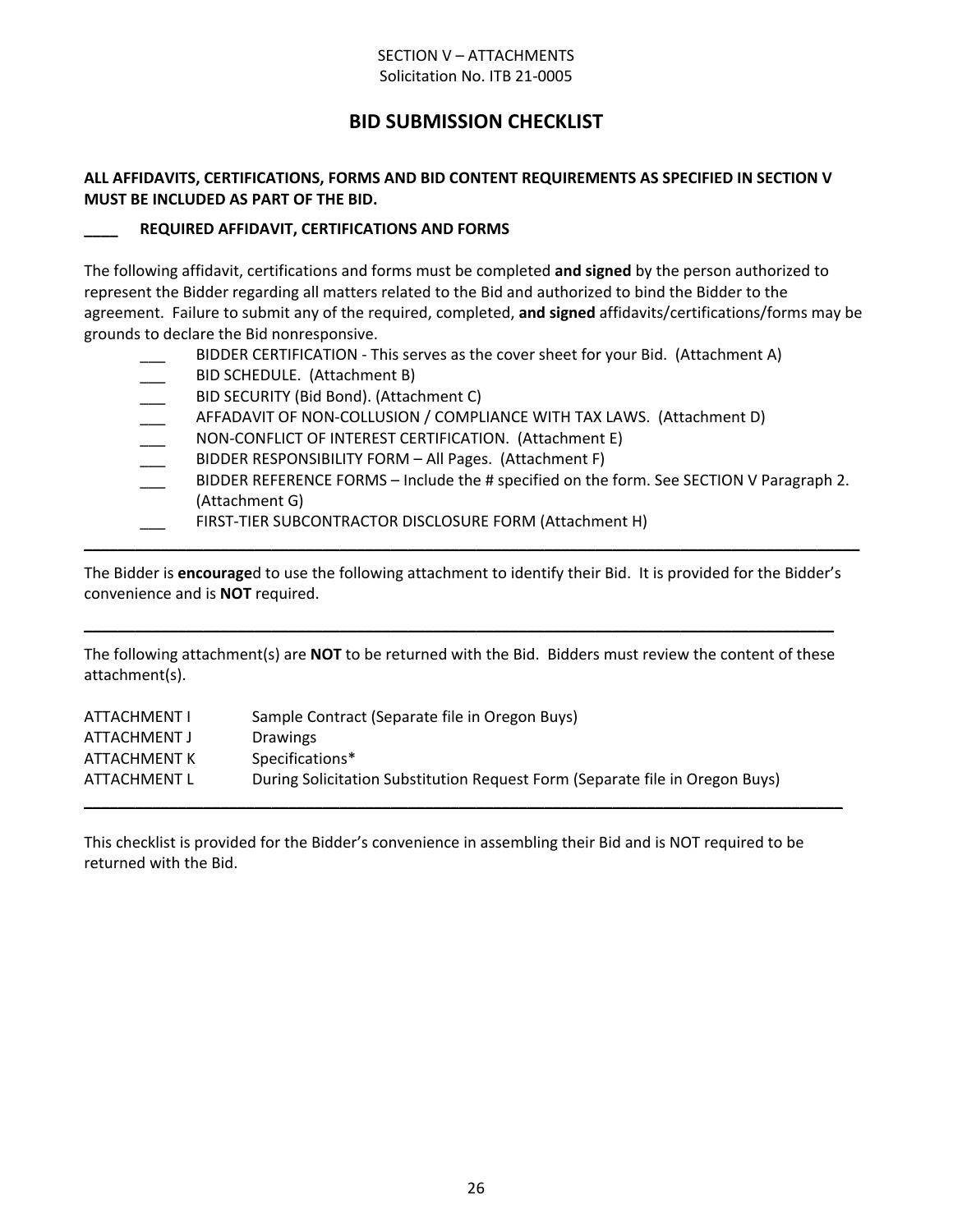

# **BIDDER CERTIFICATION**

| <b>Sign</b>       |                                                                                                                                                                                                                                |                                      |
|-------------------|--------------------------------------------------------------------------------------------------------------------------------------------------------------------------------------------------------------------------------|--------------------------------------|
| Name:             | <u> 1989 - Johann Stoff, deutscher Stoffen und der Stoffen und der Stoffen und der Stoffen und der Stoffen und der</u><br>(Please type or print)                                                                               | Phone: _____________________________ |
| Title:            |                                                                                                                                                                                                                                |                                      |
|                   |                                                                                                                                                                                                                                |                                      |
|                   | Firm/Company Name: The company of the company of the company of the company of the company of the company of the company of the company of the company of the company of the company of the company of the company of the comp |                                      |
| Physical Address: |                                                                                                                                                                                                                                |                                      |
| City, State, Zip: |                                                                                                                                                                                                                                |                                      |

- 1. The Bidder certifies that he or she has read and understands the Drawings, Specifications, Addenda, Contract and all other documents pertaining to this Project.
- 2. The Bidder, having become completely familiar with the local conditions and legal requirements affecting the cost of Work at the place where Work is to be executed, and having carefully examined the site conditions as they currently exist, agrees to provide all labor, materials, plant, equipment, transportation and other facilities and services as necessary and/or required to execute all of the Work described by the aforesaid documents will be provided and within the time specified.
- 3. The Bidder acknowledges that the Project Milestones in Section II STATEMENT OF WORK includes certain specific dates. These dates must be adhered to unless modified by mutual agreement between Contractor and the Owner. All dates indicate 5:00 PM Pacific Time.

The Bidder agrees to complete the work within the number of calendar days as stipulated in the Contract and to meet the Milestones and Specific Dates set forth above and acknowledges that his/her failure to achieve Completion by these stipulated dates, or by any Owner authorized extension thereto, subjects the Bidder to liquidated damages for failure to perform, as further defined in the Contracts.

- 4. The Bidder agrees to execute the formal Contract within five (5) days from date of Notice of Acceptance of this Bid. In the event the undersigned fails or neglects to execute the Contract and the undersigned is considered having abandoned the Contract by the Owner, the Bid security will be forfeited.
- 5. The Bidder acknowledges that he or she that signs this Bid is fully authorized to sign on behalf of the firm listed and to fully bind the firm listed to all conditions and provisions thereof.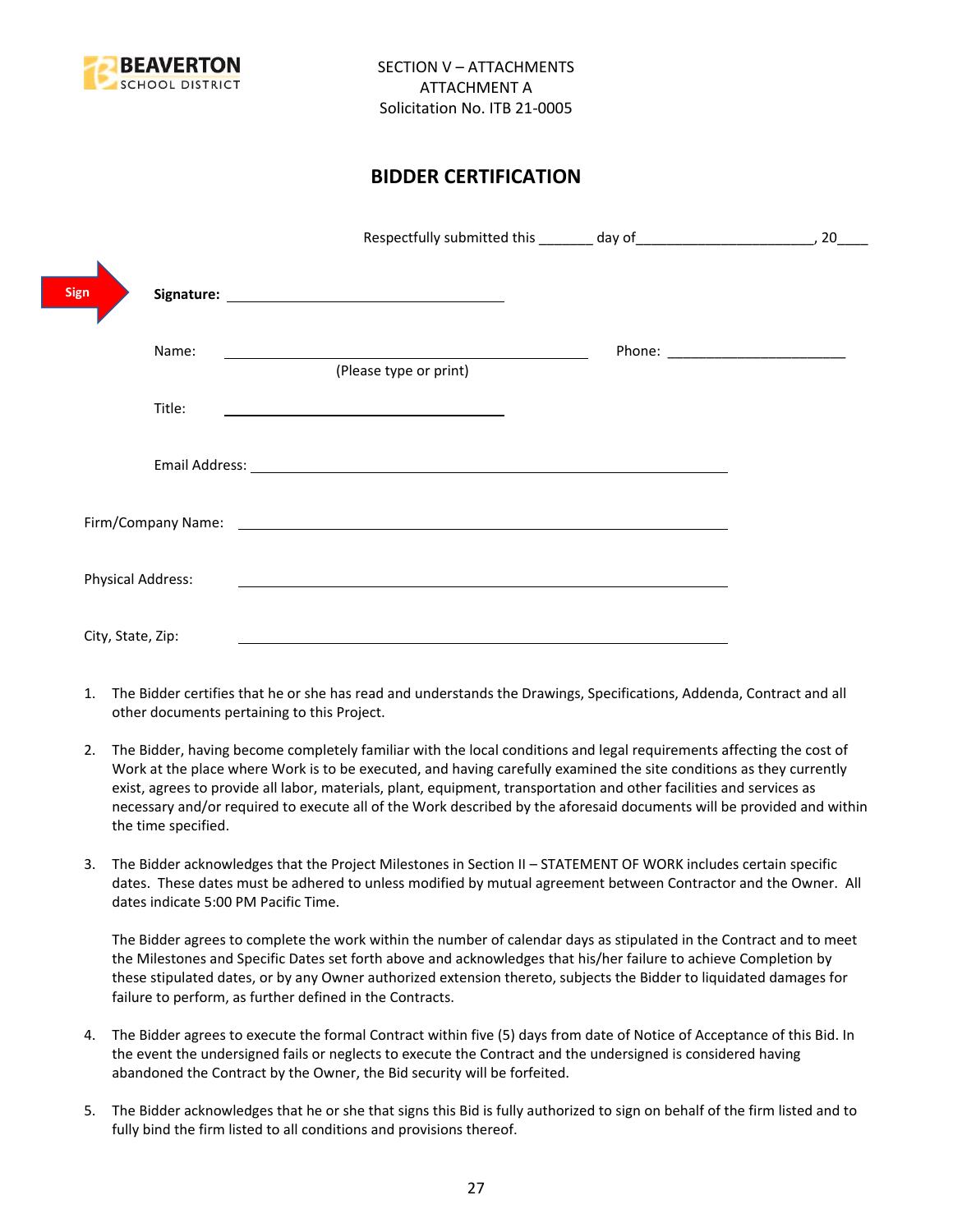

- 6. The Bidder certifies that Bidder has complied or will comply with all requirements of local, state, and national laws, and that no legal requirement has been or will be violated in making or accepting this Bid.
- 7. The Bidder is registered with the Construction Contractors Board, or is licensed by the State Landscape Contractors Board, or licensed under ORS 468A.720 (Air Quality), if required. License Number\_\_\_\_\_\_\_\_\_\_\_\_\_\_\_\_\_\_\_\_\_\_\_\_. (The District will not receive or consider a Bid for a Public Improvement unless the Bidder is registered with the Construction Contractors Board, or is licensed by the State Landscape Contractors Board).
- 8. The Bidder, pursuant to ORS 279A.120 (1), (check one) is figure is figure to a resident Bidder. If not, indicate State of residency \_\_\_\_\_\_\_\_\_\_\_\_\_\_\_\_\_\_\_\_\_\_\_\_.
- 9. The Bidder certifies that the required Statutory Public Works Bond has been filed with the Construction Contractor's Board.
- 10. The Bidder agrees to be bound by and will comply with the provisions of Prevailing Wage Laws ORS 279C.800 through ORS 279C.870 or the Davis-Bacon Act (40 U.S.C. 3141 et seq., if applicable).
- 11. The Bidder certifies that it has not discriminated and will not discriminate, in violation of ORS 279A.110, against any disadvantaged business enterprise, minority-owned business, women-owned business, emerging small business, or business that a service-disabled veteran owns in obtaining any required subcontract.
- 12. The Bidder agrees to comply with Oregon tax laws in accordance with ORS 305.385.
- 13. Any Bid of a contractor or subcontractor listed on BOLI's List of Ineligibles will be rejected.
- 14. The Bidder acknowledges receipt of the following Addenda: (List by number and date appearing on Addendum.)

| Addendum Number | Date | Addendum Number | Date |
|-----------------|------|-----------------|------|
|                 |      |                 |      |
|                 |      |                 |      |
|                 |      |                 |      |
|                 |      |                 |      |
|                 |      |                 |      |

This solicitation will result in a Contract for a Public Work subject to ORS 279C.800 to 279C.870.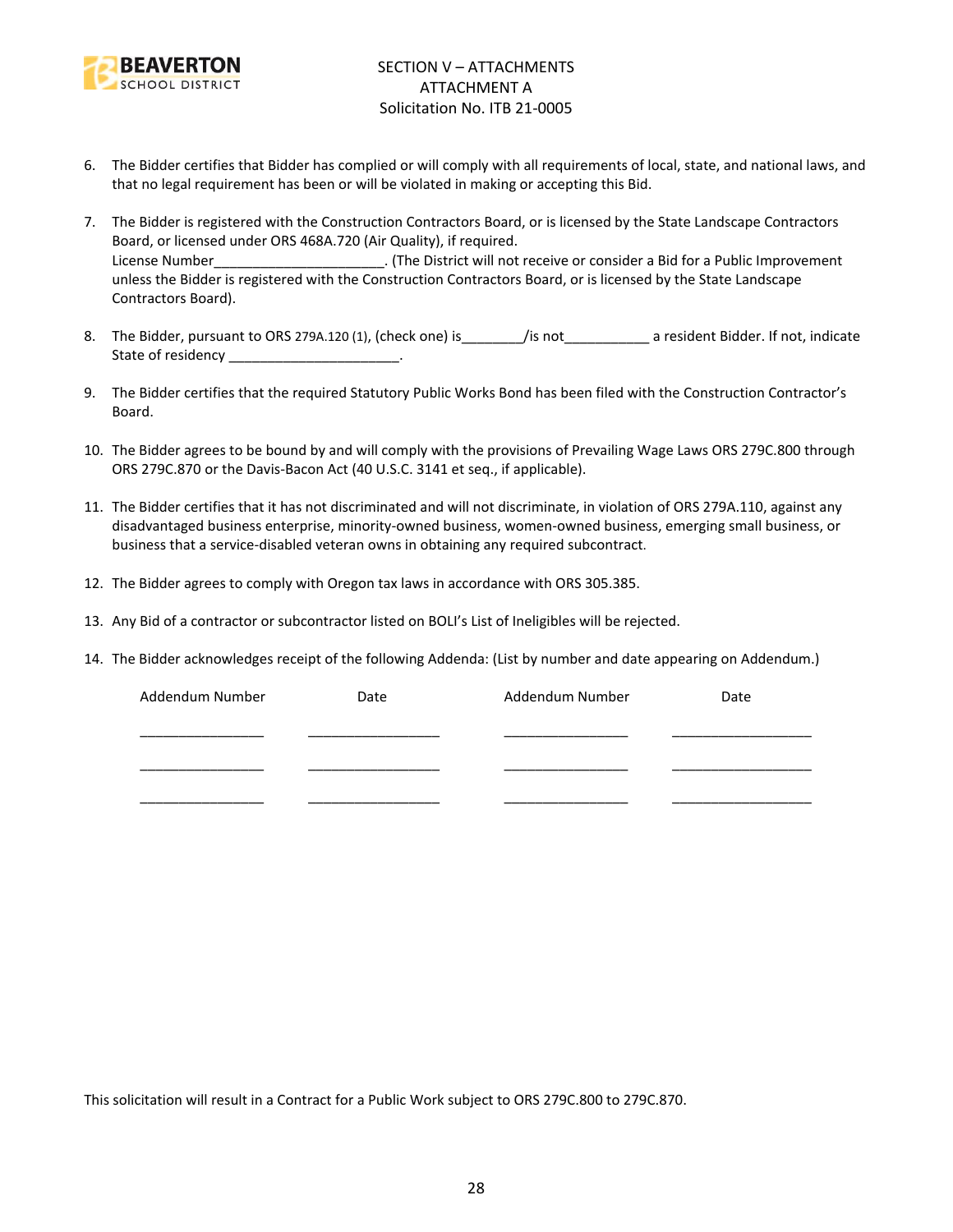

\_\_\_\_\_\_\_\_\_\_\_\_\_\_\_\_\_\_\_\_\_\_\_\_\_\_\_\_\_\_\_\_\_\_\_\_\_\_\_\_\_

# **BID SCHEDULE**

(Contractor)

## **KINNAMAN**

TOTAL BASE BID: including the Work as defined in the Project Manual, Drawings and Addenda (if any), the TOTAL SUM OF:

| DOLLARS (<br>.      |
|---------------------|
| <b>DULLAIN</b><br>. |

## **ERROL HASSEL**

TOTAL BASE BID: including the Work as defined in the Project Manual, Drawings and Addenda (if any), the TOTAL SUM OF:

\_\_\_\_\_\_\_\_\_\_\_\_\_\_\_\_\_\_\_\_\_\_\_\_\_\_\_\_\_\_\_\_\_\_\_\_\_\_\_\_\_\_\_\_\_\_\_\_DOLLARS (\$\_\_\_\_\_\_\_\_\_\_\_\_\_\_\_\_\_\_\_\_\_\_\_)

## **MCKINLEY**

TOTAL BASE BID: including the Work as defined in the Project Manual, Drawings and Addenda (if any), the TOTAL SUM OF:

 $DOLLARS (\xi$ 

**NOTE: Contractor will be required to develop a schedule of values for payment and accounting purposes prior to the initial request for payment in a form acceptable to the District. The schedule of values must have separate line items for Energy Trust Incentives and SB 1149 Funds as well as for ESSER Funded ventilation improvements.**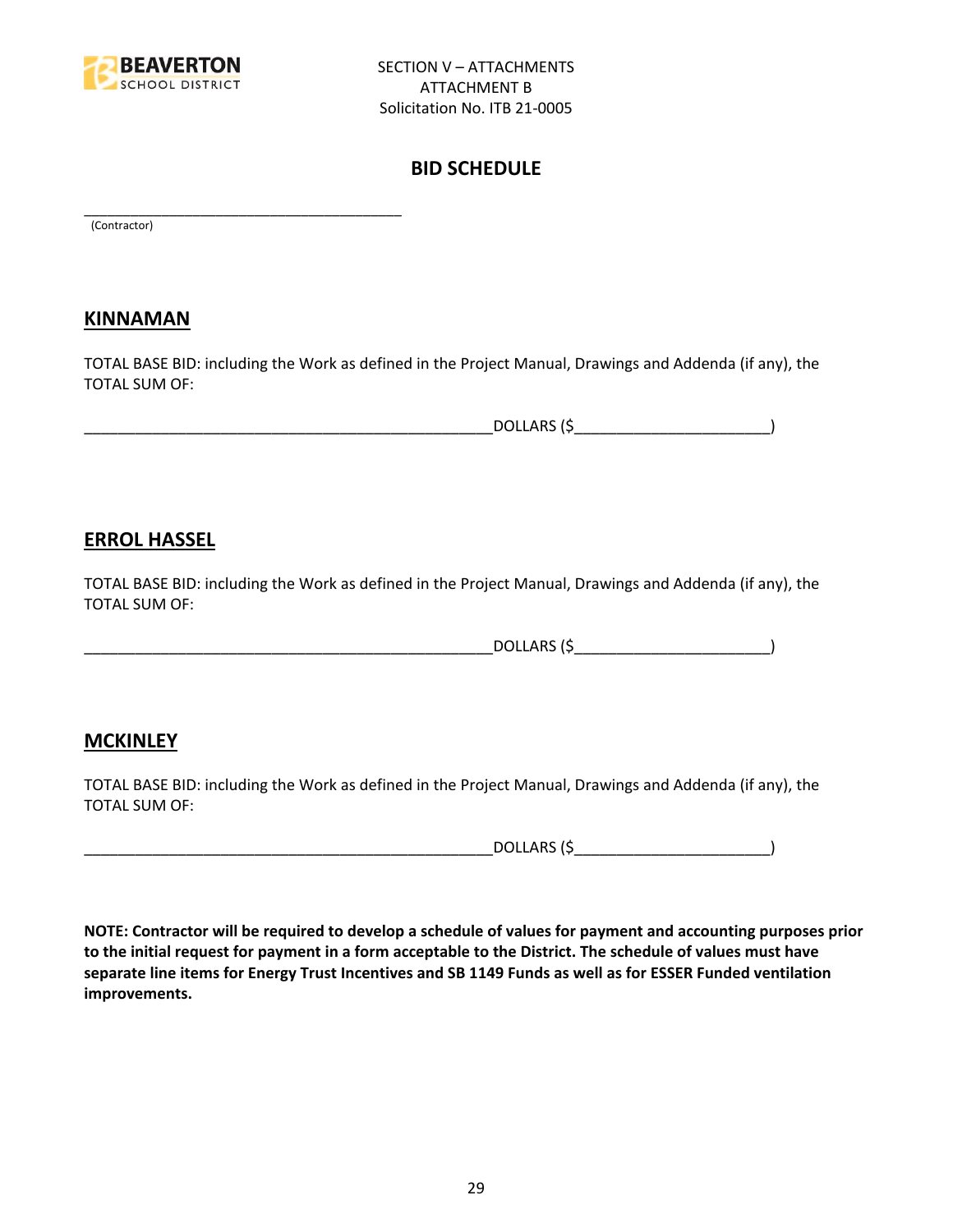

#### **BID BOND**

(Contractor)

THIS DOCUMENT HAS IMPORTANT LEGAL CONSEQUENCES: CONSULTATION WITH AN ATTORNEY IS ENCOURAGED WITH RESPECT TO ITS COMPLETION OR MODIFICATION.

KNOW ALL MEN BY THESE PRESENTS, that we \_\_\_\_\_\_\_\_\_\_\_\_\_\_\_\_\_\_\_\_\_\_\_\_\_\_\_\_\_\_\_\_\_\_\_\_\_\_\_\_\_\_\_

*(Here insert full name and address or legal title of Contractor)*

As Principal, hereinafter called the Principal, and \_\_\_\_\_\_\_\_\_\_\_\_\_\_\_\_\_\_\_\_\_\_\_\_\_\_\_\_

\_\_\_\_\_\_\_\_\_\_\_\_\_\_\_\_\_\_\_\_\_\_\_\_\_\_\_\_\_\_\_\_\_\_\_\_\_\_\_\_\_

*(Here insert full name and address or legal title of Surety)*

a Corporation duly organized under the laws of the State of Oregon as Surety, hereinafter called the Surety, are held and firmly bound unto Beaverton School District No. 48J, 16550 SW Merlo Road, Beaverton, OR 97003, as Obligee, hereinafter called the Obligee, in the sum of five percent of dollars (\$) amount Bid (5%), for the payment of which sum well and truly to be made, the said Principal and the said Surety, bind ourselves, our heirs, executors, administrators, successors and assigns, jointly and severally, firmly by these presents.

WHEREAS, the Principal has submitted a Bid for \_\_\_\_\_\_\_\_\_\_\_\_\_\_\_\_\_\_\_\_\_\_\_\_\_\_\_\_\_.

NOW, THEREFORE, if the Obligee shall accept the Bid of the Principal and the Principal shall enter into a Contract with the Obligee in accordance with the terms of such Bid, and give such bond or bonds as may be specified in the Contract Documents with good and sufficient surety for the faithful performance of such Contract and for the prompt payment of labor and material furnished in the prosecution thereof, or in the event of the failure of the Principal to enter such Contract and give such bond or bonds, if the Principal shall pay to the Obligee the difference not to exceed the penalty hereof between the amount specified in said Bid and such larger amount for which the Obligee may in good faith contract with another party to perform the Work covered by said Bid, then this obligation shall be null and void, otherwise to remain in full force and effect.

\_\_\_\_\_\_\_\_\_\_\_\_\_\_\_\_\_\_\_\_\_\_\_\_\_\_\_\_\_\_\_\_\_\_\_\_\_\_\_\_\_

\_\_\_\_\_\_\_\_\_\_\_\_\_\_\_\_\_\_\_\_\_\_\_\_\_\_\_\_\_\_\_\_\_\_\_\_\_\_\_\_\_

Signed and sealed this \_\_\_\_\_ day of \_\_\_\_\_\_\_\_\_\_\_\_, 20\_\_\_\_.

(Witness) (Principal) (Seal)

(Title)

\_\_\_\_\_\_\_\_\_\_\_\_\_\_\_\_\_\_\_\_\_\_\_\_\_\_\_\_\_\_\_\_\_\_\_ \_\_\_\_\_\_\_\_\_\_\_\_\_\_\_\_\_\_\_\_\_\_\_\_\_\_\_\_\_\_\_\_\_\_\_\_\_\_\_\_\_

(Witness) (Surety) (Seal)

\_\_\_\_\_\_\_\_\_\_\_\_\_\_\_\_\_\_\_\_\_\_\_\_\_\_\_\_\_\_\_\_\_\_\_ \_\_\_\_\_\_\_\_\_\_\_\_\_\_\_\_\_\_\_\_\_\_\_\_\_\_\_\_\_\_\_\_\_\_\_\_\_\_\_\_\_

(Title)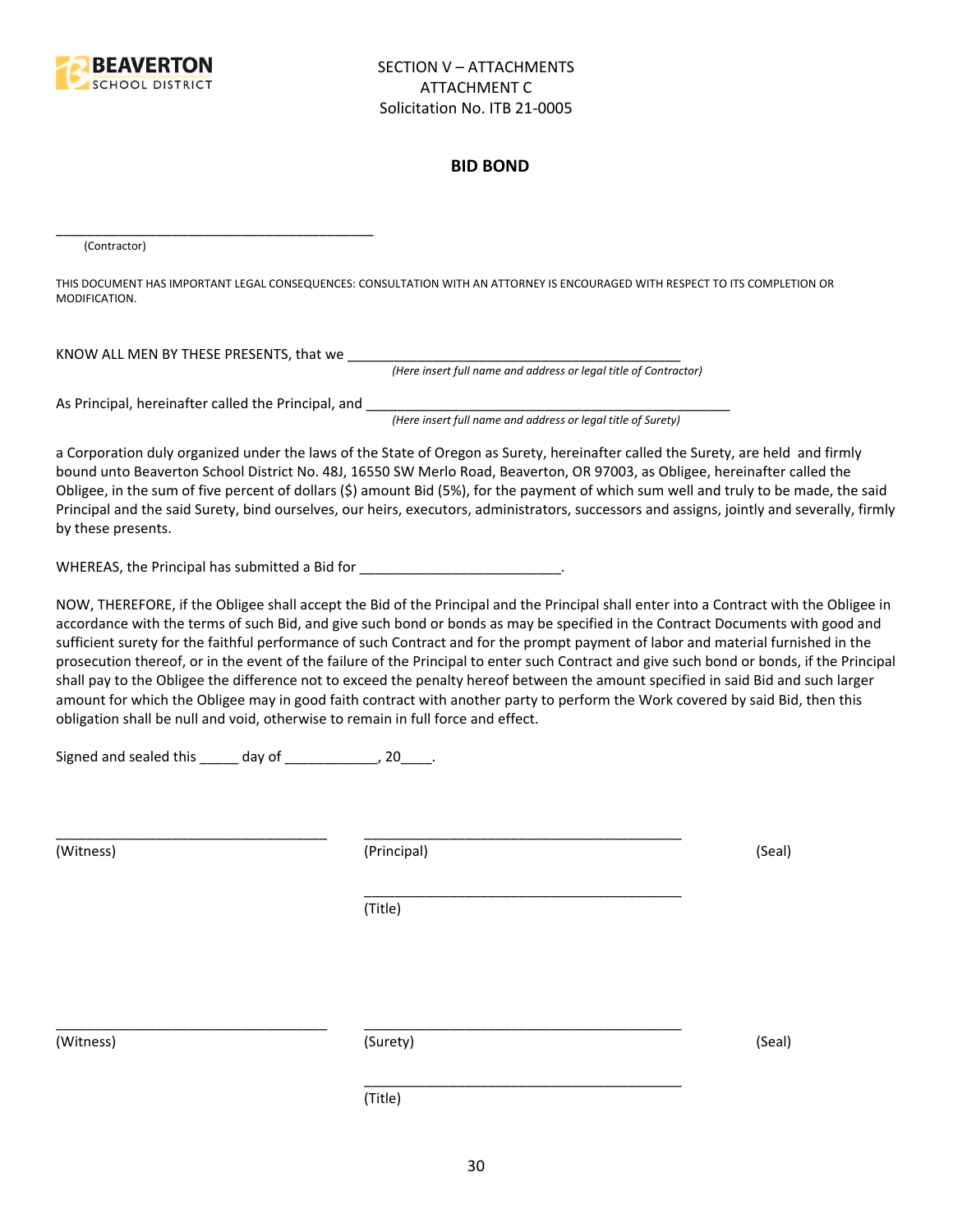

#### **AFFIDAVIT OF NON-COLLUSION / COMPLIANCE WITH TAX LAWS**

(Bidder)

I state that:

(1) The correct taxpayer identification numbers are:

\_\_\_\_\_\_\_\_\_\_\_\_\_\_\_\_\_\_\_\_\_\_\_\_\_\_\_\_\_\_\_\_\_\_\_\_\_\_

- A. Federal Employer ID Number (EIN): \_\_\_\_\_\_\_\_\_\_\_\_\_\_\_\_ B. Employer's Oregon ID Number: \_\_\_\_\_\_\_\_\_\_\_\_\_\_\_\_
- (2) Bidder is not subject to backup withholding because (i) Bidder is exempt from backup withholding, (ii) Bidder has not been notified by the IRS that Bidder is subject to backup withholding as a result of a failure to report all interest or dividends, or (iii) the IRS has notified Bidder that Bidder is no longer subject to backup withholding;
- (3) The price(s) and amount of this Bid must be arrived at independently and without consultation, communication or agreement with any other Supplier, Bidder or potential Bidder, except as disclosed on the attached appendix.
- (4) That neither the price(s) nor the amount of this Bid, and neither the approximate price(s) nor approximate amount of this Bid, will be disclosed to any other firm or person who is a Bidder or potential Bidder, and they will not be disclosed before Contract award.
- (5) No attempt has been made or will be made to induce any firm or person to refrain from proposing on this Solicitation, or to submit any noncompetitive Bid or other complementary Bid.
- (6) The Bid of my firm is made in good faith and not pursuant to any agreement or discussion with, or inducement from, any firm or person to submit a complementary or other noncompetitive Bid.
- (7) \_\_\_\_\_\_\_\_\_\_\_\_\_\_\_\_\_\_\_\_\_\_\_\_\_\_\_\_\_\_\_\_\_\_\_\_\_\_\_\_\_ (name of firm), its affiliates, subsidiaries, officers, directors and employees are not currently under investigation by any governmental agency and have not in the last four years been convicted of or found liable for any act prohibited by State or Federal law in any jurisdiction, involving conspiracy or collusion with respect to proposing on any public contract, except as described in the attached appendix.

I state that **I state that**  $\blacksquare$  (name of firm) understands and acknowledges that the above representations are material and important, and will be relied on by the Beaverton School District in awarding the contract(s) for which this Bid is submitted. I understand and my firm understands that any misstatement in this affidavit is and will be treated as fraudulent concealment from the Beaverton School District of the true facts relating to the submission of Bids for this contract. I am authorized to act on behalf of Bidder, and have authority and knowledge regarding Bidder's payment of taxes, and to the best of my knowledge, Bidder is not in violation of any Oregon tax laws, including, without limitation, those tax laws listed in ORS 305.380(4); the elderly rental assistance program under ORS 310.630 to 310.706; and any local taxes administered by the Oregon Department of Revenue under ORS 305.620.

| (Affiant's Signature)                                                                                                                                                                                                          |        |                  |
|--------------------------------------------------------------------------------------------------------------------------------------------------------------------------------------------------------------------------------|--------|------------------|
| <b>STATE OF OREGON</b>                                                                                                                                                                                                         |        |                  |
|                                                                                                                                                                                                                                |        |                  |
| Signed and sworn to before me on which is a state of the by state of the by the state of the state of the state of the state of the state of the state of the state of the state of the state of the state of the state of the | (date) | (Affiant's name) |
|                                                                                                                                                                                                                                |        |                  |
|                                                                                                                                                                                                                                |        |                  |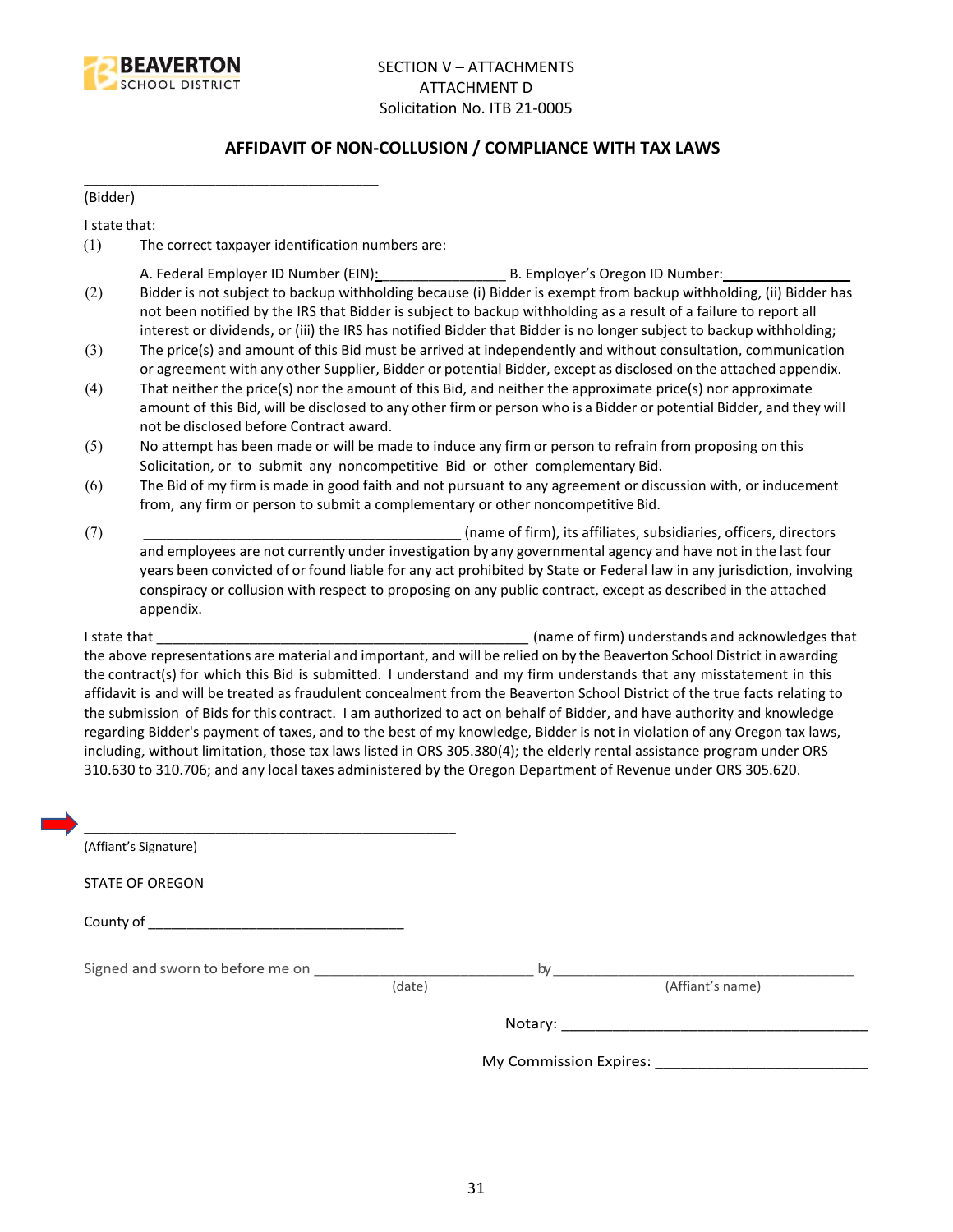

### **NON-CONFLICT OF INTEREST CERTIFICATION**

**Issuing Agency:** Beaverton School District

I, the contract of the contract of the contract of the contract of the hereby certify I have read the statement defining conflict of interest as quoted below; that I understand the statement; that no conflict of interest exists as therein defined, which precludes an impartial Bid/Proposal to be submitted by myself or the entity/company for which the Bid/Proposal is submitted, and that if such a conflict should arise, I will immediately notify the Beaverton School District and disqualify my Bid/Proposal.

**"NO OFFICER, EMPLOYEE, OR AGENT OF THE BIDDER/PROPOSER HAS ANY PERSONAL FINANCIAL INTEREST, DIRECT OR INDIRECT, IN THE OPERATION OF THE BEAVERTON SCHOOL DISTRICT OR WITH ANY PARTY CONNECTED WITH THE OREGON SCHOOL AND DISTRICT IMPROVEMENT NETWORK, DIRECTLY OR INDIRECTLY."**

| Signature: |                      |                        |  |  |
|------------|----------------------|------------------------|--|--|
| Name:      |                      |                        |  |  |
|            |                      | (Please type or print) |  |  |
| Title:     |                      |                        |  |  |
|            |                      |                        |  |  |
|            | Firm/Company Name: _ |                        |  |  |
|            |                      | (Please type or print) |  |  |
| Date:      |                      |                        |  |  |
|            |                      |                        |  |  |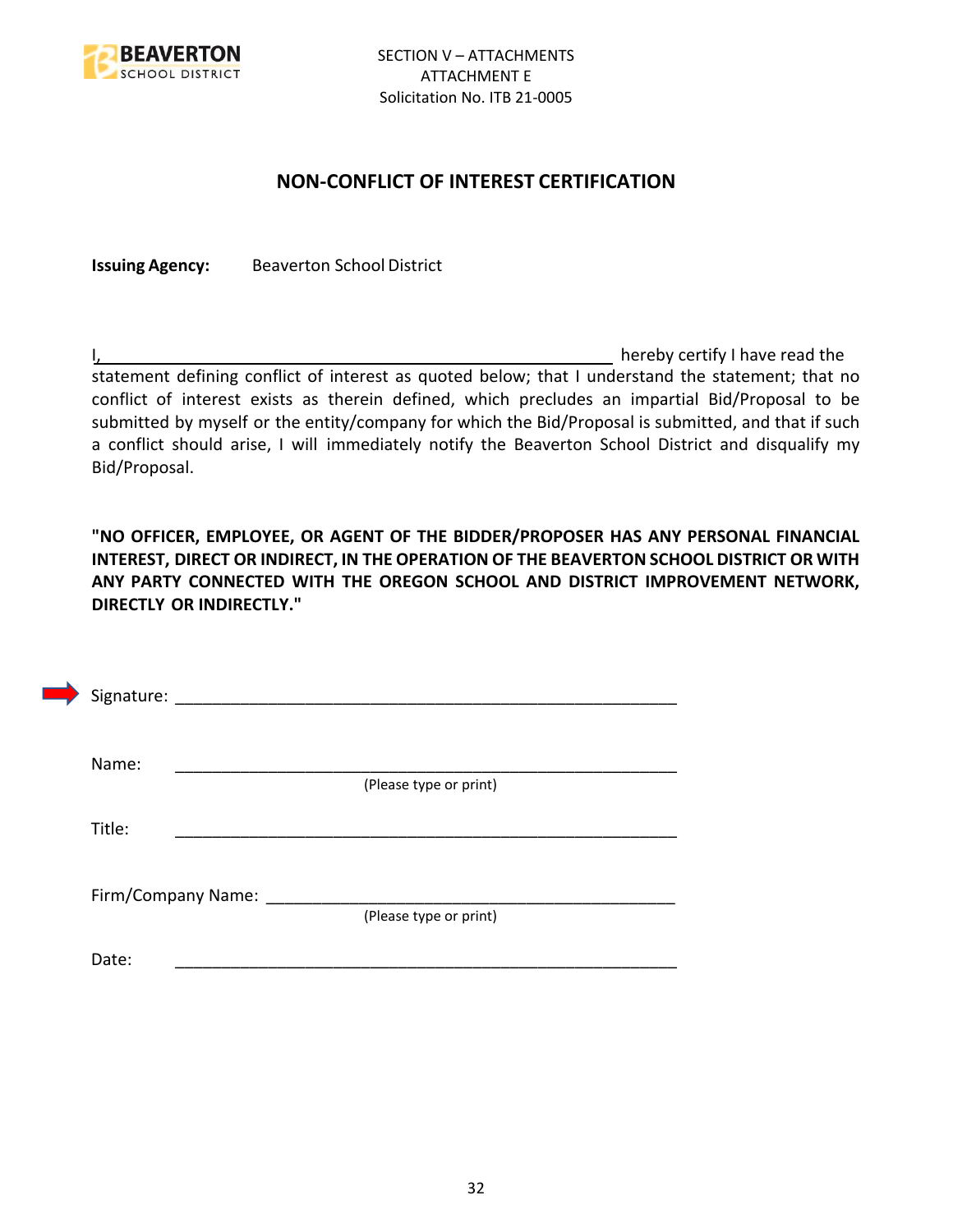

# **BIDDER RESPONSIBILITY FORM (CONTRACTOR'S QUALIFICATIONS AND FINANCIAL INFORMATION)**

#### **DECLARATION AND SIGNATURES**

The undersigned hereby declares that the he or she is duly authorized to complete and submit this Bidder Responsibility Form and that the statements contained herein are true and correct as of the date set forth below. Incomplete, incorrect or misleading information will be reason for a determination by the District of Bidder nonresponsibility.

| Date:      |                      |                                                                                                                      |  |
|------------|----------------------|----------------------------------------------------------------------------------------------------------------------|--|
| Signature: |                      | <u> 1980 - Jan Stein Stein Stein Stein Stein Stein Stein Stein Stein Stein Stein Stein Stein Stein Stein Stein S</u> |  |
| Name:      |                      | (Please type or print)                                                                                               |  |
| Title:     |                      |                                                                                                                      |  |
|            |                      | (Please type or print)                                                                                               |  |
|            | Firm/Company: ______ | (Please type or print)                                                                                               |  |
| CCB#:      |                      |                                                                                                                      |  |

# **Instructions**

- **1. The information provided in this form is part of the District's inquiry concerning Bidder responsibility. Please print clearly or type.**
- **2. If you need more space, use plain paper. Submit completed form with Bid response.**
- **3. Answer all questions. Submission of a form with unanswered questions, incomplete or illegible answers may result in a finding that the Bidder is not a responsible Bidder.**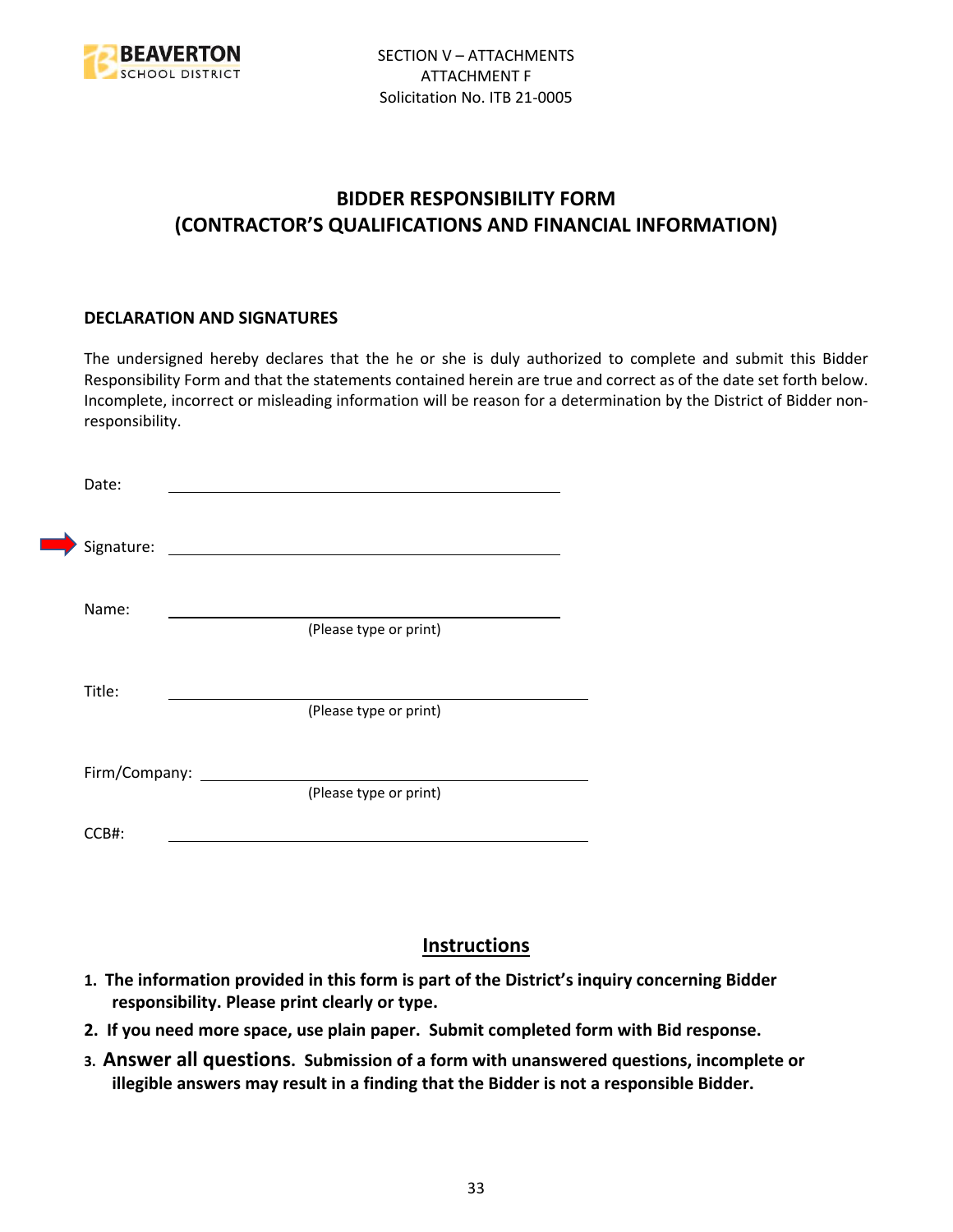

#### **CURRENT CONTRACTS IN FORCE**

| <b>ITEM</b>             | <b>CONTRACT 1</b>                   |      | <b>CONTRACT 2</b>             |                 |
|-------------------------|-------------------------------------|------|-------------------------------|-----------------|
| A. Work Location        |                                     |      |                               |                 |
| B. Scope of Work;       |                                     |      |                               |                 |
| Check box:              | New Construction<br>Re-Construction |      | New Construction              | Re-Construction |
| C. Contract Amount      | \$                                  |      | \$                            |                 |
| D. Change Order Amount  | \$                                  |      | \$                            |                 |
| E. % Completed          |                                     | $\%$ |                               | $\%$            |
| F. Est. Completion Date |                                     |      |                               |                 |
| G. Owner's Name         |                                     |      |                               |                 |
| H. Owner Contact        |                                     |      |                               |                 |
| I. Telephone            | $\overline{(}$<br>$\mathcal{E}$     |      | $\lambda$<br>$\left($         |                 |
| J. E-Mail Address       |                                     |      |                               |                 |
|                         | <b>CONTRACT 3</b>                   |      |                               |                 |
| <b>ITEM</b>             |                                     |      | <b>CONTRACT 4</b>             |                 |
| A. Work Location        |                                     |      |                               |                 |
| B. Scope of Work;       |                                     |      |                               |                 |
| Check box:              | New Construction<br>Re-Construction |      | New Construction              | Re-Construction |
| C. Contract Amount      | \$                                  |      | \$                            |                 |
| D. Change Order Amount  | \$                                  |      | \$                            |                 |
| E. % Completed          |                                     | $\%$ |                               | $\%$            |
| F. Est. Completion Date |                                     |      |                               |                 |
| G. Owner's Name         |                                     |      |                               |                 |
| H. Owner Contact        |                                     |      |                               |                 |
| I. Telephone            | $\overline{(\ }$<br>$\lambda$       |      | $\lambda$<br>$\overline{(\ }$ |                 |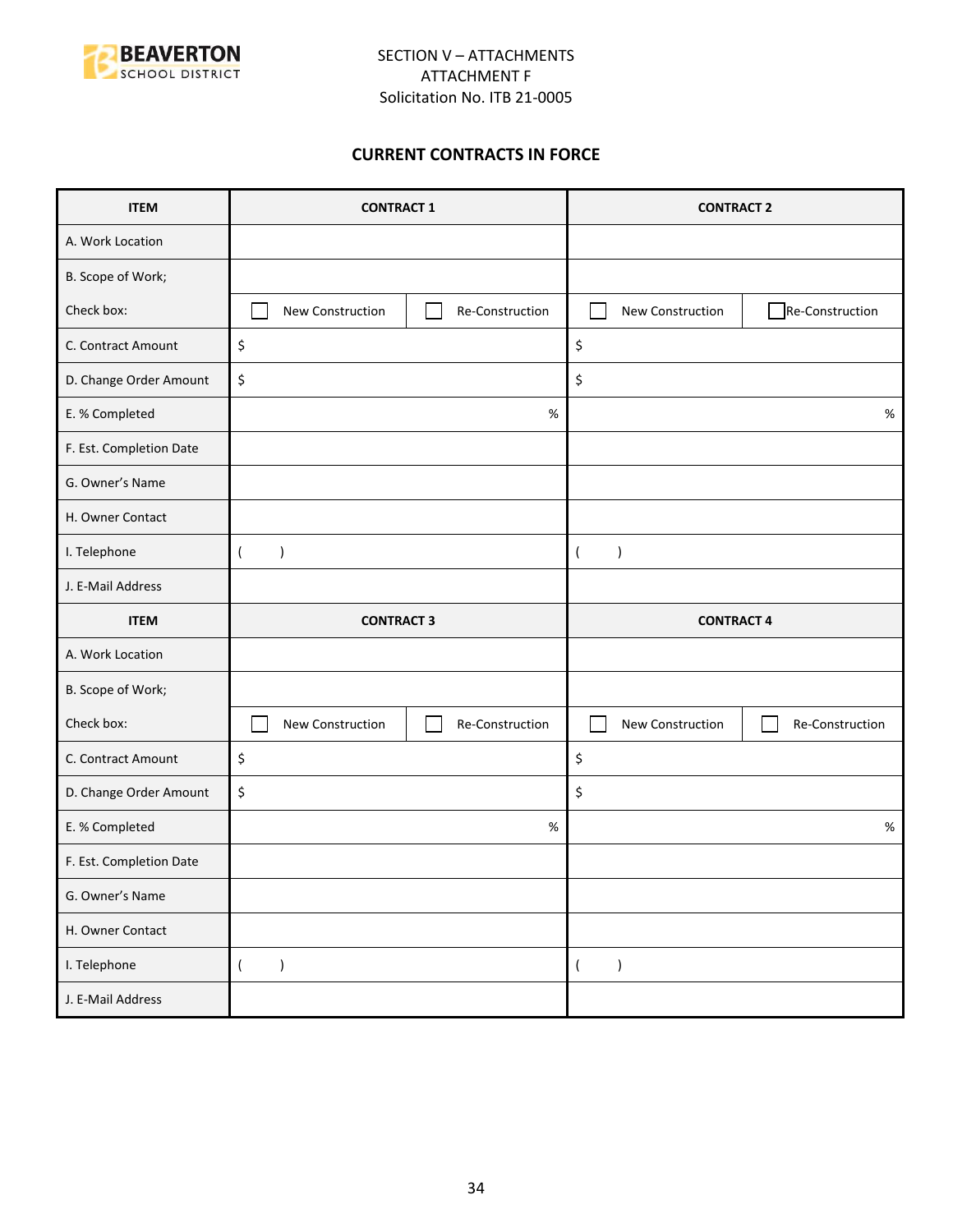

## **LARGEST SIMILAR JOBS YOU HAVE COMPLETED IN THE LAST FIVE YEARS AS THE PRIME CONTRACTOR**

| <b>ITEM</b>            | <b>CONTRACT 1</b> |                 | <b>CONTRACT 2</b> |                 |
|------------------------|-------------------|-----------------|-------------------|-----------------|
| A. Work Location       |                   |                 |                   |                 |
| B. Scope of Work;      |                   |                 |                   |                 |
| Check box:             | New Construction  | Re-Construction | New Construction  | Re-Construction |
| C. Contract Amount     | \$                |                 | \$                |                 |
| D. Change Order Amount | \$                |                 | \$                |                 |
| E. % Completed         | %                 |                 |                   | %               |
| F. Completion Date     |                   |                 |                   |                 |
| G. Owner's Name        |                   |                 |                   |                 |
| H. Owner Contact       |                   |                 |                   |                 |
| I. Telephone           |                   |                 |                   |                 |
| J. E-Mail Address      |                   |                 |                   |                 |

#### **LIST COMPANIES FROM WHOM YOU OBTAIN SURETY BONDS**

| <b>ITEM</b>                                 | <b>SURETY COMPANY 1</b>                                                                                                                            | <b>SURETY COMPANY 2</b>                                                                                                                                                                                           |
|---------------------------------------------|----------------------------------------------------------------------------------------------------------------------------------------------------|-------------------------------------------------------------------------------------------------------------------------------------------------------------------------------------------------------------------|
| A. Company Name                             |                                                                                                                                                    |                                                                                                                                                                                                                   |
| <b>B. Contact's Name</b>                    |                                                                                                                                                    |                                                                                                                                                                                                                   |
| C. Telephone                                |                                                                                                                                                    |                                                                                                                                                                                                                   |
| D. Fax                                      |                                                                                                                                                    |                                                                                                                                                                                                                   |
| E. E-Mail Address                           |                                                                                                                                                    |                                                                                                                                                                                                                   |
| PRESENT AMOUNT OF BONDING<br>COVERAGE (\$): | HAS YOUR APPLICATION FOR SURETY BOND<br>EVER BEEN DECLINED (If Yes, please provide<br>detailed information in Remarks)<br>$\Box$ No<br><b>IYES</b> | DURING THE PAST 2 YEARS, HAVE YOU BEEN CHARGED<br>WITH A FAILURE TO MEET THE CLAIMS OF YOUR<br>SUBCONTRACTORS OR SUPPLIERS (If Yes, please provide<br>detailed information in Remarks)<br><b>YES</b><br><b>NO</b> |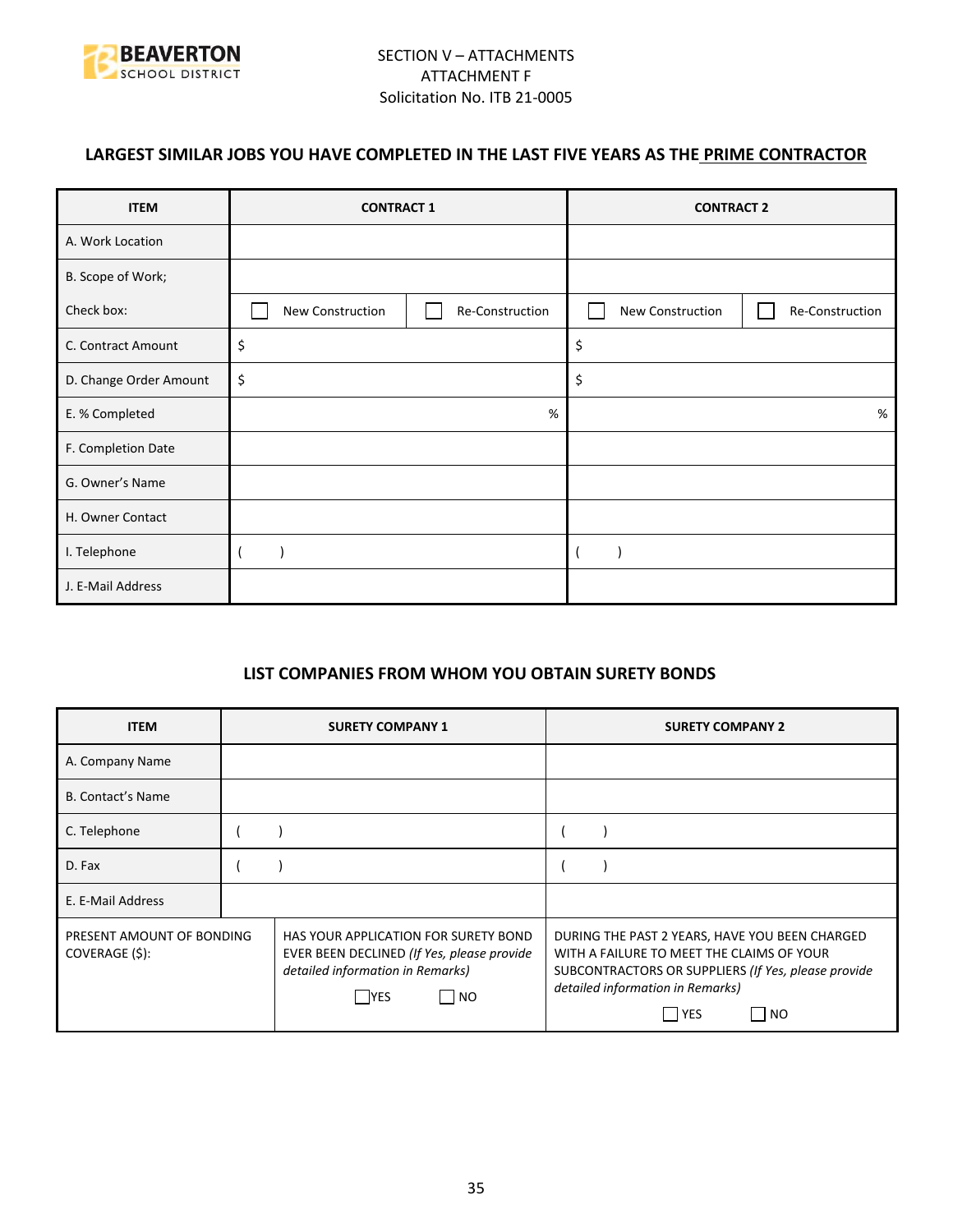

### **RELIABILITY**

| Has your company ever been declared in breach of any contract for unperformed or defective work? $\Box$ Yes.<br>No.                                                                                                                                                                                           |
|---------------------------------------------------------------------------------------------------------------------------------------------------------------------------------------------------------------------------------------------------------------------------------------------------------------|
| If "yes", explain.                                                                                                                                                                                                                                                                                            |
|                                                                                                                                                                                                                                                                                                               |
|                                                                                                                                                                                                                                                                                                               |
| Has any employee or agent of your company ever been convicted of a criminal offense arising out of obtaining, attempting<br>to obtain, or performing a public or private contract or subcontract?<br>Yes.<br>No.                                                                                              |
| If "yes," explain.                                                                                                                                                                                                                                                                                            |
|                                                                                                                                                                                                                                                                                                               |
|                                                                                                                                                                                                                                                                                                               |
| Has any employee or agent of your company been convicted under state or federal law of embezzlement, theft, forgery,<br>bribery, falsification or destruction of records, receiving stolen property or any other offense indicating a lack of business<br>integrity or business honesty?<br>$ $   Yes.<br>No. |
| If "yes," explain.                                                                                                                                                                                                                                                                                            |
|                                                                                                                                                                                                                                                                                                               |
|                                                                                                                                                                                                                                                                                                               |
| Has your company or any employee or agent of your company been convicted under state or federal antitrust laws?<br>Yes.<br>No.                                                                                                                                                                                |
| If "yes," explain.                                                                                                                                                                                                                                                                                            |
|                                                                                                                                                                                                                                                                                                               |
|                                                                                                                                                                                                                                                                                                               |
| Has any Officer or Partner of your organization ever been an Officer or Partner of another Organization that failed to complete<br>a construction contract?<br>Yes.<br>No.                                                                                                                                    |
| If "yes," explain.                                                                                                                                                                                                                                                                                            |
|                                                                                                                                                                                                                                                                                                               |
|                                                                                                                                                                                                                                                                                                               |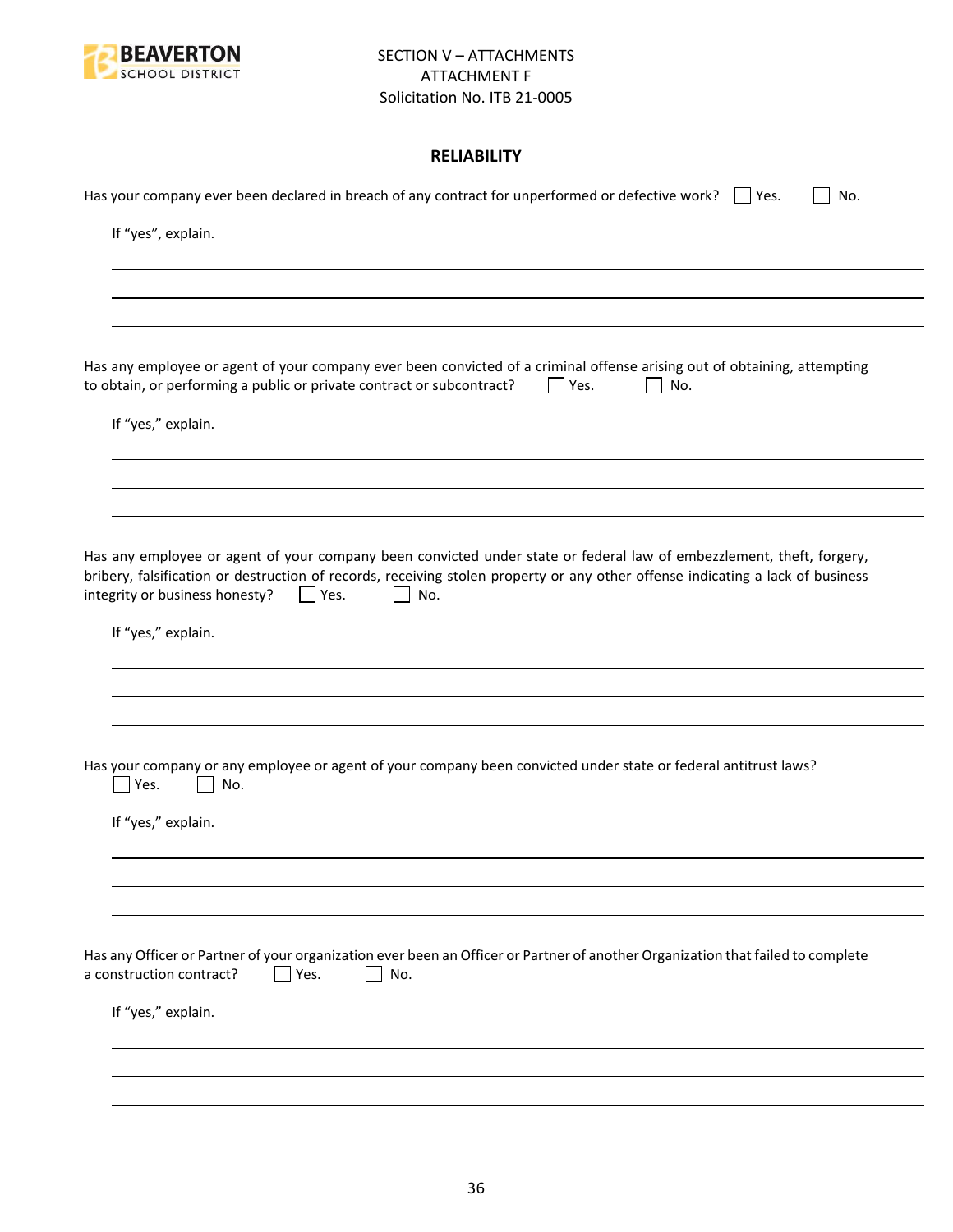

### **FINANCIAL RESOURCES**

| Indicate the Contractors total bonding capacity amount: \$                                                                                                                                                                                                                                                                                                                |
|---------------------------------------------------------------------------------------------------------------------------------------------------------------------------------------------------------------------------------------------------------------------------------------------------------------------------------------------------------------------------|
| What portion of this amount remains available at time of completion of this form? \$                                                                                                                                                                                                                                                                                      |
| Has your firm ever been at any time in the last ten years the debtor in a bankruptcy case? $\Box$ Yes.<br>No.                                                                                                                                                                                                                                                             |
| If "yes," explain.                                                                                                                                                                                                                                                                                                                                                        |
|                                                                                                                                                                                                                                                                                                                                                                           |
| Does your firm have any outstanding judgments pending against it? $\Box$ Yes.<br>No.<br>If "yes," explain.                                                                                                                                                                                                                                                                |
| In the past ten years, has your firm been a party to litigation, arbitration or mediation where the amount in dispute exceeded<br>\$10,000?<br>Yes.<br>No.<br>If "yes," explain.                                                                                                                                                                                          |
| In the past ten years, has your firm been a party to litigation, arbitration or mediation on a matter related to payment to<br>subcontractors or work performance on a contract? Check "yes" even if the matter proceeded to arbitration or mediation<br>without court litigation. $\Box$ Yes.<br>No.<br>If "yes," explain. (Include court, case number and party names.) |
|                                                                                                                                                                                                                                                                                                                                                                           |
| Have you or any of your affiliates discontinued business operation with outstanding debts?<br>No.<br>Yes.                                                                                                                                                                                                                                                                 |
| If "yes," explain.                                                                                                                                                                                                                                                                                                                                                        |
|                                                                                                                                                                                                                                                                                                                                                                           |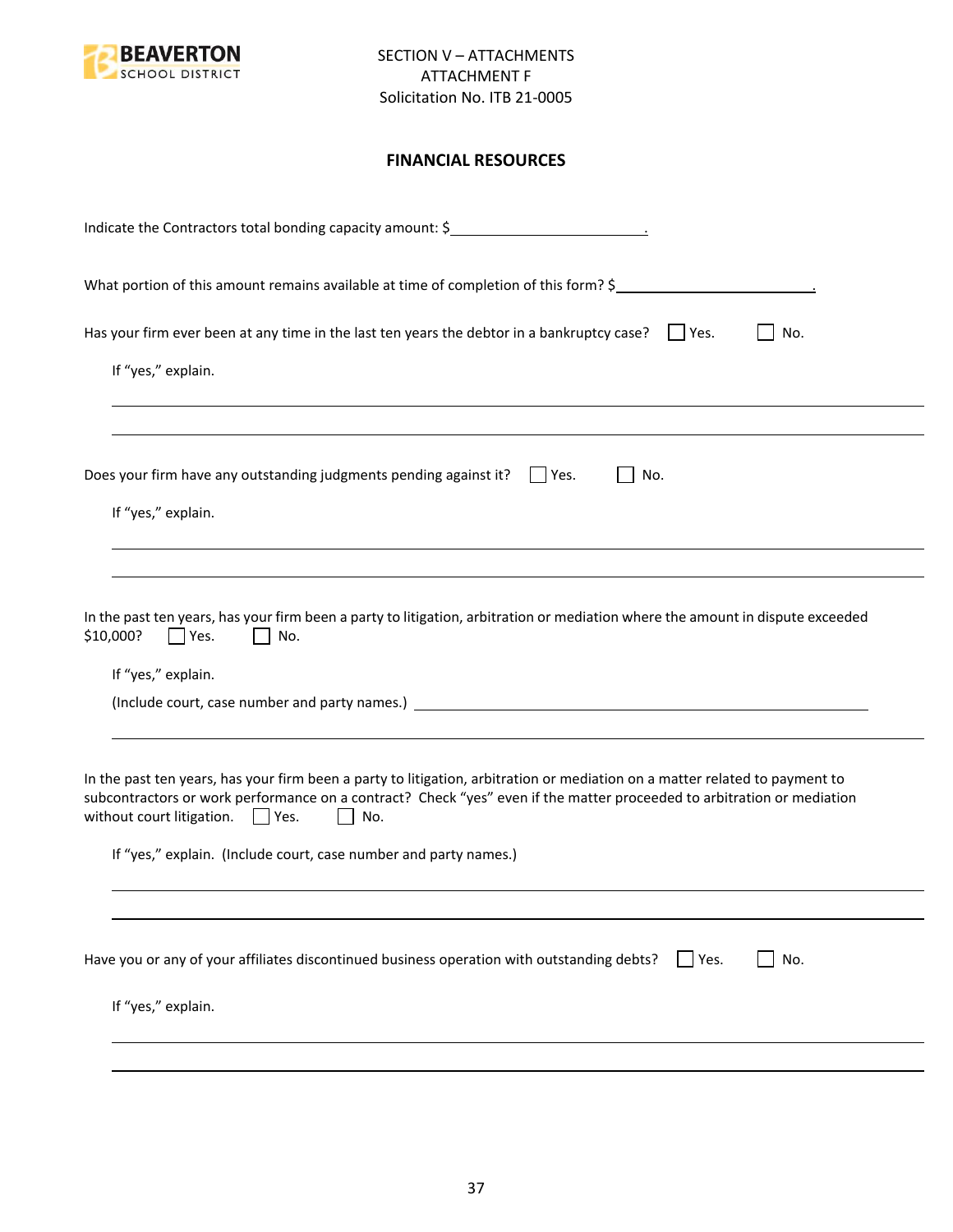

#### **KEY PERSONNEL**

List the principal individuals of your company, their current job title, the total years of experience they have in the construction industry and their current primary responsibility for your company. Corporations list current officers and those who own 5% or more of the corporation's stock. Limited liability companies list members who own 5% or more of company. Partnerships list all partners. Joint ventures list each firm that is a member of the joint venture and the percentage of ownership the firm has in the joint venture.

| <b>ITEM</b>                       | <b>Principal Individual</b> |
|-----------------------------------|-----------------------------|
| A. Name                           |                             |
| B. Position                       |                             |
| C. Years in Construction          |                             |
| D. Current Primary Responsibility |                             |
| <b>ITEM</b>                       | <b>Principal Individual</b> |
| A. Name                           |                             |
| B. Position                       |                             |
| C. Years in Construction          |                             |
| D. Current Primary Responsibility |                             |
| <b>ITEM</b>                       | <b>Principal Individual</b> |
| A. Name                           |                             |
| <b>B.</b> Position                |                             |
| C. Years in Construction          |                             |
| D. Current Primary Responsibility |                             |
| <b>ITEM</b>                       | <b>Principal Individual</b> |
| A. Name                           |                             |
| B. Position                       |                             |
| C. Years in Construction          |                             |
| D. Current Primary Responsibility |                             |

List the individuals who will be in the following roles if your company is awarded this Contract:

| <b>ITEM</b>                                       | <b>Contractor's Representative</b> | <b>Project Manger</b> | <b>Project Superintendent</b> |
|---------------------------------------------------|------------------------------------|-----------------------|-------------------------------|
| A. Name                                           |                                    |                       |                               |
| B. Position                                       |                                    |                       |                               |
| C. Years in Position                              | N/A                                |                       |                               |
| D. Largest Project<br>Supervised                  | N/A                                | ∍                     |                               |
| E. Largest number of<br>employees ever supervised | N/A                                |                       |                               |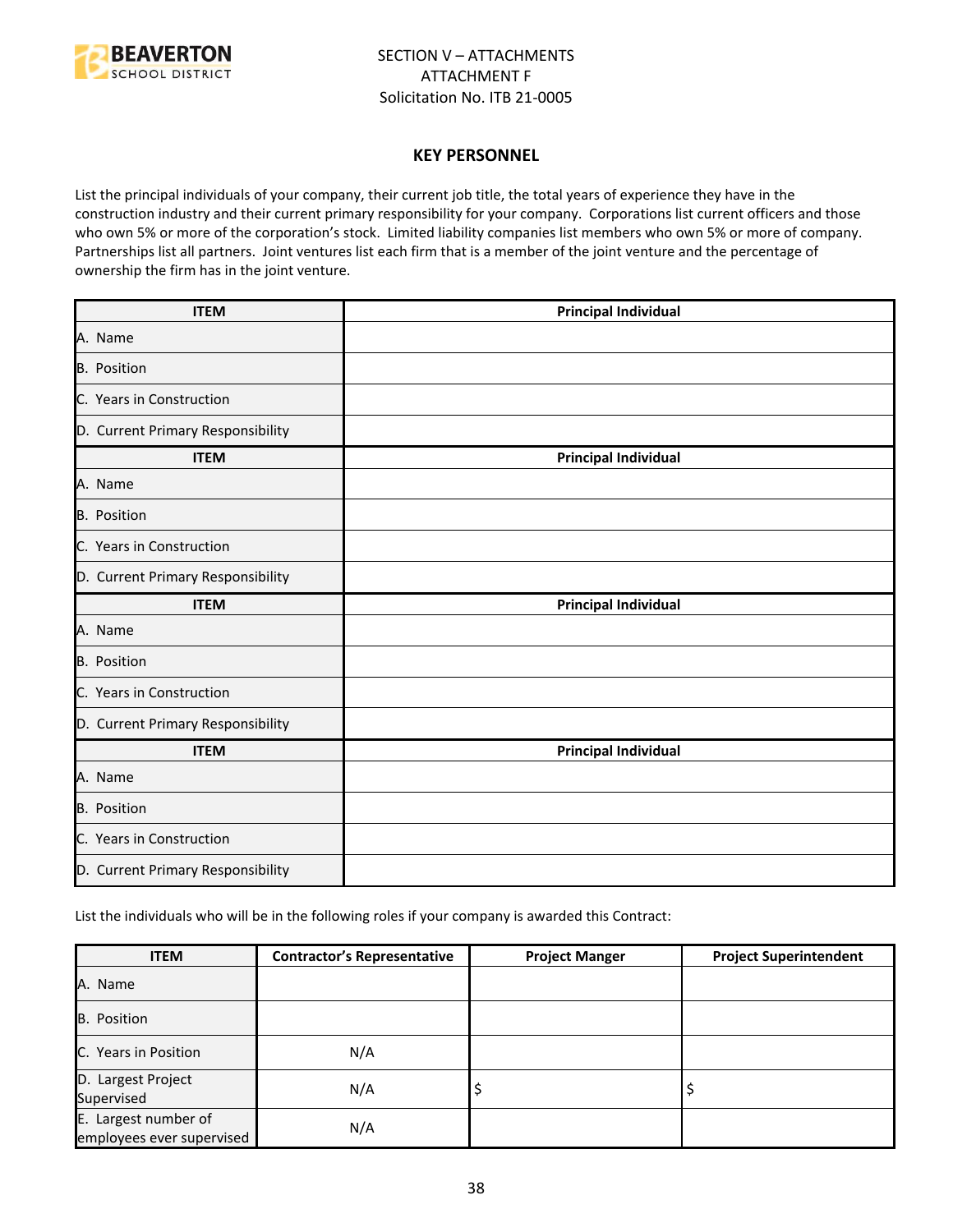

## **BIDDER REFERENCE FORM**

| (Insert Name of Bidder)                                                                               |  |
|-------------------------------------------------------------------------------------------------------|--|
| Bidder must provide five (5) references and must use a separate copy of this form for each reference. |  |
|                                                                                                       |  |
| ,我们也不会有什么。""我们的人,我们也不会有什么?""我们的人,我们也不会有什么?""我们的人,我们也不会有什么?""我们的人,我们也不会有什么?""我们的人                      |  |
|                                                                                                       |  |
| ,我们也不能会有一个人的事情。""我们的人,我们也不能会有一个人的人,我们也不能会有一个人的人,我们也不能会有一个人的人,我们也不能会有一个人的人,我们也不能会                      |  |
|                                                                                                       |  |
|                                                                                                       |  |
|                                                                                                       |  |
|                                                                                                       |  |
|                                                                                                       |  |
|                                                                                                       |  |

Method: Subjective Evaluation

Each reference may be checked for, but not limited to, adherence to contract terms and conditions, timelines, quality standards, overall customer service, project being of similar size, scope and complexity.